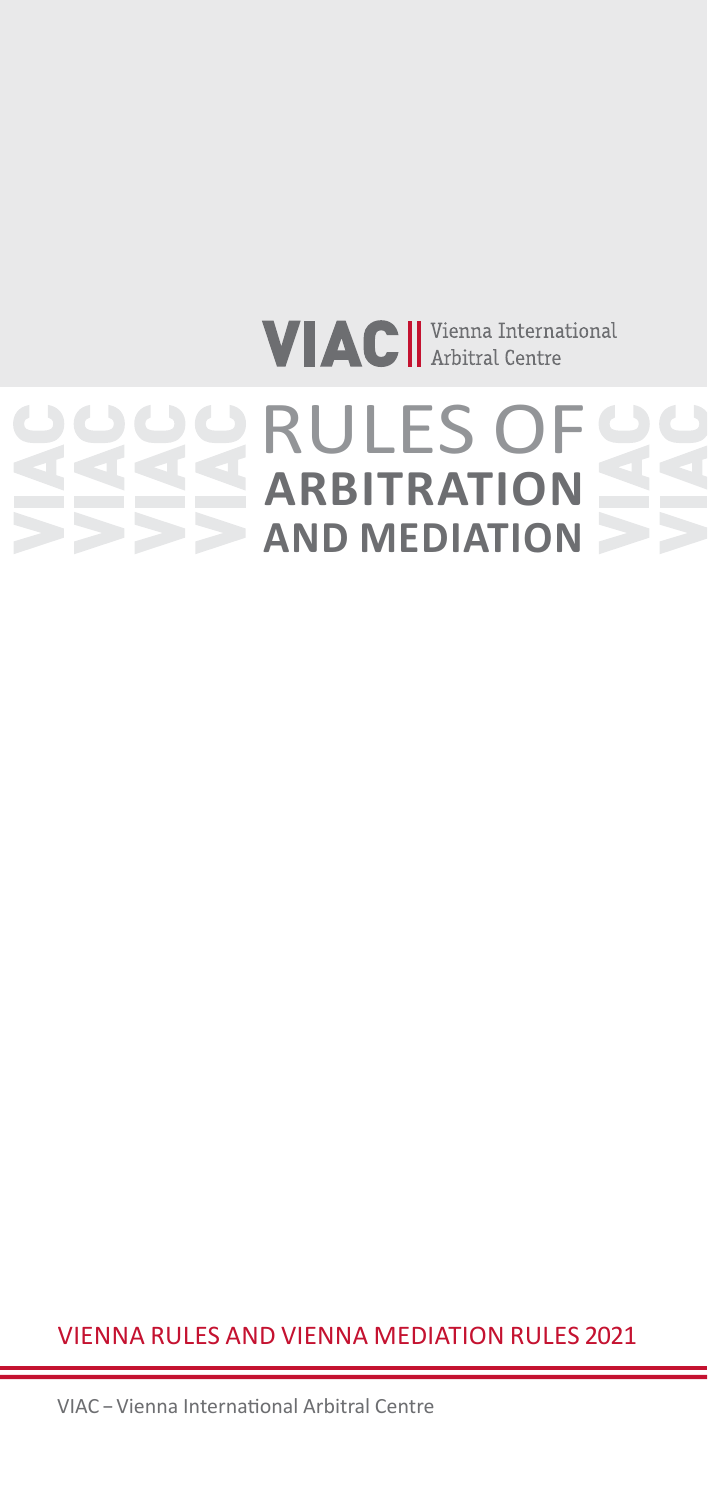Imprint

Publisher: Austrian Federal Economic Chamber Wiedner Hauptstraße 63, 1045 Vienna

Graphics: design:ag Capistrangasse 4/6, 1060 Wien, www.designag.at

Of the various languages in which the VIAC Rules of Arbitration and Mediation were translated, the English and German versions are the only official texts.

VIAC Rules of Arbitration and Mediation 2021 2nd edition (November 2021)

Print: Print Alliance HAV Produktions GmbH Druckhausstraße 1, 2540 Bad Vöslau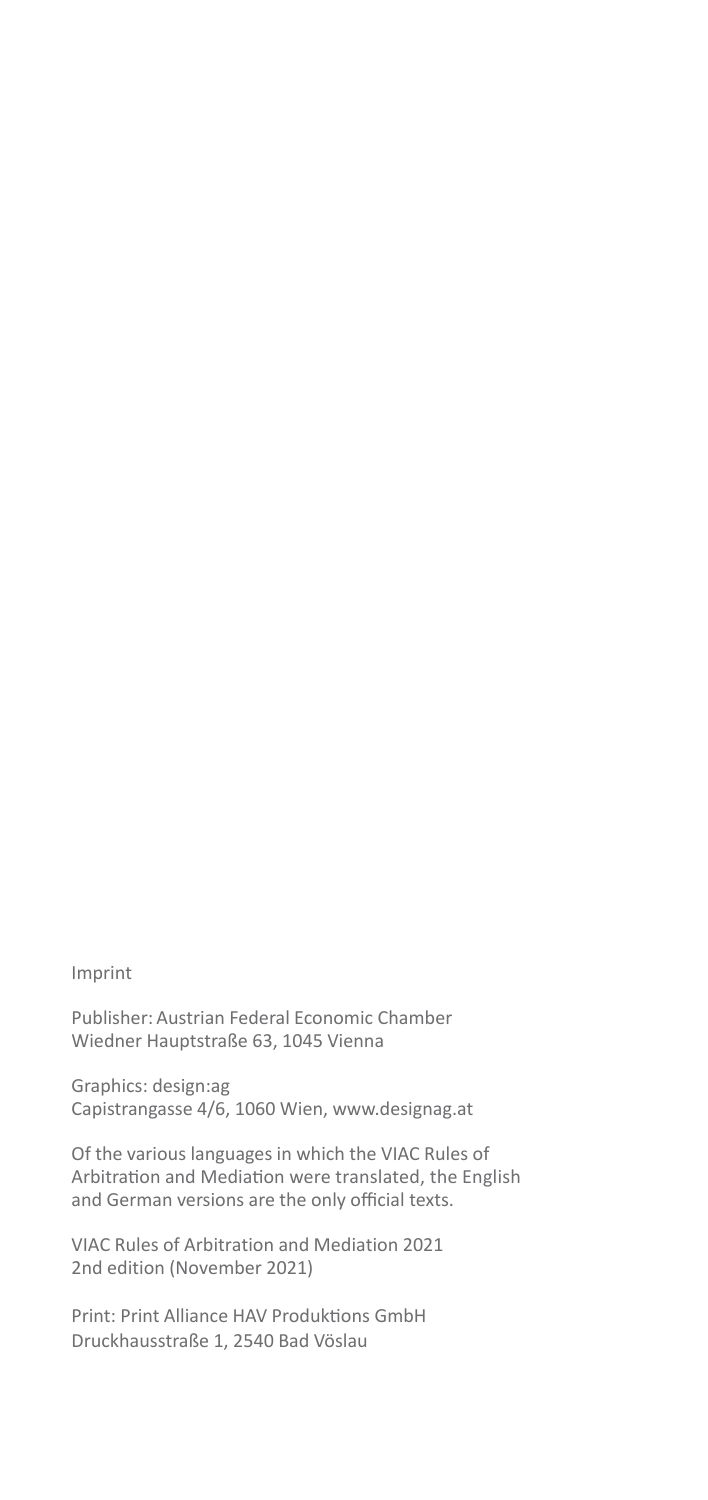# **VIAC Rules of Arbitration**

VIENNA RULES | in force as of 1 July 2021

#### 00000  $\leq$ **3333333 The Company Contract** F F.

# **VIAC Rules of Mediation**

VIENNA MEDIATION RULES | in force as of 1 July 2021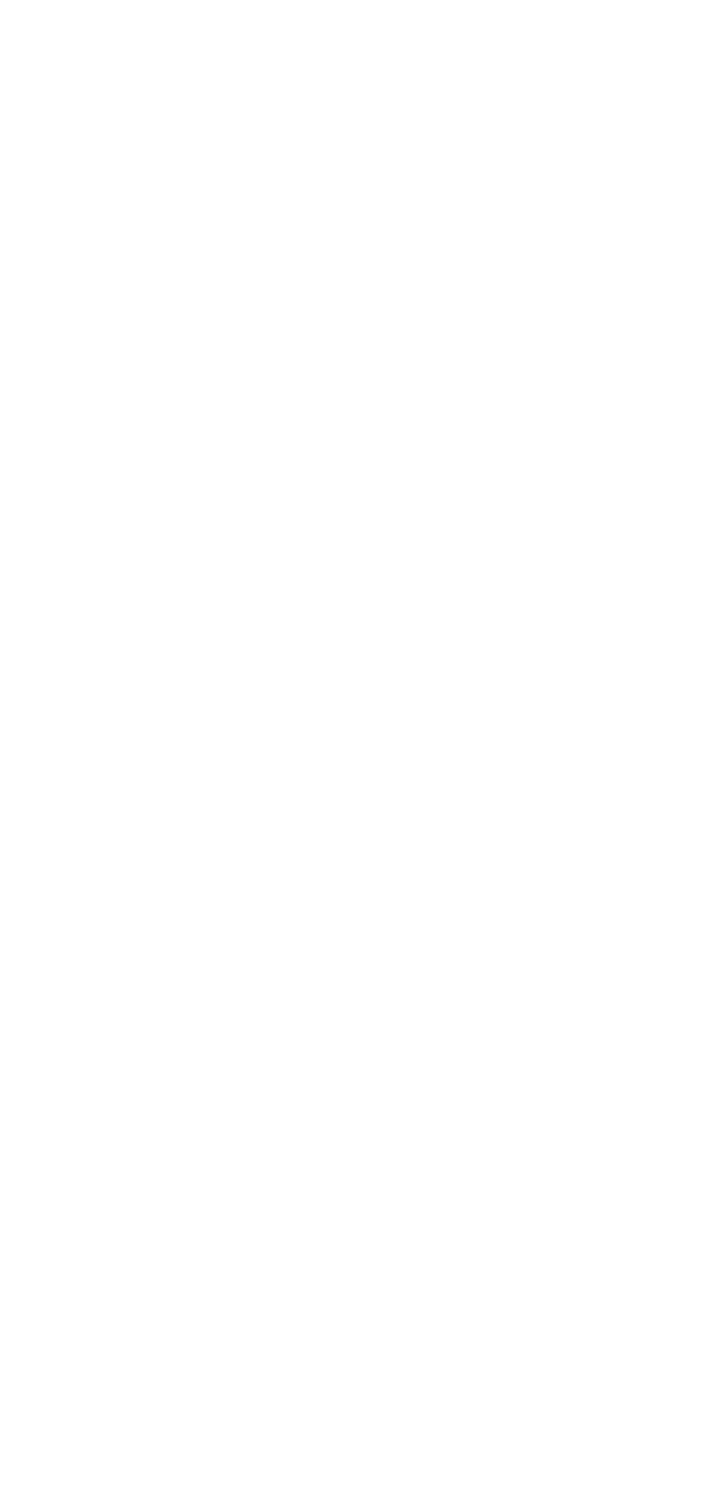# **Index**

#### **PART I VIAC Rules of Arbitration**

#### GENERAL PROVISIONS

| Article 4 Secretary General, Deputy Secretary General |  |
|-------------------------------------------------------|--|
|                                                       |  |
|                                                       |  |
|                                                       |  |

#### COMMENCEMENT OF THE ARBITRATION

| Article 12 Written Communications, Time Limits and |  |
|----------------------------------------------------|--|
|                                                    |  |
|                                                    |  |
|                                                    |  |

#### Joinder of Third Parties and Consolidation

#### ARBITRAL TRIBUNAL

| Article 17 Constitution of the Arbitral Tribunal 21 |  |
|-----------------------------------------------------|--|
| Article 18 Constitution of the Arbitral Tribunal    |  |
|                                                     |  |
| Article 19 Confirmation of the Nomination 22        |  |
|                                                     |  |
| Article 21 Premature Termination                    |  |
|                                                     |  |
| Article 22 Effects of the Premature Termination     |  |
|                                                     |  |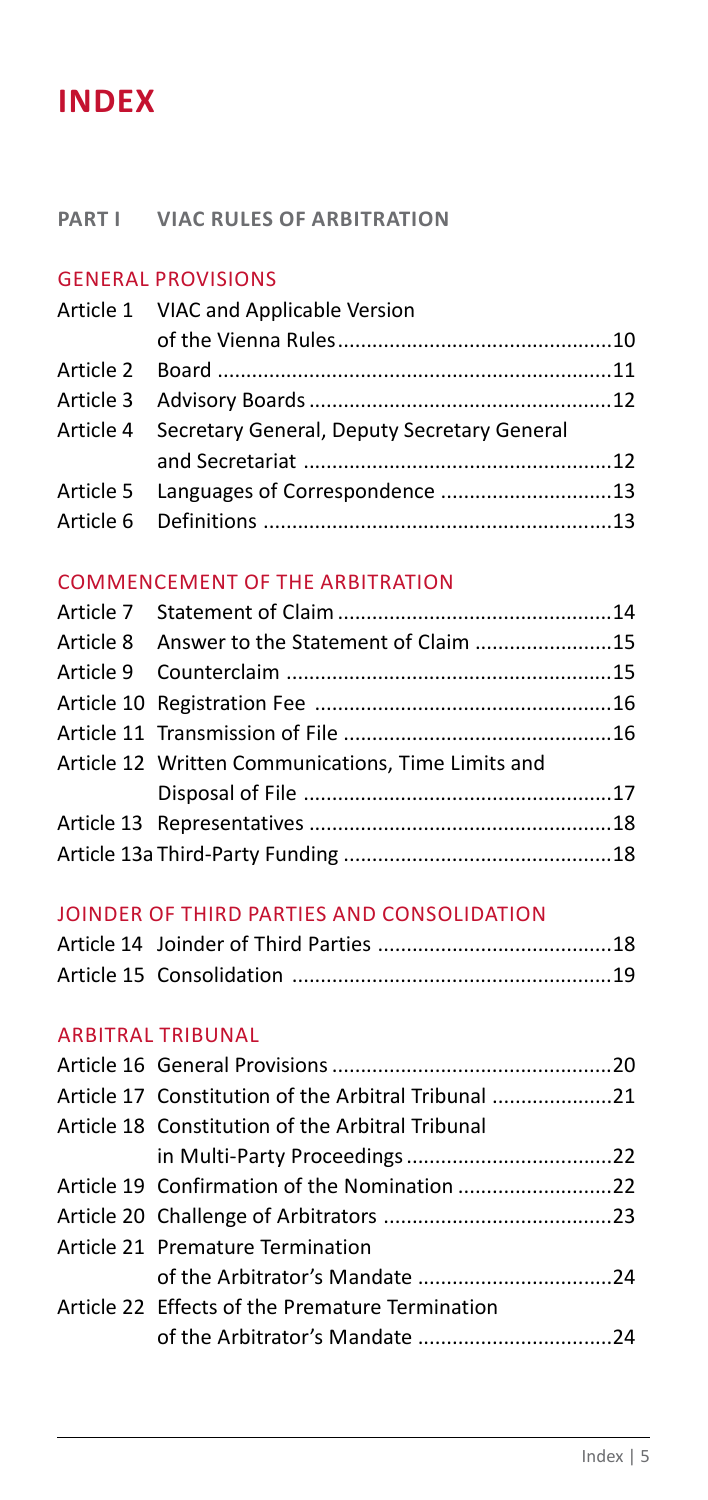### CHALLENGE OF EXPERTS Article 23 Challenge of experts 25 JURISDICTION OF THE ARBITRAL TRIBUNAL Article 24 Jurisdiction of the Arbitral Tribunal ..........................26 PROCEEDINGS BEFORE THE ARBITRAL TRIBUNAL Article 25 Place of arbitration 26 Article 26 Language of the Proceedings .................................27 Article 27 Applicable Law, Amiable Compositeur ..................27 Article 28 Conduct of the arbitration 27 Article 29 Establishing the Facts of the Case ............................28 Article 30 Oral Hearing 28 Article 31 Duty to object 28 Article 32 Closure of the Proceedings and Time for Rendering the Award 29 Article 33 Interim and conservatory measures / security for costs 29 Article 34 Means of Termination of the Proceedings ............30

| Article 35 Decisions of the Arbitral Tribunal 31 |  |
|--------------------------------------------------|--|
|                                                  |  |
| Article 37 Award on Agreed Terms                 |  |
|                                                  |  |
|                                                  |  |
| Article 39 Correction, Clarification and         |  |
| Supplementation of the Arbitral Award 33         |  |
| Article 40 Remission to the Arbitral Tribunal 34 |  |
|                                                  |  |

#### COSTS

| Article 43 Advance on Costs for        |  |
|----------------------------------------|--|
|                                        |  |
| Article 44 Composition and Calculation |  |
|                                        |  |

#### MISCELLANEOUS PROVISIONS

| Article 46 Disclaimer and Waiver of Immunity 41 |  |
|-------------------------------------------------|--|
|                                                 |  |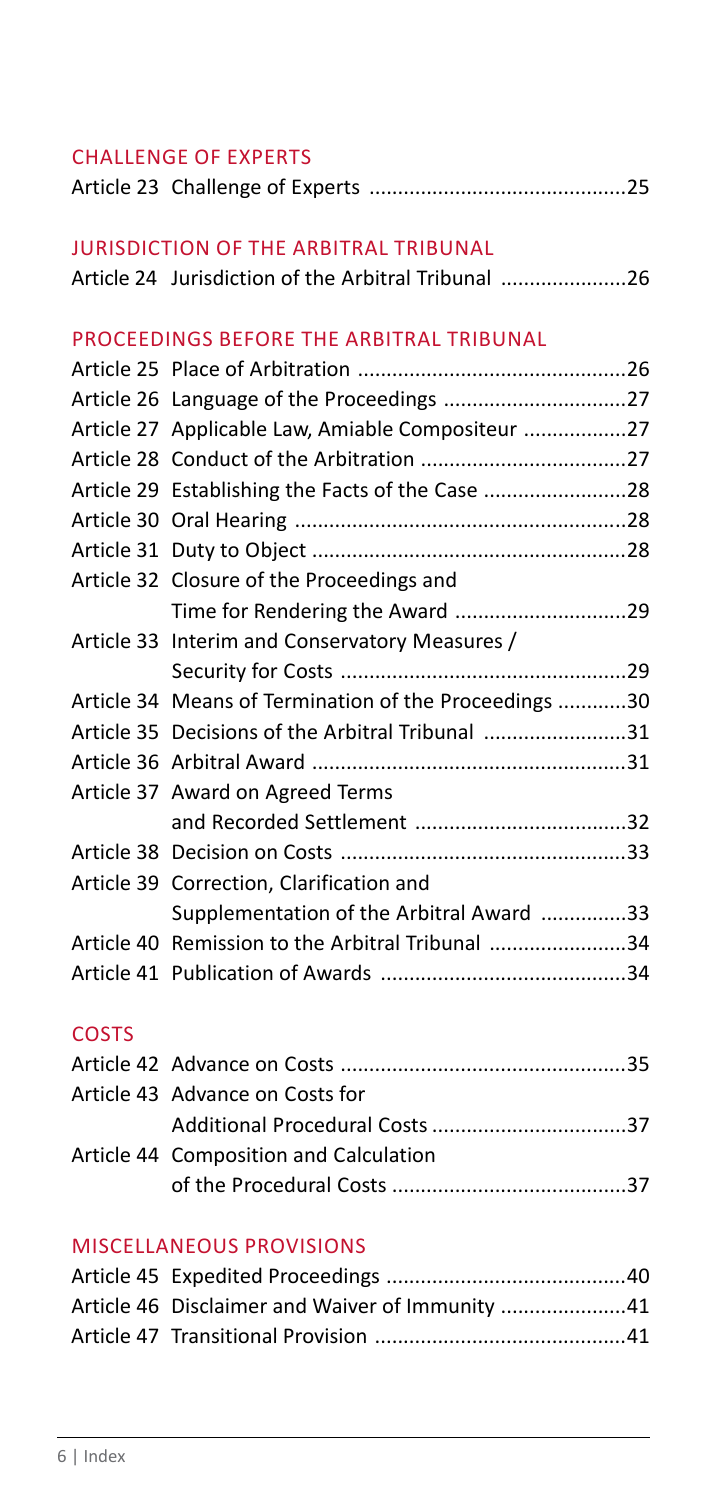#### **PART II VIAC Rules of Mediation**

| Article 1 | VIAC and Applicable Version of the                                        |  |
|-----------|---------------------------------------------------------------------------|--|
|           |                                                                           |  |
| Article 2 |                                                                           |  |
| Article 3 | Commencing the Proceedings 46                                             |  |
| Article 4 |                                                                           |  |
| Article 5 |                                                                           |  |
| Article 6 |                                                                           |  |
| Article 7 | Appointment of the Mediator 48                                            |  |
| Article 8 |                                                                           |  |
| Article 9 |                                                                           |  |
|           |                                                                           |  |
|           | Article 11 Termination of the Proceedings 52                              |  |
|           | Article 12 Confidentiality, Admissibility of Evidence and                 |  |
|           |                                                                           |  |
|           |                                                                           |  |
|           |                                                                           |  |
|           | PART III ANNEXES TO THE VIAC RULES OF ARBITRATION<br><b>AND MEDIATION</b> |  |
|           |                                                                           |  |
|           | ANNEX 2 INTERNAL RULES OF THE BOARD  61                                   |  |
|           |                                                                           |  |
|           |                                                                           |  |
|           | ANNEX 5 VIAC AS ADMINISTERING AUTHORITY  67                               |  |
|           | <b>ANNEX 6 SUPPLEMENTARY RULES FOR DISPUTES</b>                           |  |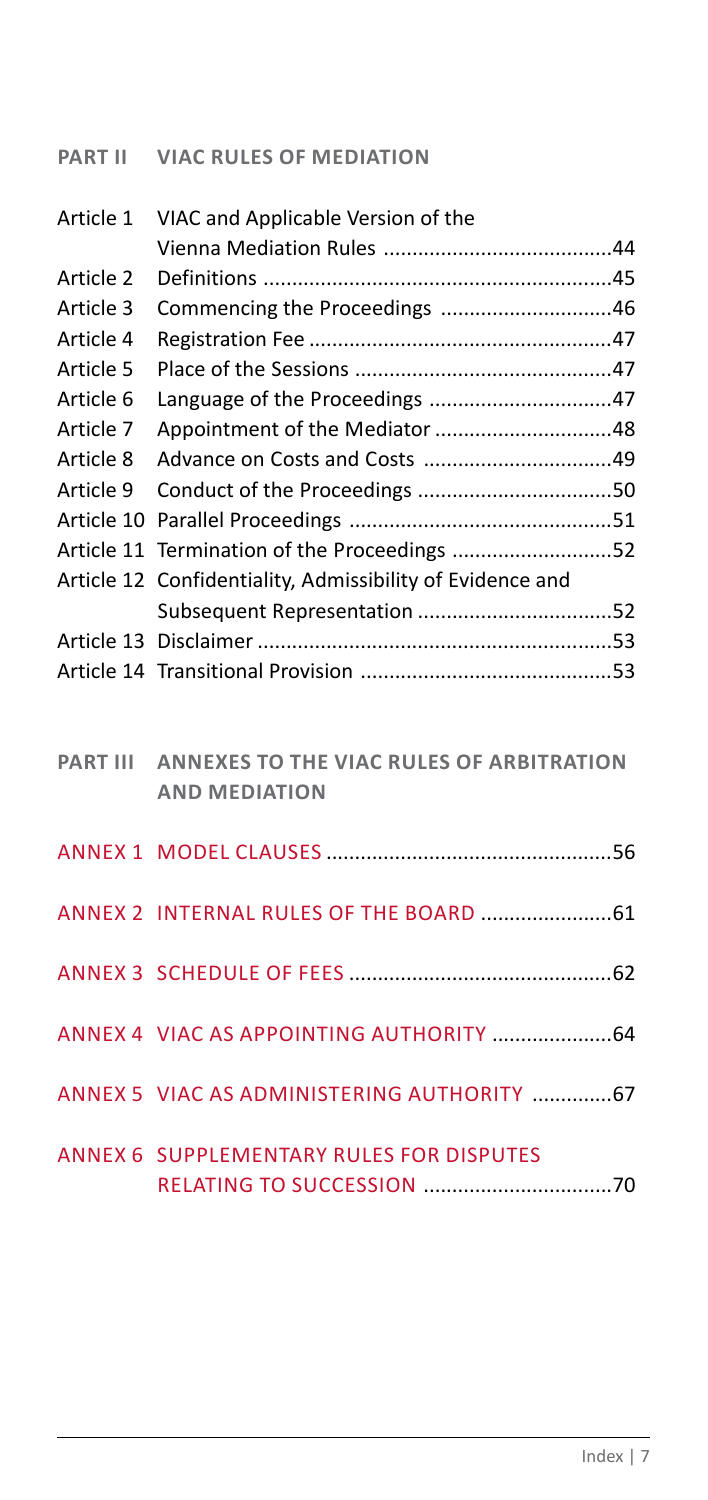# SSSSSSSSSSSSSS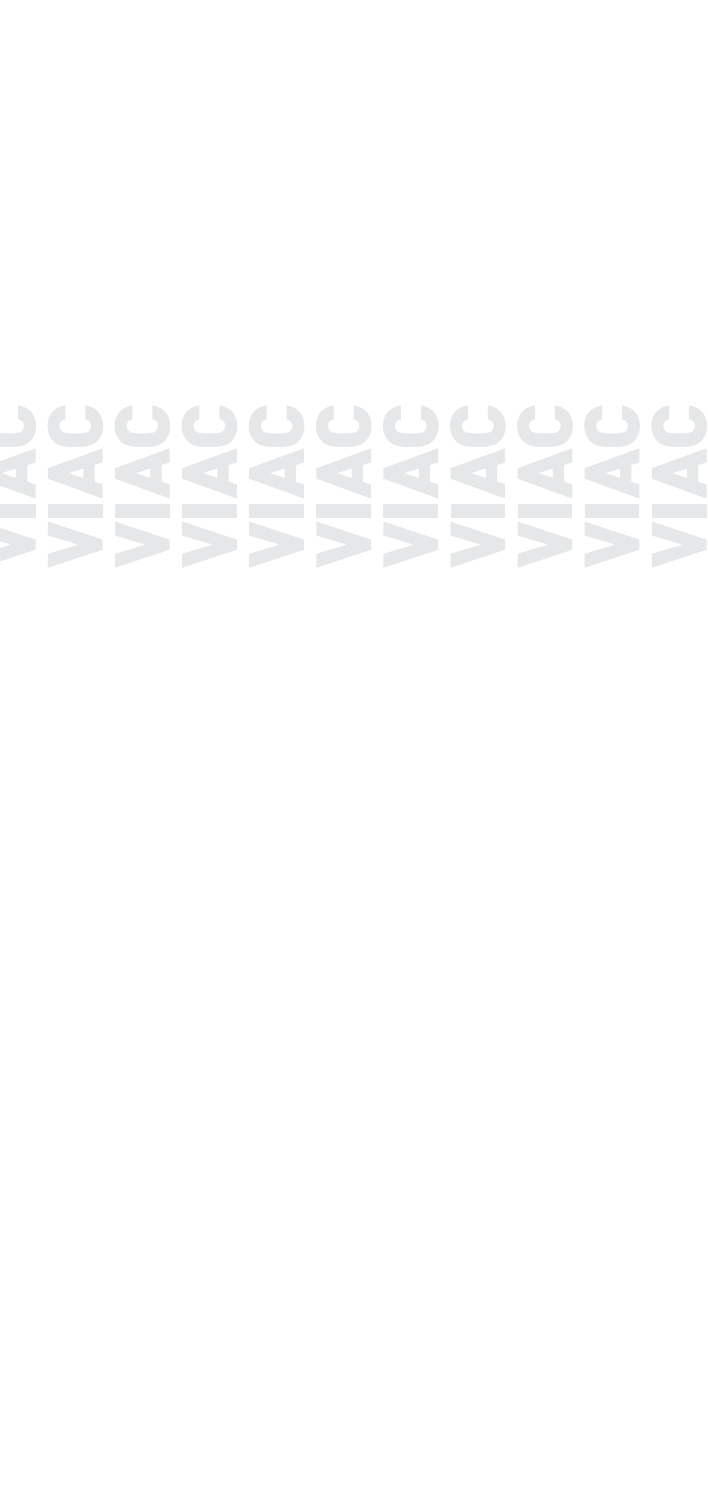# **PART I**

# SSSSSSSSSSS E.

# **VIAC Rules of Arbitration**

VIENNA RULES | in force as of 1 July 2021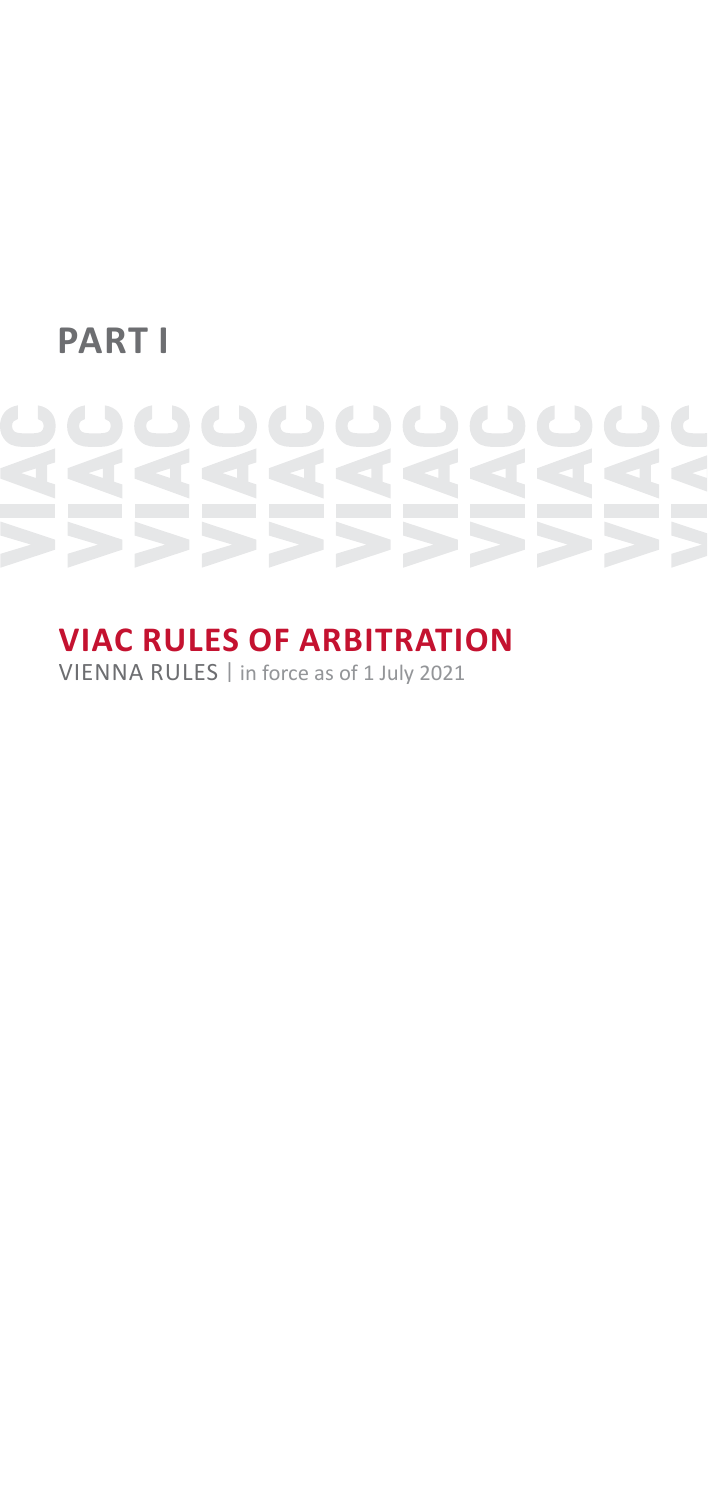# **GENERAL PROVISIONS**

#### VIAC AND APPLICABLE VERSION OF THE VIENNA RULES

Article 1

(1) The Vienna International Arbitral Centre ("VIAC") is the Permanent International Arbitration Institution of the Austrian Federal Economic Chamber<sup>1</sup>. VIAC administers domestic and international arbitrations as well as proceedings pursuant to other alternative dispute resolution methods, if the parties have agreed upon the VIAC Rules of Arbitration ("Vienna Rules"), the VIAC Rules of Mediation ("Vienna Mediation Rules"), the VIAC Rules of Investment Arbitration ("Vienna Investment Arbitration Rules"), the VIAC Rules of Investment Mediation ("Vienna Investment Mediation Rules"); or if it has been otherwise agreed or foreseen that VIAC should serve as the administering institution.

(2)Unless the parties have agreed otherwise, the Vienna Rules shall apply in the version in effect at the time of the commencement of the arbitration (Article 7 paragraph 1), if the parties, before or after the dispute has arisen have agreed to submit their dispute to the Vienna Rules.

(3) The Board may refuse to administer proceedings if the arbitration agreement deviates fundamentally from and is incompatible with the Vienna Rules.

<sup>1</sup> According to Section 139 paragraph 2 of the Federal Statute on the Economic Chambers 1998 ("Wirtschaftskammergesetz 1998"), Federal Law Gazette I No 103/1998 as amended by Federal Law Gazette I No 27/2021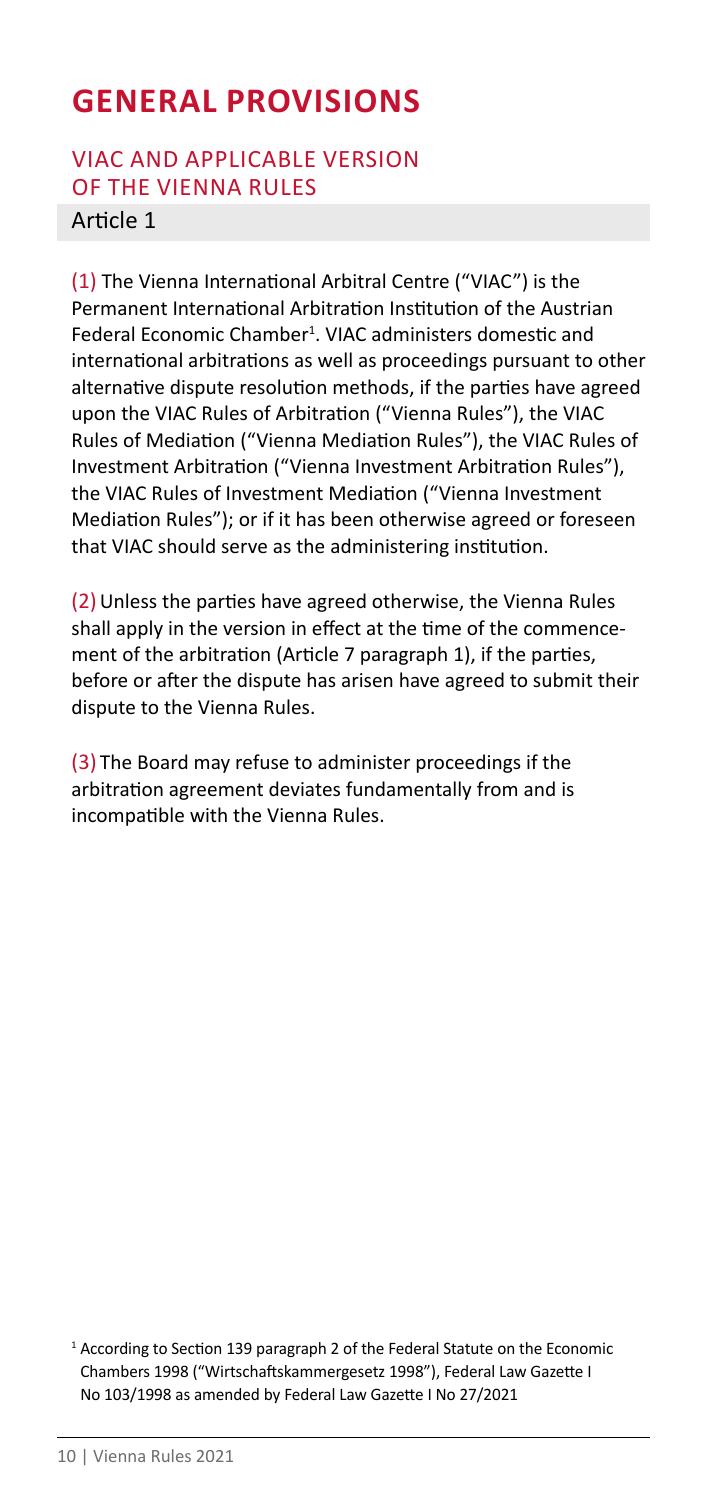#### **BOARD**

Article 2

(1) The Board of VIAC shall consist of a minimum of five members. The members of the Board shall be appointed for a term of up to five years by the Extended Presiding Committee of the Austrian Federal Economic Chamber upon recommendation by the President of VIAC. Members may be appointed for consecutive terms.

(2) The members of the Board shall elect from among their number a President and up to two Vice Presidents. In the event the President is prevented from performing his duties, such duties shall be assumed by a Vice President in accordance with the Internal Rules of the Board (Annex 2).

(3) Members of the Board, who are or were involved in an arbitration administered by VIAC in any capacity whatsoever, may not be present at, or participate in any way in deliberations or decisions pertaining to those proceedings. This shall not impair the existence of a quorum of the Board.

(4) The members of the Board shall perform their duties to the best of their knowledge and ability and in performing their duties they shall be independent and not be bound by any instructions. They have the duty to keep confidential all information acquired in the course of their duties.

(5) The Board may establish and amend its own Internal Rules (Annex 2).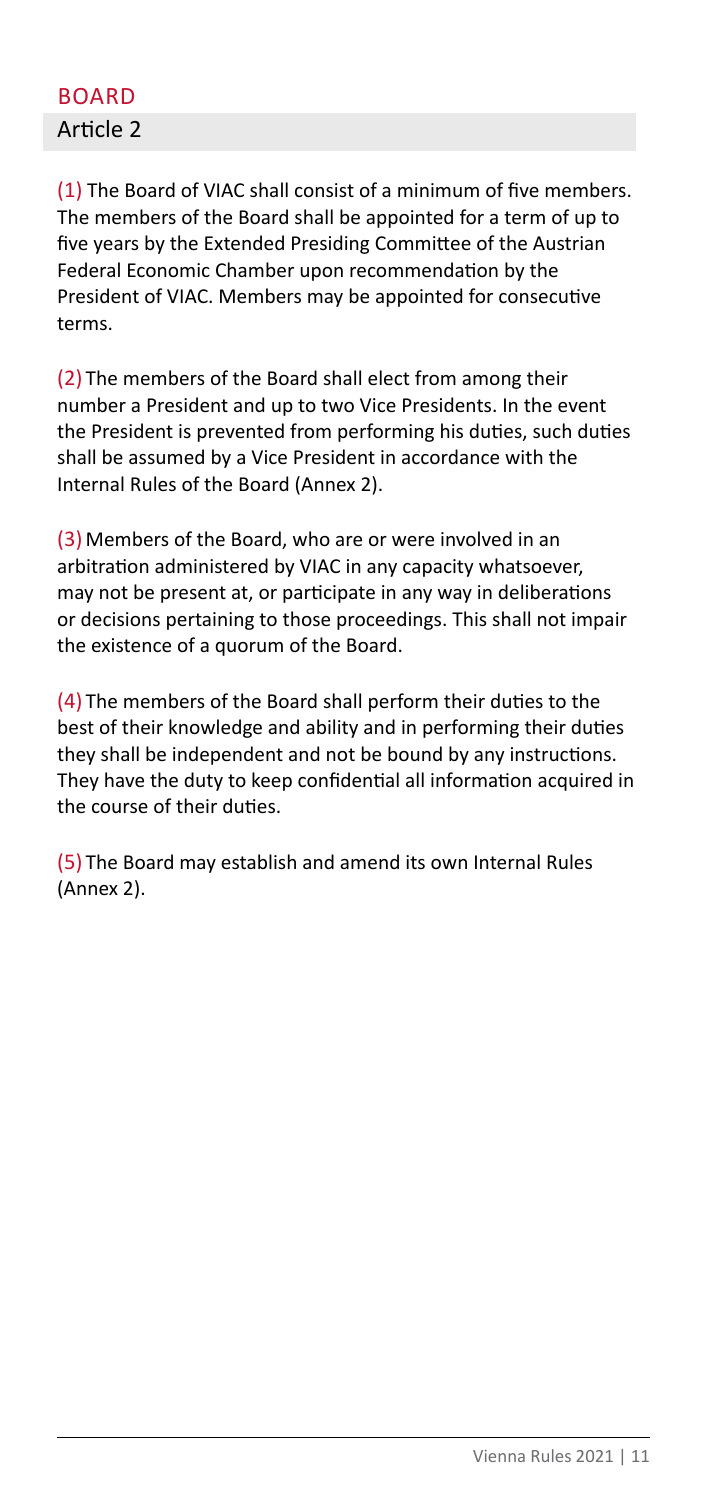#### ADVISORY BOARDS

#### Article 3

The Board may establish Advisory Boards that assist the Board in an advisory capacity. Advisory Boards consist of arbitration and/or mediation experts who may be invited by the Board.

#### SECRETARY GENERAL, DEPUTY SECRETARY GENERAL AND SECRETARIAT

Article 4

(1) Upon recommendation of the Board of VIAC, the Secretary General and the Deputy Secretary General of VIAC shall be appointed by the Extended Presiding Committee of the Austrian Federal Economic Chamber for a term of up to five years. The Secretary General and Deputy Secretary General may be appointed for consecutive terms. Upon expiration of the term, if no renewal of the appointment has been made, the Secretary General and the Deputy Secretary General shall remain in office until a new appointment has been made.

(2) The Secretariat manages the administrative matters of VIAC under the direction of the Secretary General and the Deputy Secretary General except for matters which are reserved to the Board. If a Deputy Secretary General has been appointed, the Deputy Secretary General may render decisions that fall within the competence of the Secretary General if the Secretary General is unable to perform his duties, or with authorization by the Secretary General.

(3) Members of the Secretariat, who are or were involved in an arbitration administered by VIAC in any capacity whatsoever, may not be present at, or participate in any way in deliberations or decisions pertaining to those proceedings.

(4) The Secretary General and the Deputy Secretary General shall perform their duties to the best of their knowledge and ability and shall not be bound by any instructions. They have the duty to keep confidential all information acquired in the course of their duties.

(5)If the Secretary General and the Deputy Secretary General become unable to exercise their duties, the Board members shall appoint from their number a member to perform the relevant duties. For as long as the appointee serves as Secretary General, the membership of the appointee in the Board shall be suspended.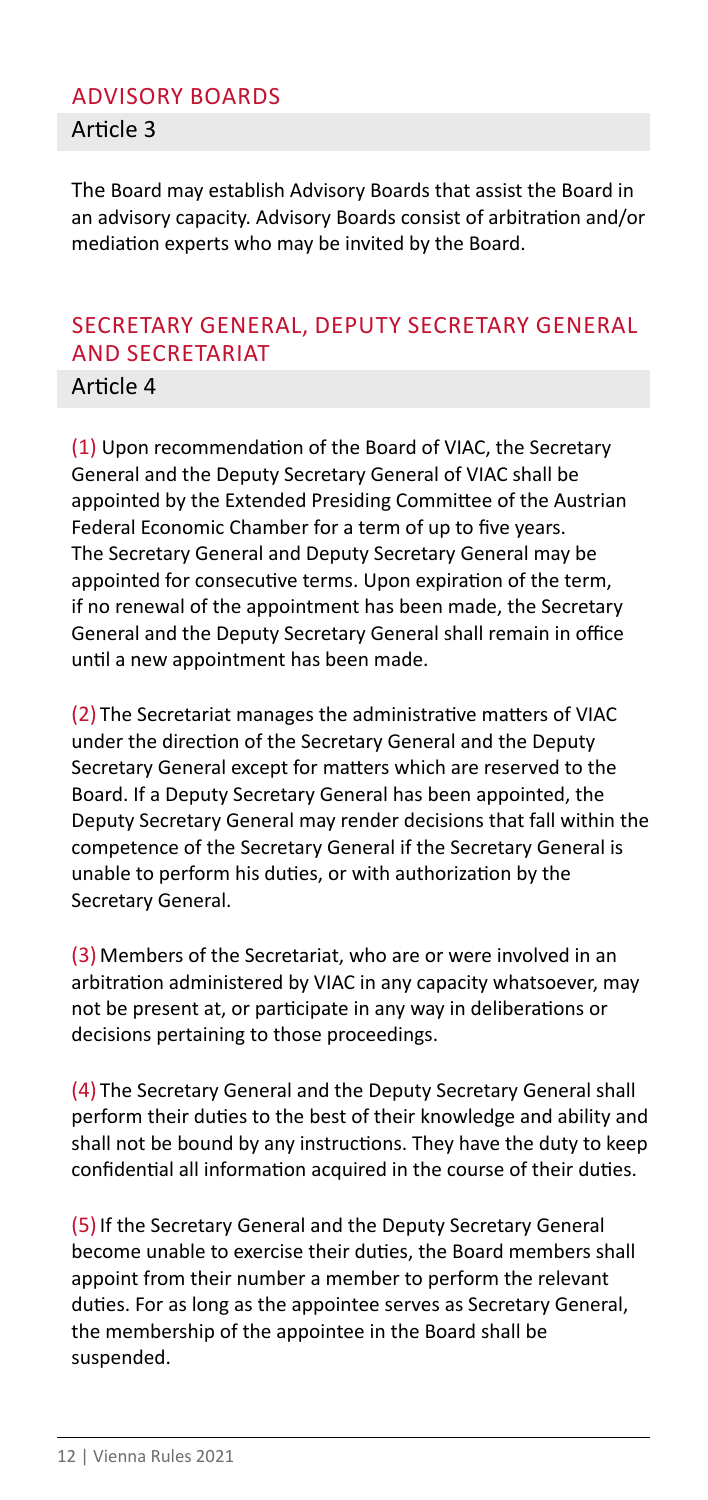#### LANGUAGES Of CORRESPONDENCE

#### Article 5

The correspondence of the parties with the Board and Secretariat shall be in German or English.

#### **DEFINITIONS**

#### Article 6

(1) In the Vienna Rules

1.1 **party** or **parties** refer to one or more claimants, respondents or one or more third parties joined to the arbitration in a statement of claim;

1.2 **claimant** refers to one or more claimants;

1.3 **respondent** refers to one or more respondents;

1.4 **third party** refers to one or more third parties who are neither a claimant nor respondent in the pending arbitration and whose joinder to this arbitration has been requested;

1.5 **arbitral tribunal** refers to a sole arbitrator or a panel of three arbitrators;

1.6 **arbitrator** refers to one or more arbitrators;

1.7 **co-arbitrator** refers to any member of a panel of arbitrators except its chairperson;

1.8 **award** refers to any final, partial or interim award;

1.9 **third-party funding** refers to any agreement entered into with a natural or legal person who is not a party to the proceedings or a party representative (Article 13), to fund or provide any other material support to a party, directly or indirectly financing part or all of the costs of the proceedings either through a donation or a grant, or in exchange for remuneration or reimbursement that is wholly or partially dependent upon the outcome of the proceedings.

(2) To the extent the terms used in the Vienna Rules refer to natural persons, the form chosen shall apply to all genders. In practice, the terms in these rules shall be used in a genderspecific manner.

(3) References to "Articles" without further specification relate to the relevant articles of the Vienna Rules.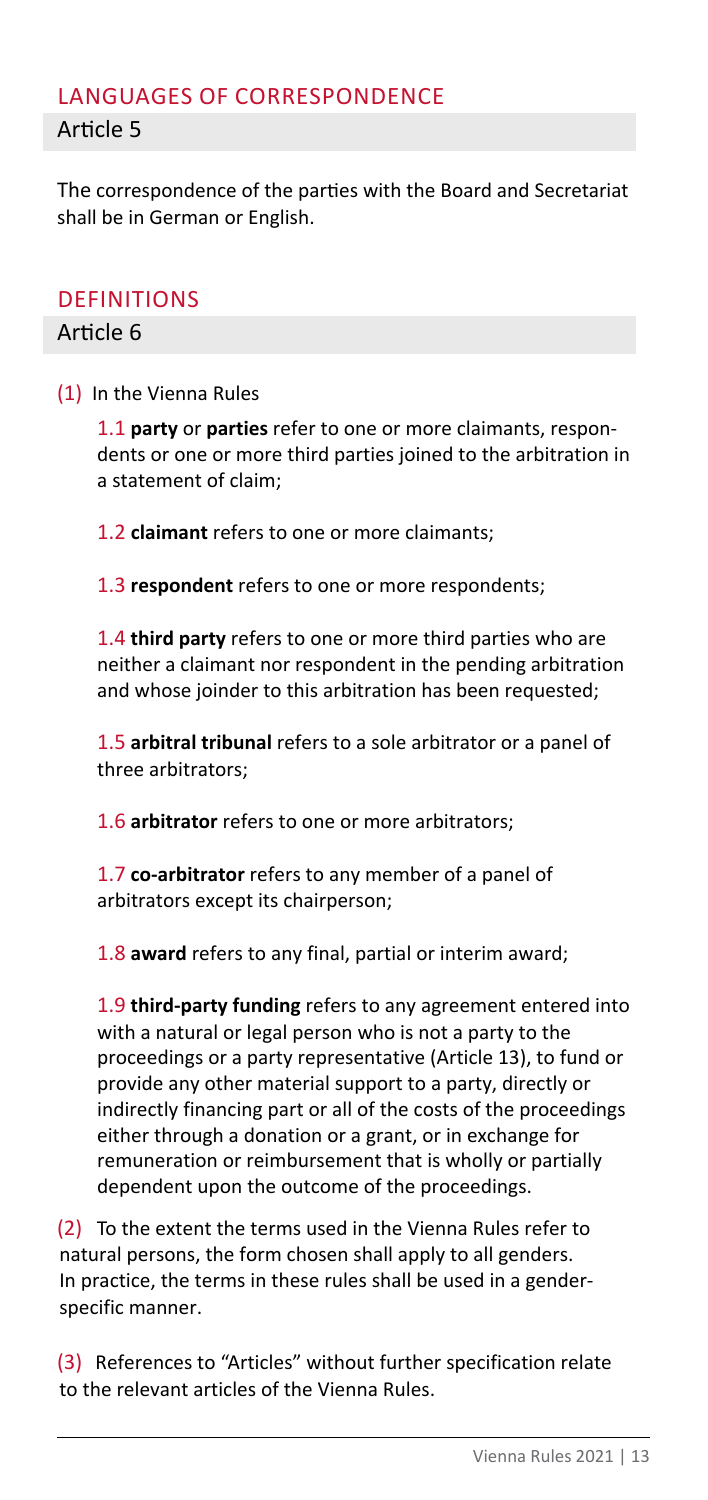# **COMMENCEMENT OF THE ARBITRATION**

# STATEMENT OF CLAIM

Article 7

(1) The arbitral proceedings shall be initiated by submitting a statement of claim. The proceedings shall commence on the date of receipt of the statement of claim by the Secretariat of VIAC or by an Austrian Regional Economic Chamber in hardcopy form or in electronic form (Article 12 paragraph 1); hereby, the proceedings become pending. The Secretariat informs the other parties of the receipt of the statement of claim.

(2) The statement of claim shall contain the following information:

2.1 the full names, addresses, including electronic mail addresses, and other contact details of the parties and any comment on the parties' nationalities;

2.2 a statement of the facts and a specific request for relief;

2.3 the monetary value of each individual claim at the time of submission of the statement of claim if the relief requested is not exclusively for a specific sum of money;

2.4 particulars regarding the number of arbitrators in accordance with Article 17;

2.5 the nomination of an arbitrator if the dispute shall be decided by a panel of three arbitrators, or a request that the arbitrator be appointed by the Board; and

2.6 particulars regarding the arbitration agreement and its content.

(3) If the statement of claim does not comply with paragraph 2 of this Article, or if a copy of the statement of claim or the exhibits is missing (Article 12 paragraph 1), the Secretary General may request that the claimant remedy the defect within a time-period set by the Secretary General. If the claimant complies with the order to remedy the defect within the set deadline, the statement of claim shall be deemed to have been submitted on the date on which it was first received. If the claimant does not comply with the order to remedy the defect within the set deadline, the Secretary General may declare the proceedings terminated (Article 34 paragraph 3). This shall not prevent the claimant from raising the same claims at a later time in another proceeding.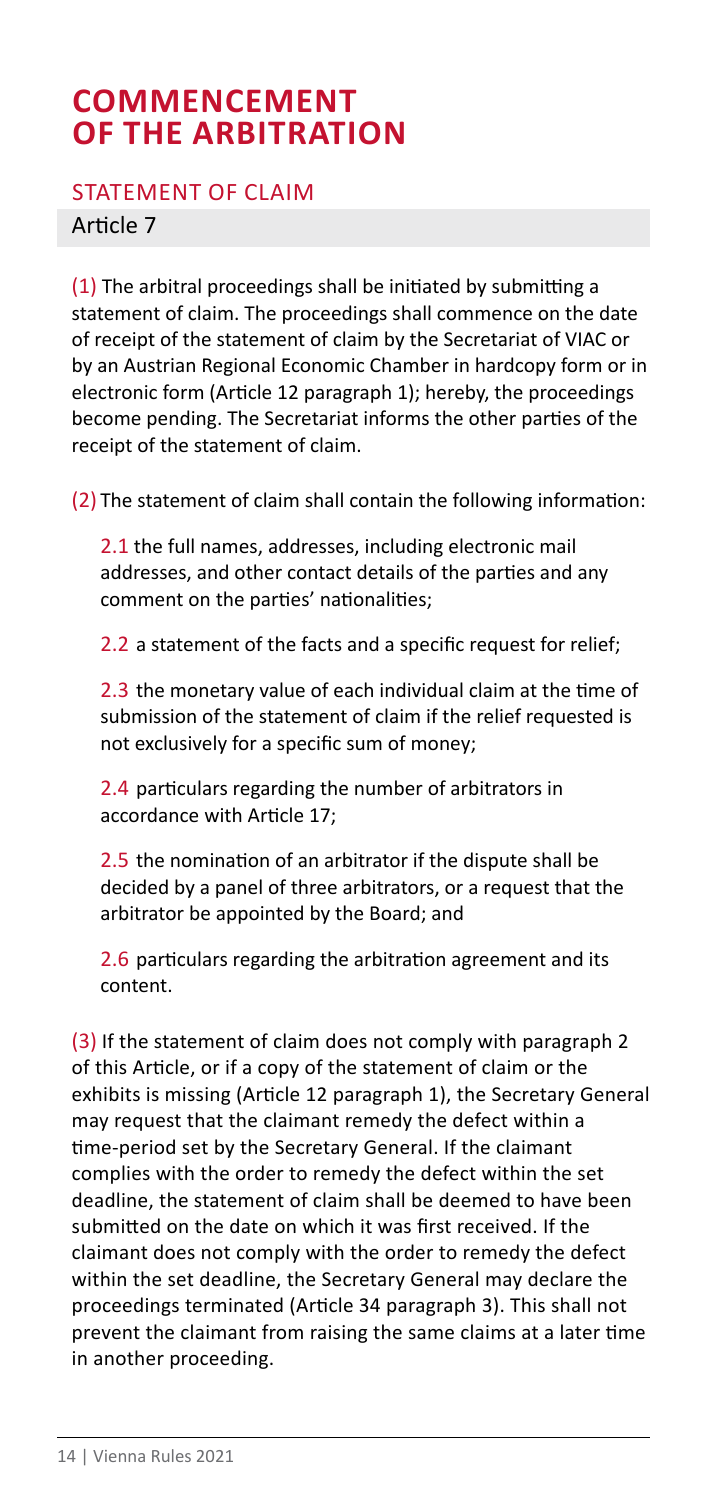(4) The Secretary General shall transmit the statement of claim to the respondent if no order to remedy pursuant to paragraph 3 of this Article was issued or if the claimant complied with such an order.

#### ANSWER TO THE STATEMENT OF CLAIM Article 8

(1) The Secretary General shall request the respondent to submit to the Secretariat an answer to the statement of claim (Article 12 paragraph 3) within a period of 30 days upon receipt of the statement of claim.

(2) The answer to the statement of claim shall contain the following information:

2.1 the full name, address, including electronic mail address, and other contact details of the respondent and any comment on the parties' nationalities;

2.2 comments on the request for relief and the facts upon which the statement of claim is based, as well as the respondent's specific request for relief;

2.3 particulars regarding the number of arbitrators in accordance with Article 17; and

2.4 the nomination of an arbitrator if the dispute shall be decided by a panel of three arbitrators, or a request that the arbitrator be appointed by the Board.

#### COUNTERCLAIM

Article 9

(1) Claims by the respondent against the claimant may be raised as counterclaims in the same proceedings.

(2) Articles 7, 10 and 11 apply to counterclaims.

(3) The arbitral tribunal may return the counterclaim to the Secretariat to be addressed in separate proceedings if:

3.1 the parties are not identical; or

3.2 a counterclaim submitted after the answer to the statement of claim would result in a substantial delay in the main proceedings.

(4) The arbitral tribunal shall give the claimant the opportunity to submit an answer to an admitted counterclaim. Article 8 applies to an answer to the counterclaim.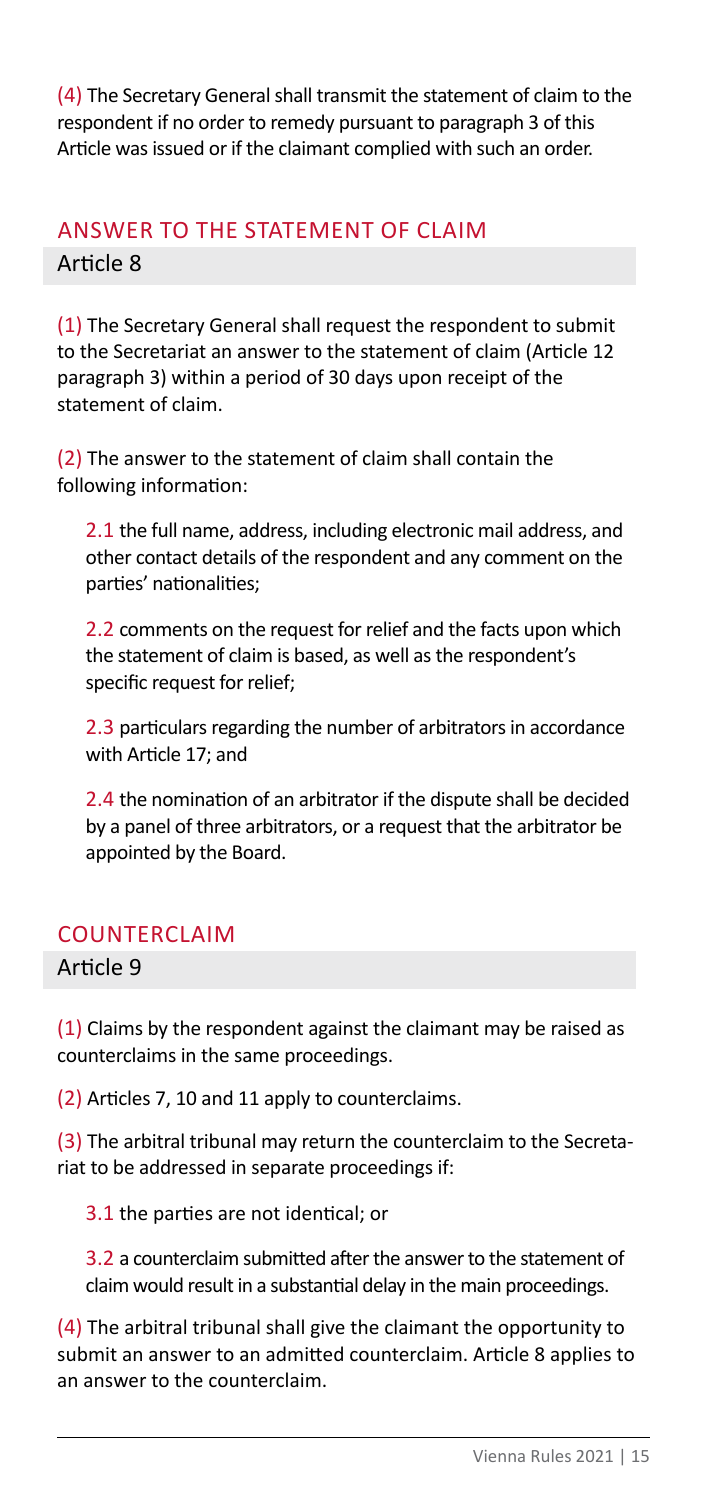#### REGISTRATION FEE

#### Article 10

(1) The claimant shall pay the registration fee net of any charges in the amount stipulated in Annex 3 within the time limit set by the Secretary General. Likewise, in the case of joinder of a third party (Article 14), the requesting party shall pay a registration fee.

(2) If there are more than two parties to the arbitration, the registration fee shall be increased by 10 percent for each additional party, up to a maximum increase of 50 percent.

(3) The registration fee is non-refundable. The registration fee shall not be deducted from the paying party's advance on costs.

(4) The statement of claim and any request for joinder of a third party shall be sent to the other parties only after full payment of the registration fee. The Secretary General may grant a reasonable extension of the time period for payment of the registration fee. If payment is not effected by the deadline, the Secretary General may declare the proceedings terminated (Article 34 paragraph 3). This shall not prevent the claimant from raising the same claims at a later time in another proceeding.

(5) If proceedings under the Vienna Mediation Rules are commenced before, during or after arbitral proceedings under the Vienna Rules between the same parties and concerning the same subject matter, no further registration fee will be charged in the subsequently commenced proceedings.

# TRANSMISSION OF FILE

Article 11

The Secretary General shall transmit the file to the arbitral tribunal if:

- the Secretariat has received the statement of claim (counterclaim) in accordance with the requirements of Article 7; and
- all members of the arbitral tribunal have been appointed; and
- the advance on costs pursuant to Article 42 has been paid in full.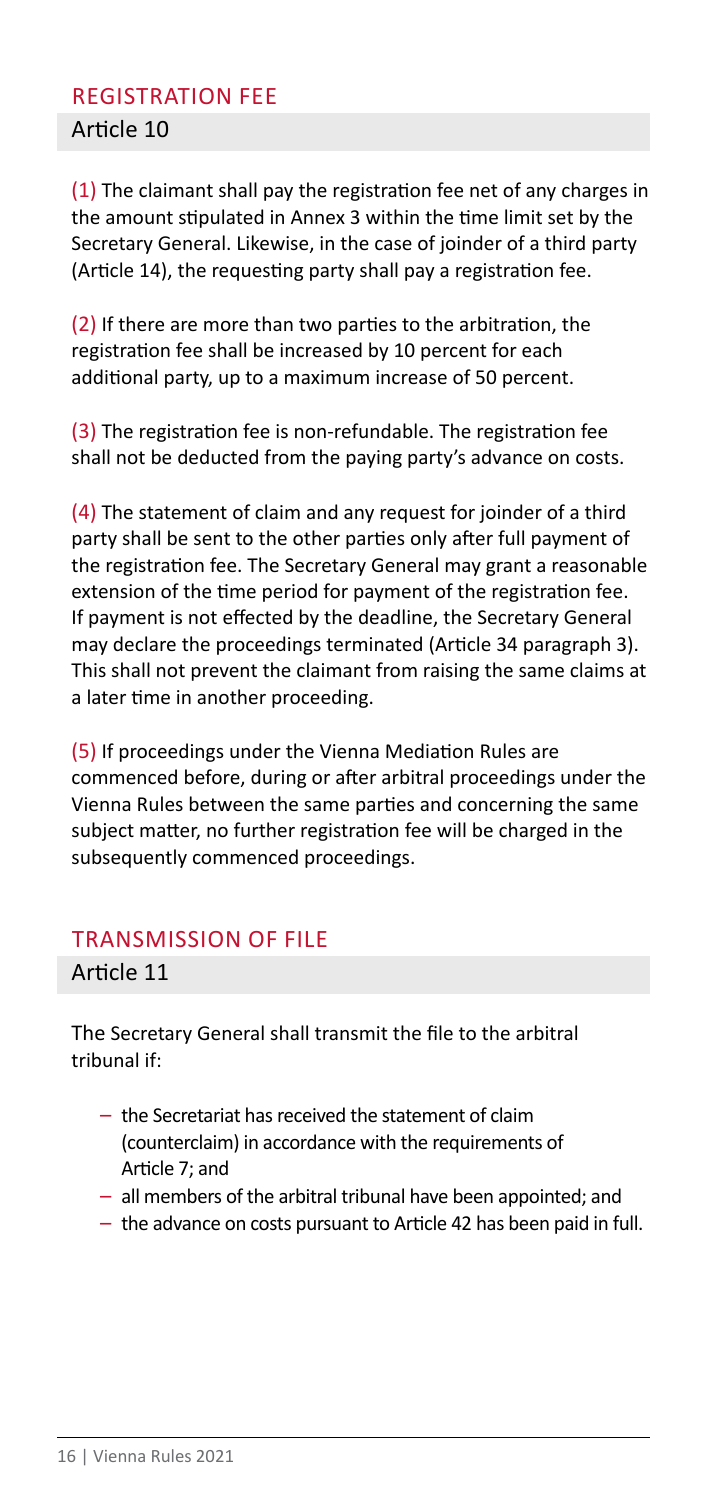# WRITTEN COMMUNICATIONS, TIME LIMITS AND DISPOSAL OF FILE

Article 12

(1) A statement of claim, including exhibits, shall be submitted in electronic form and in hardcopy form in the number of copies necessary to provide each party with a copy.

(2) After transmission of the file to the arbitral tribunal, all written communications and exhibits shall be sent to each party and each arbitrator in the manner stipulated by the arbitral tribunal. The Secretariat shall receive all written communications between the arbitral tribunal and the parties in electronic form.

(3) Written communications shall be sent in hardcopy form by registered mail, letter with confirmation of receipt, courier service, or in electronic form, or by any other means of communication that provides a record of sending.

(4) Written communications shall be sent to the address of the addressee for whom it is intended, as last notified. Once a party has appointed a representative, the written communication shall be sent to the representative's address, as last notified.

(5) Written communications shall be deemed to have been received on the day

5.1 the addressee has actually received the written communication; or

5.2 receipt can be presumed, if the written communication was sent in accordance with paragraphs 3 and 4 of this Article.

(6) If a statement of claim against multiple respondents cannot be transmitted to all respondents, upon request of the claimant the arbitration shall proceed only against those respondents that received the statement of claim. Upon request of the claimant the statement of claim against the remaining respondents shall be addressed in a separate proceeding.

(7) Time limits shall start to run on the day following the day of receipt (paragraph 5) of the respective written communication triggering the commencement of the time limit. If this day is an official holiday or a non-business day at the place of receipt, the time limit shall start to run on the next business day. Official holidays or non-business days falling during a time period shall not interrupt the continuation or extend the time limit. If the last day of the time limit is an official holiday or a non-business day at the place of receipt, the time limit shall end on the next business day.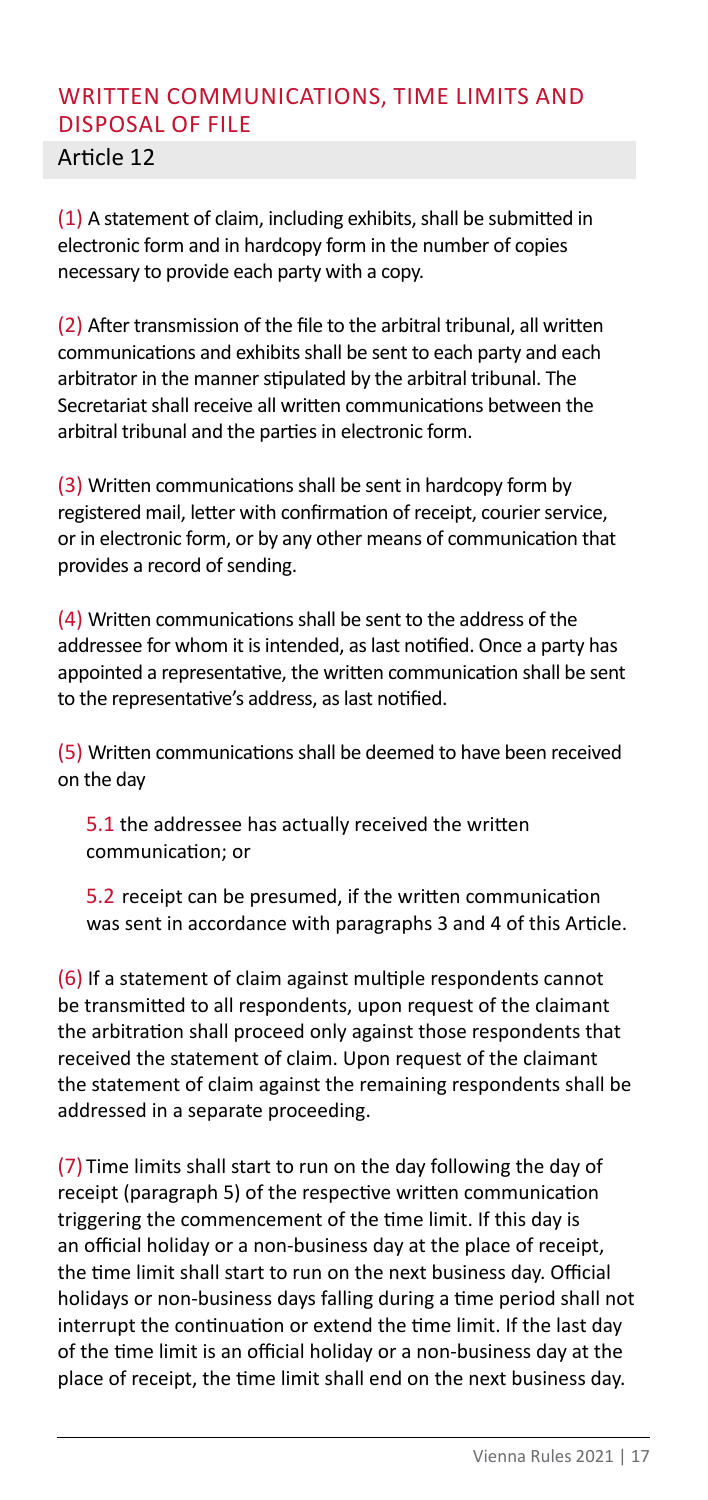(8) A time limit relating to any written communication is satisfied if it is sent in the manner stipulated in paragraphs 3 and 4 of this Article on the last day of the time limit. Time limits may be extended where sufficient grounds for such extension are considered to exist.

(9) After termination of the proceedings (Article 34), the Secretariat may dispose of the entire file of a case, with the exception of decisions (Article 35).

#### REPRESENTATIVES

Article 13

In the proceedings before the arbitral tribunal, the parties may be represented or advised by persons of their choice. The Secretary General or the arbitral tribunal may at any time request evidence that the representative has the authority to represent the party.

#### THIRD-PARTY FUNDING

Article 13a

(1) A party shall disclose the existence of any third-party funding and the identity of the third-party funder in its statement of claim or its answer to the statement of claim, or immediately upon concluding a third-party funding arrangement.

 $(2)$  If a party discloses third-party funding prior to the constitution of the arbitral tribunal, the Secretary General shall inform any arbitrator nominated for appointment or already appointed of such disclosure for purposes of completing the arbitrator declaration (Article 16 paragraph 3).

# **JOINDER OF THIRD PARTIES AND CONSOLIDATION**

#### JOINDER OF THIRD PARTIES

Article 14

(1) The joinder of a third party in an arbitration, as well as the manner of such joinder, shall be decided by the arbitral tribunal upon the request of a party or a third party after hearing all parties and the third party to be joined as well as after considering all relevant circumstances.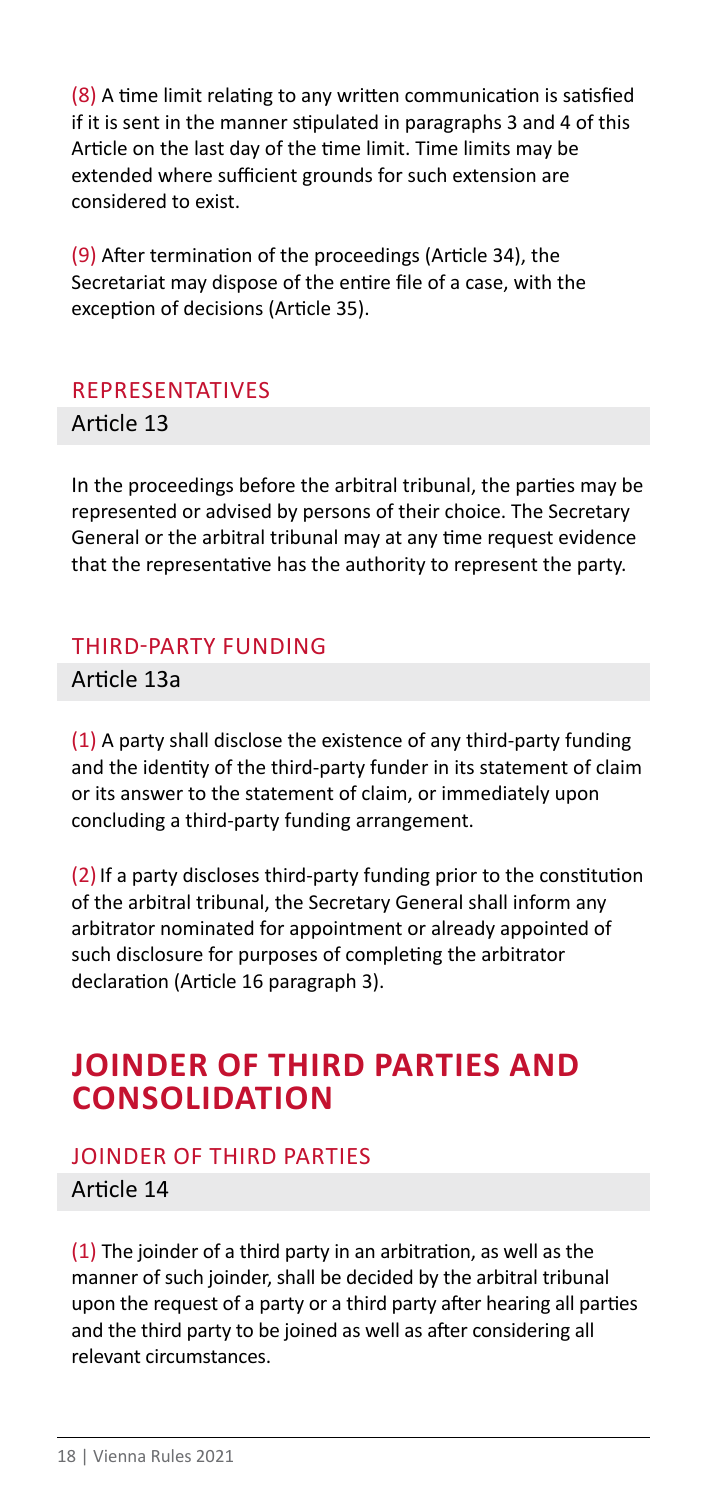(2) The request for joinder shall contain the following information:

2.1 the full name, address, including electronic mail address, and other contact details of the third party;

2.2 the grounds upon which the request for joinder is based; and

2.3 the requested manner of joinder of the third party.

(3) If a request for joinder of a third party is made with a statement of claim,

3.1 it shall be submitted to the Secretariat. The provisions of Article 7 et seqq shall apply by analogy. The Secretary General shall transmit the statement of claim to the third party to be joined as well as to the other parties for comments;

3.2 the third party may participate in the constitution of the arbitral tribunal pursuant to Article 18 if no arbitrator has yet been appointed; and

3.3 the arbitral tribunal shall return the statement of claim with a request for joinder of a third party to the Secretariat to be treated in separate proceedings, if the arbitral tribunal refuses, in accordance with paragraph 1, to grant a request for joinder of a third party made with a statement of claim. In this case, the Board may revoke any confirmed nomination or appointment of arbitrators and order the renewed constitution of the arbitral tribunal or arbitral tribunals in accordance with Article 17 et seqq, if the third party participated in the constitution of the arbitral tribunal in accordance with paragraph 3.2.

#### CONSOLIDATION

Article 15

(1) Upon a party's request, two or more arbitral proceedings may be consolidated if:

- 1.1 the parties agree to the consolidation; or
- 1.2 the same arbitrator(s) was/were nominated or appointed;

and the place of arbitration is the same.

(2) The Board shall decide on a request for consolidation after hearing the parties and the arbitrators already appointed. The Board shall consider all relevant circumstances in its decision, including the compatibility of the arbitration agreements and the respective stage of the arbitral proceedings.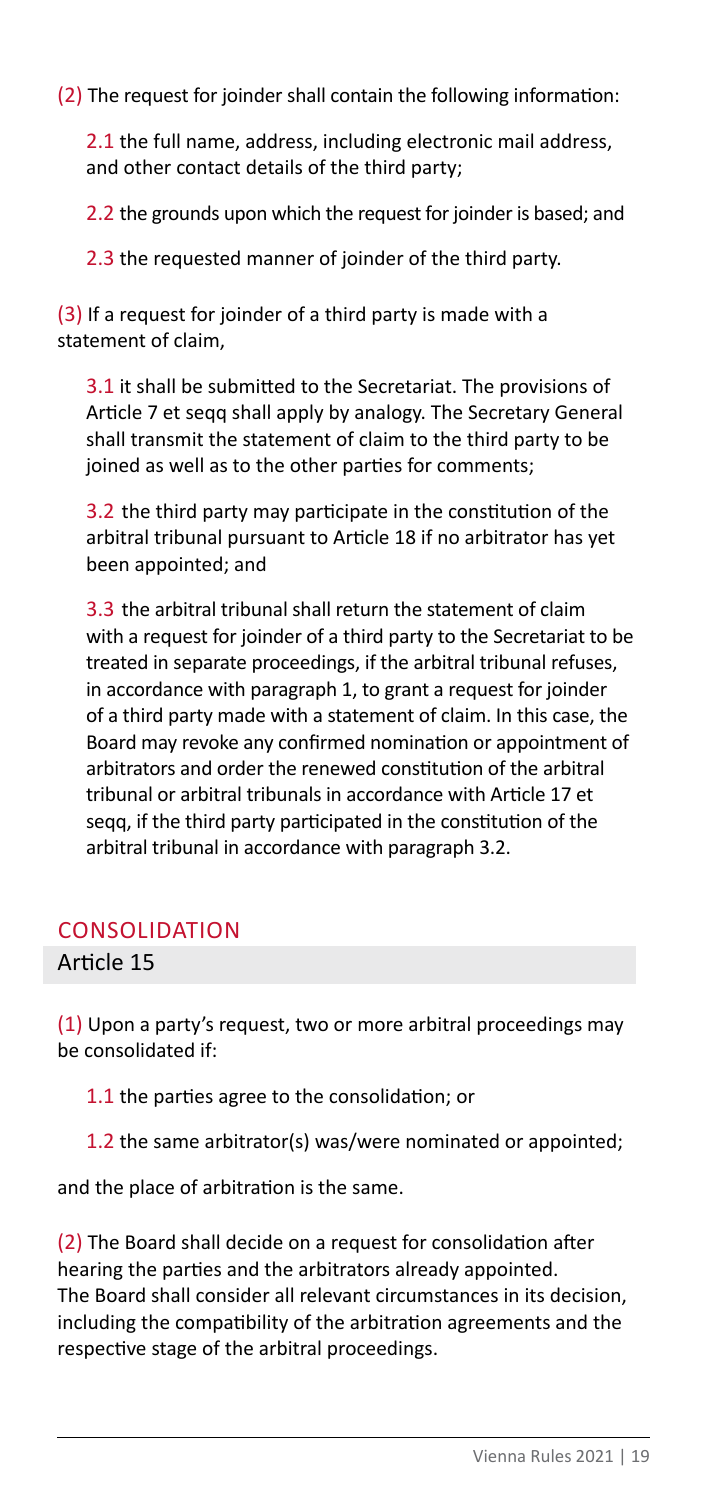# **ARBITRAL TRIBUNAL**

#### GENERAL PROVISIONS

Article 16

(1) The parties shall be free to designate the persons they wish to nominate as arbitrators. Any person with full legal capacity may act as arbitrator, provided the parties have not agreed upon any particular additional qualification requirements. The arbitrators have a contractual relationship with the parties and shall render their services to the parties.

(2) The arbitrators shall perform their mandate independently of the parties, impartially and to the best of their knowledge and ability, and shall not be bound by any instruction. They have the duty to keep confidential all information acquired in the course of their duties.

(3) A person who intends to accept an appointment as an arbitrator shall, before his appointment, sign and submit to the Secretary General a declaration in the form made available by VIAC confirming his (i) impartiality and independence; (ii) availability; (iii) qualification; (iv) acceptance of office; and (v) submission to the Vienna Rules.

(4) An arbitrator shall disclose by written declaration all circumstances that could give rise to doubts as to his impartiality, independence or availability or that conflict with the agreement of the parties. The duty to immediately disclose such circumstances continues to apply throughout the arbitration.

(5) Members of the Board may be nominated as arbitrators by the parties or co-arbitrators, but shall not be appointed as arbitrators by the Board.

(6) The conduct of any or all arbitrators (Article 28 paragraph 1) may be taken into consideration by the Secretary General in determining the arbitrators' fees (Article 44 paragraphs 2, 8 and 11).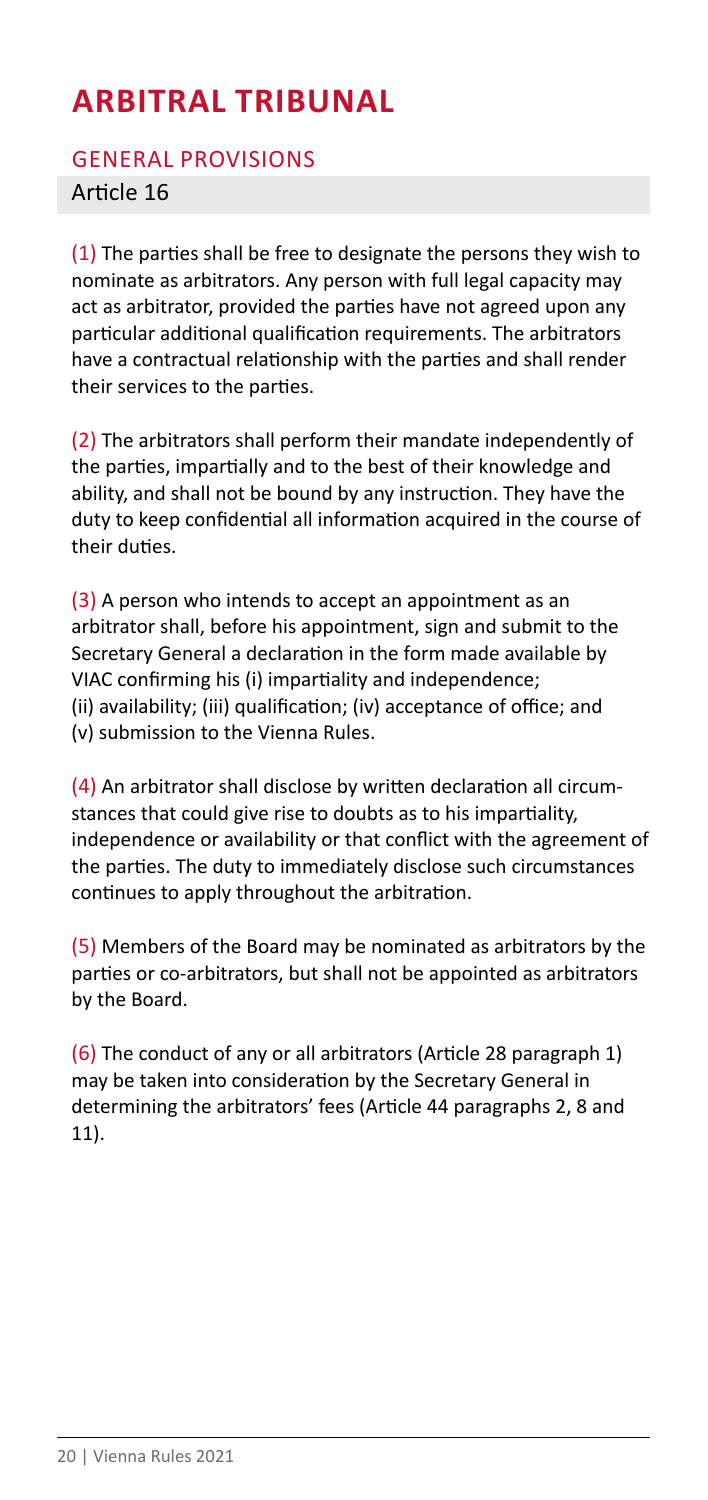#### CONSTITUTION OF THE ARBITRAL TRIBUNAL

#### Article 17

(1) The parties may agree whether the arbitral proceedings will be conducted by a sole arbitrator or a panel of three arbitrators. The parties may also agree on the manner of appointment of the arbitrators. In the absence of an agreement, paragraphs 2 to 6 of this Article shall apply.

(2) Absent agreement on the number of arbitrators, the Board shall determine whether the dispute will be decided by a sole arbitrator or by a panel of three arbitrators. In so doing, the Board shall take into consideration the complexity of the case, the amount in dispute, and the parties' interest in an expeditious and cost-efficient decision.

(3) If the dispute is to be resolved by a sole arbitrator, the parties shall jointly nominate a sole arbitrator and indicate the arbitrator's name, address, including electronic mail address, and other contact details within 30 days after receiving the Secretary General's request. If such nomination is not made within this time period, the sole arbitrator shall be appointed by the Board.

(4) If the dispute is to be resolved by a panel of arbitrators, each party shall nominate an arbitrator (the claimant in the statement of claim and the respondent in the answer to the statement of claim). If a party fails to do so, the Secretary General shall request that party to submit the name, address, including electronic mail address, and other contact details of its nominee within 30 days after receiving the request. If such nomination is not made within this time period, that arbitrator shall be appointed by the Board.

(5) If the dispute is to be resolved by a panel of arbitrators, the co-arbitrators shall jointly nominate a chairperson and indicate his name, address, including electronic mail address, and other contact details within 30 days after receiving the Secretary General's request. If such nomination is not made within this time period, the chairperson shall be appointed by the Board.

(6) The parties are bound by their nomination of arbitrator once the nominated arbitrator has been confirmed by the Secretary General or the Board (Article 19).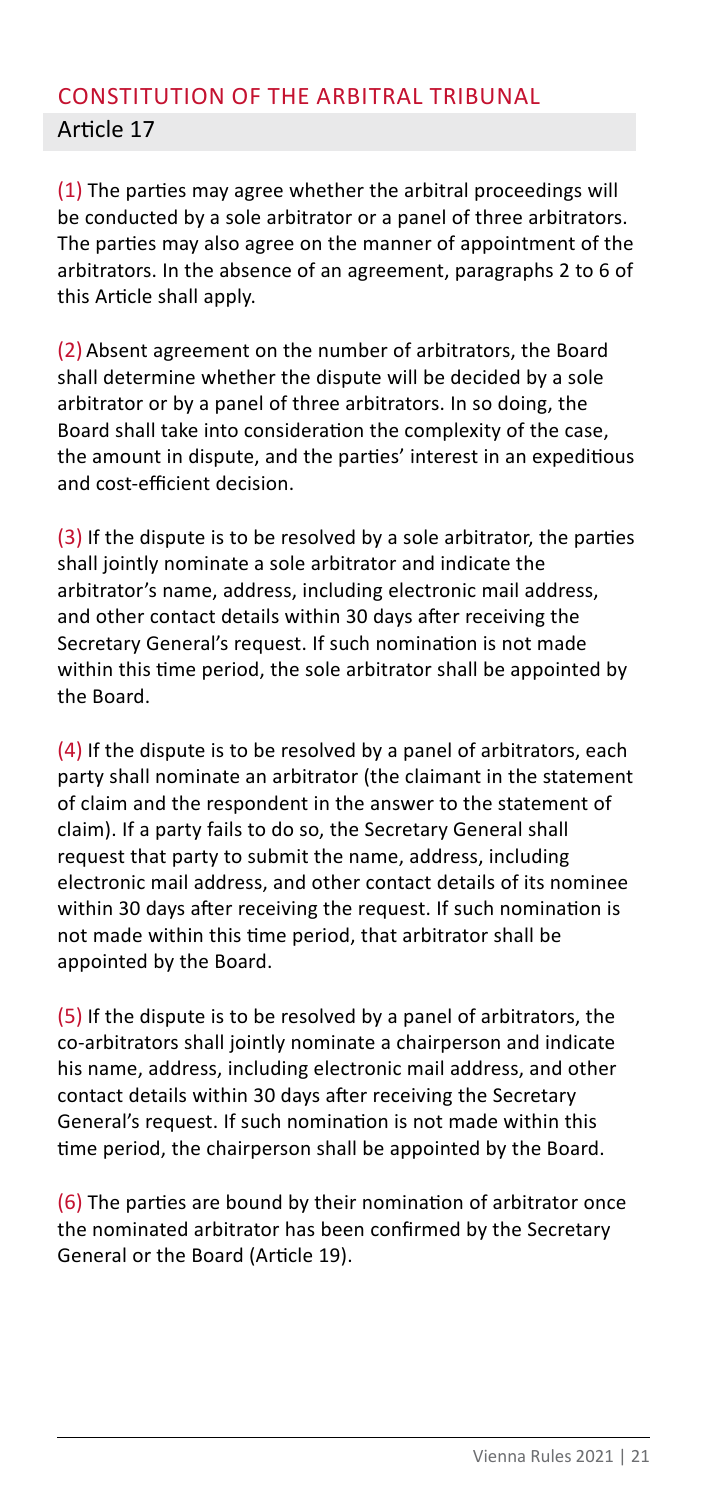#### CONSTITUTION OF THE ARBITRAL TRIBUNAL IN MULTI-PARTY PROCEEDINGS Article 18

(1) The constitution of the arbitral tribunal in multi-party proceedings shall be conducted in accordance with Article 17, with the following additional provisions:

 $(2)$  If the dispute is to be resolved by a panel of arbitrators, the side of claimant and the side of respondent shall each jointly nominate an arbitrator.

(3) Participation of a party in the joint nomination of an arbitrator shall not constitute consent to multi-party arbitration. If the admissibility of a multi-party arbitration is disputed, the arbitral tribunal shall decide thereon upon request after hearing all parties as well as after considering all relevant circumstances.

 $(4)$  If pursuant to paragraph 2 of this Article a joint arbitrator is not nominated within the set time period, the Board shall appoint the arbitrator for the defaulting party/parties. In exceptional cases, after granting the parties the opportunity to comment, the Board may revoke appointments already made and appoint new coarbitrators or all arbitrators.

#### CONFIRMATION OF THE NOMINATION Article 19

(1) After an arbitrator has been nominated, the Secretary General shall obtain the arbitrator's declarations pursuant to Article 16 paragraphs 3 and 4. The Secretary General shall forward a copy of these statements to the parties. The Secretary General shall confirm the nominated arbitrator if no doubts exist as to the impartiality and independence of the arbitrator and the ability to carry out the mandate. The Secretary General shall inform the Board of such confirmation at the subsequent meeting of the Board.

(2) If deemed necessary by the Secretary General, the Board shall decide whether to confirm a nominated arbitrator. Prior to the decision of the Board, the Secretary General may request comments from the arbitrator to be confirmed and from the parties. All comments shall be communicated to the parties and the arbitrator.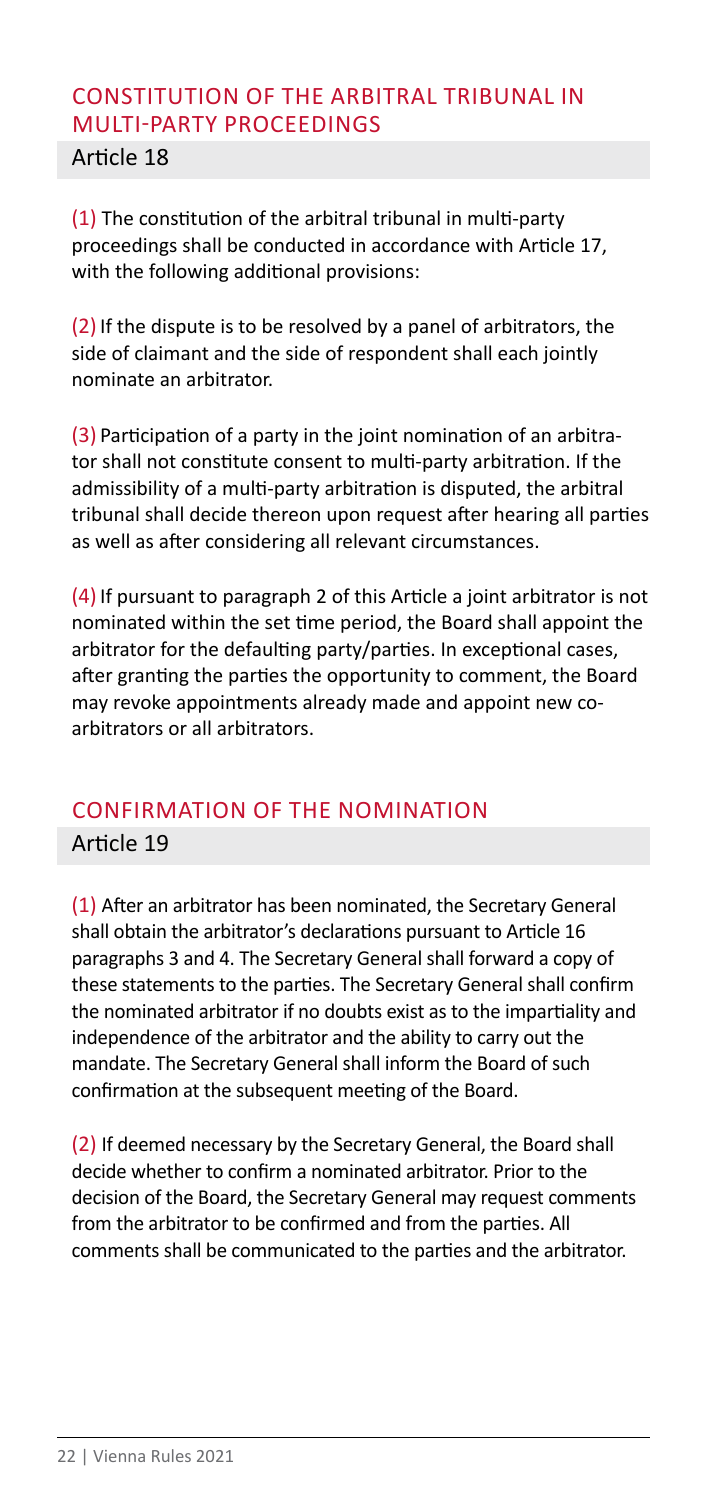(3) Upon confirmation, the nominated arbitrator shall be deemed appointed.

(4) If the Secretary General or the Board refuses to confirm a nominated arbitrator, the Secretary General shall request the party/ parties entitled to nominate the arbitrator, or the co-arbitrators to nominate a different arbitrator or chairperson within 30 days. Articles 16 to 18 shall apply by analogy. If the Secretary General or the Board refuses to confirm the newly nominated arbitrator, the right to nominate shall lapse and the Board shall appoint the arbitrator.

#### CHALLENGE OF ARRITRATORS Article 20

(1) After his appointment, an arbitrator may be challenged only if circumstances exist that give rise to justifiable doubts as to his impartiality or independence, or if the arbitrator does not fulfil the qualifications agreed by the parties. A party may challenge the arbitrator whom it nominated, or in whose nomination it has participated, only for reasons of which the party became aware after the nomination or its participation in the nomination.

(2) A party's challenge of an appointed arbitrator shall be submitted to the Secretariat within 15 days from the date the party making the challenge became aware of the grounds for the challenge. The challenge shall specify the grounds for the challenge and include corroborating materials to substantiate the challenge.

(3) If the challenged arbitrator does not resign, the Board shall rule on the challenge. Before the Board makes a decision, the Secretary General shall request comments from the challenged arbitrator and the other party/parties. The Secretary General may also request comments from other persons. All comments shall be communicated to the parties and the arbitrators.

(4) The arbitral tribunal, including the challenged arbitrator, may continue the arbitration while the challenge is pending. The arbitral tribunal may not issue an award until after the Board has ruled on the challenge.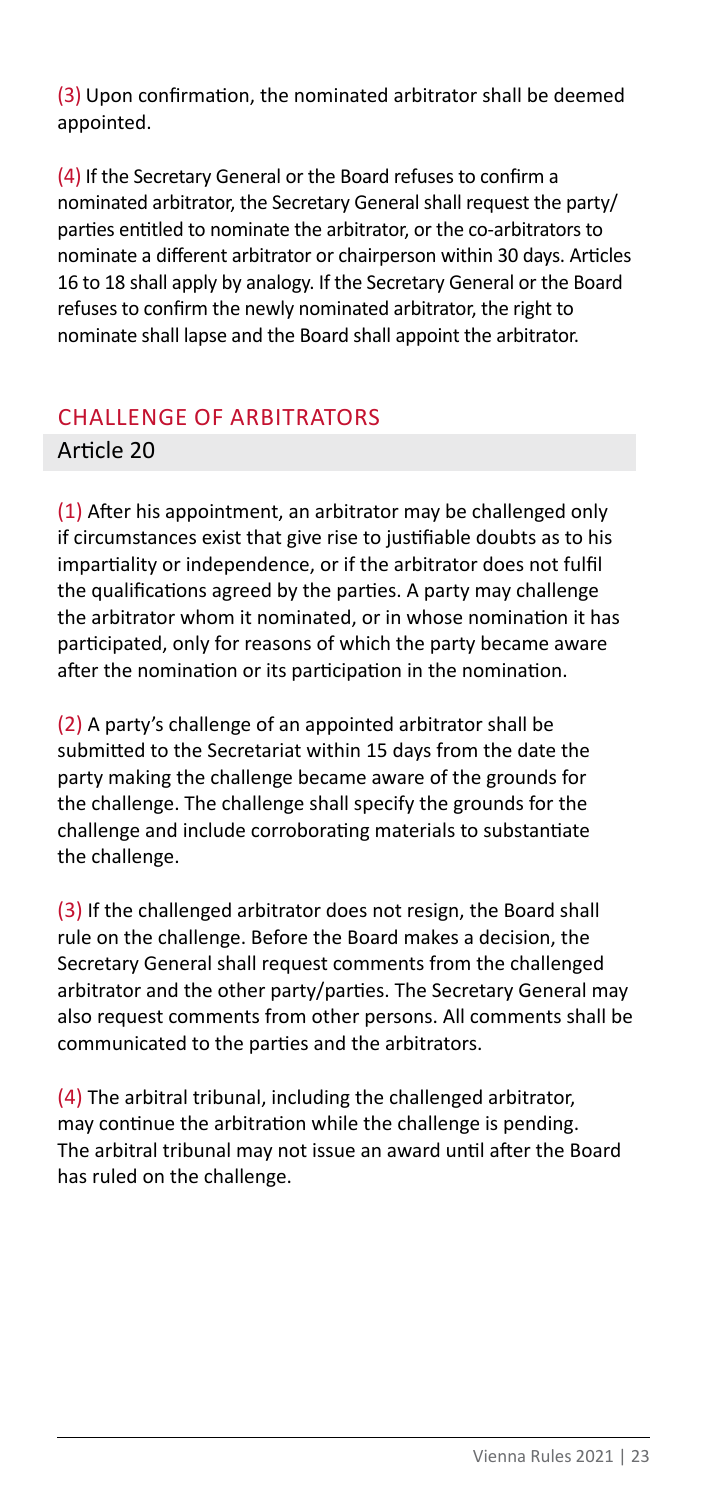#### PREMATURE TERMINATION OF THE ARBITRATOR'S **MANDATE** Article 21

- (1) The mandate of an arbitrator terminates prematurely if:
	- 1.1 the parties so agree; or
	- 1.2 the arbitrator resigns; or
	- 1.3 the arbitrator dies; or
	- 1.4 the arbitrator was successfully challenged; or
	- 1.5 the arbitrator is removed from office by the Board.

(2) Either party may request that an arbitrator be removed from office if the arbitrator is prevented from performing his duties more than temporarily or otherwise fails to perform his duties, including also the duty to proceed without any undue delay. The party shall submit the request to the Secretariat. If it is apparent to the Board that any incapacity is not merely temporary, or that the arbitrator is not performing his duties, the Board may remove an arbitrator from office even without a party's request. The Board shall decide on the removal after granting the parties and the affected arbitrator the opportunity to comment.

# EFFECTS OF THE PREMATURE TERMINATION OF THE ARBITRATOR'S MANDATE

Article 22

(1) If an arbitrator's mandate terminates prematurely (Article 21), the arbitrator shall be replaced. The appointment of a substitute arbitrator shall be made in accordance with the appointment procedure agreed by the parties. Absent any such agreement, the Secretary General shall request that

1.1 the parties, in the case of a sole arbitrator; or,

1.2 the remaining co-arbitrators, in the case of the chairperson of a tribunal; or,

1.3 the nominating party or the party on whose behalf the arbitrator was appointed, when the arbitrator was nominated by a party or was appointed on behalf of a party;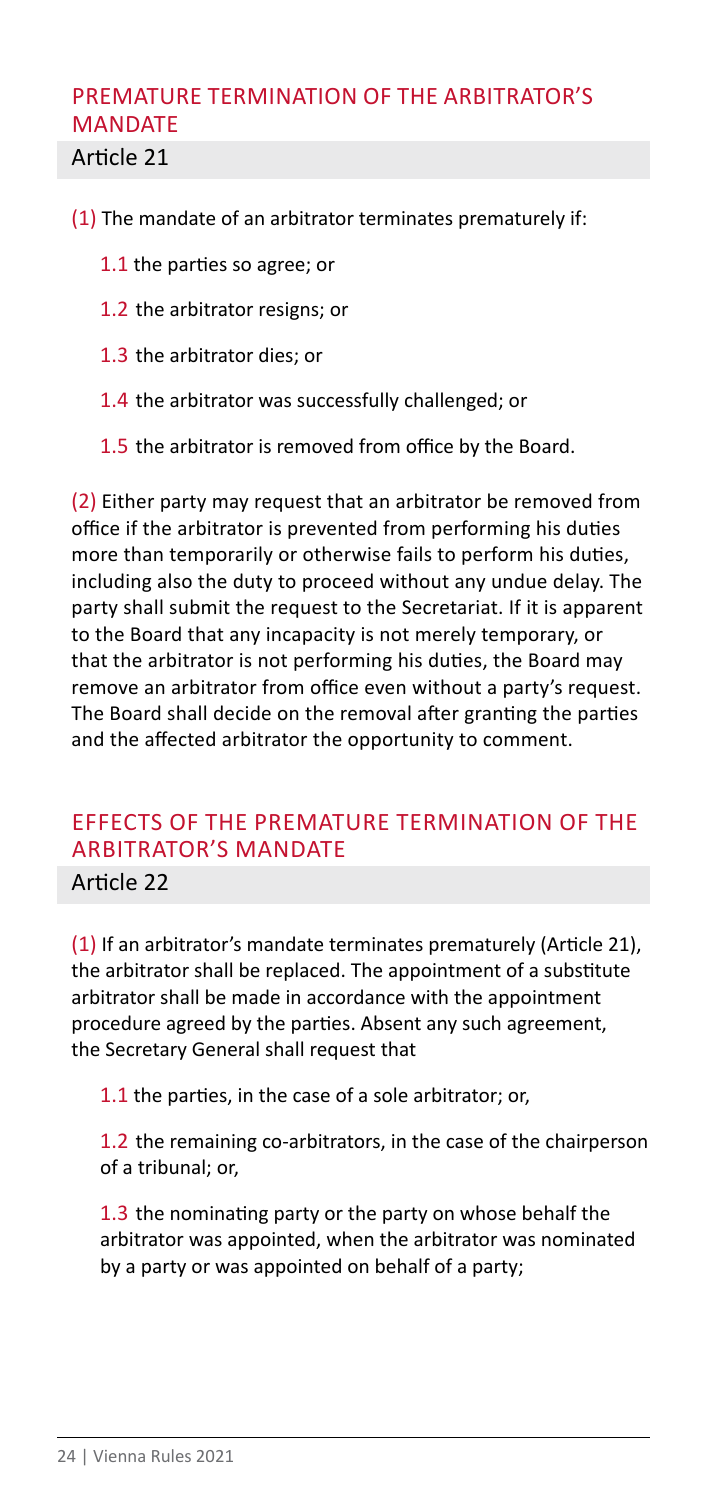nominate a substitute arbitrator within 30 days – in the cases addressed by paragraphs 1.1 and 1.2 of this Article jointly – and indicate the nominee's name, address, including electronic mail address, and other contact details. Articles 16 to 18 apply by analogy. If such nomination is not made within this time period, the Board shall appoint the substitute arbitrator. If a substitute arbitrator is successfully challenged (Article 21 paragraph 1.4), the right to nominate a substitute arbitrator shall lapse and the Board shall appoint the substitute arbitrator.

(2) If an arbitrator's mandate terminates prematurely pursuant to Article 21, the new arbitral tribunal shall determine, after requesting comments from the parties, whether and to what extent previous stages of the arbitration shall be repeated.

(3) The cost implications of the premature termination of the arbitrator's mandate and of the appointment of a substitute arbitrator shall be based on Article 42 paragraph 12 and Article 44 paragraph 11.

# **CHALLENGE OF EXPERTS**

#### CHALLENGE OF EXPERTS Article 23

Article 20 paragraphs 1 and 2 shall apply by analogy to the challenge of experts appointed by the arbitral tribunal. The arbitral tribunal shall decide on the challenge.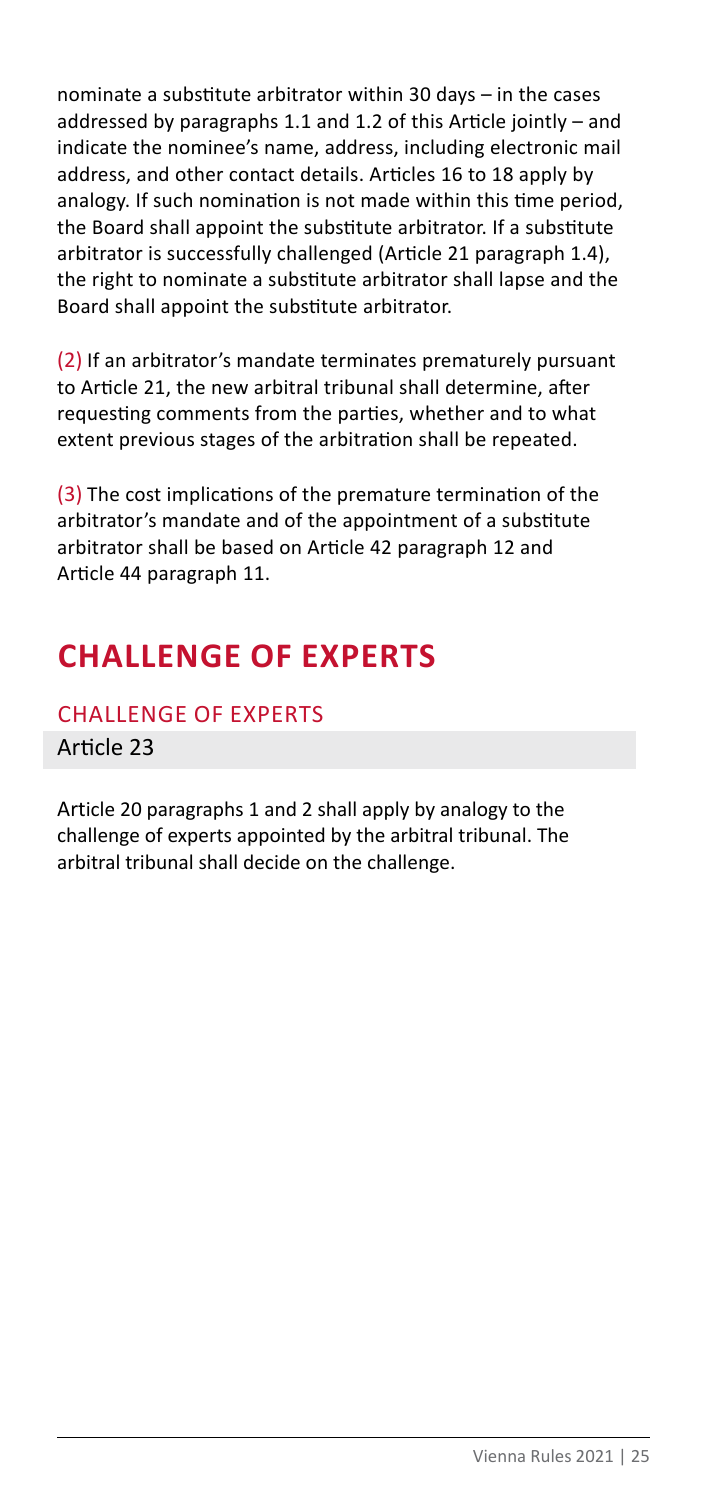# **JURISDICTION OF THE ARBITRAL TRIBUNAL**

#### JURISDICTION OF THE ARBITRAL TRIBUNAL Article 24

(1) A plea that the arbitral tribunal does not have jurisdiction shall be raised no later than the first pleading on the merits. A party is not precluded from raising such an objection by the fact that it has nominated an arbitrator pursuant to Article 17 or has participated in the nomination of an arbitrator pursuant to Article 18. An objection that the arbitral tribunal is exceeding the scope of its authority shall be raised as soon as the matter alleged to exceed the scope of its authority is raised during the arbitration. A later objection shall be barred in both cases; however, if the arbitral tribunal considers the delay to be sufficiently excused, it may admit a later objection.

(2) The arbitral tribunal shall decide on its own jurisdiction. The decision on jurisdiction may be made together with the decision on the merits or in a separate award. Where the arbitral tribunal declines jurisdiction, it shall, upon the request of one of the parties, decide on the parties' cost obligations.

# **PROCEEDINGS BEFORE THE ARBITRAL TRIBUNAL**

#### PLACE OF ARBITRATION

Article 25

(1) The parties are free to agree on the place of arbitration. Absent party agreement, the place of arbitration shall be Vienna.

(2) The arbitral tribunal may deliberate or take procedural actions at any location it deems appropriate, without thereby resulting in a change of the place of arbitration.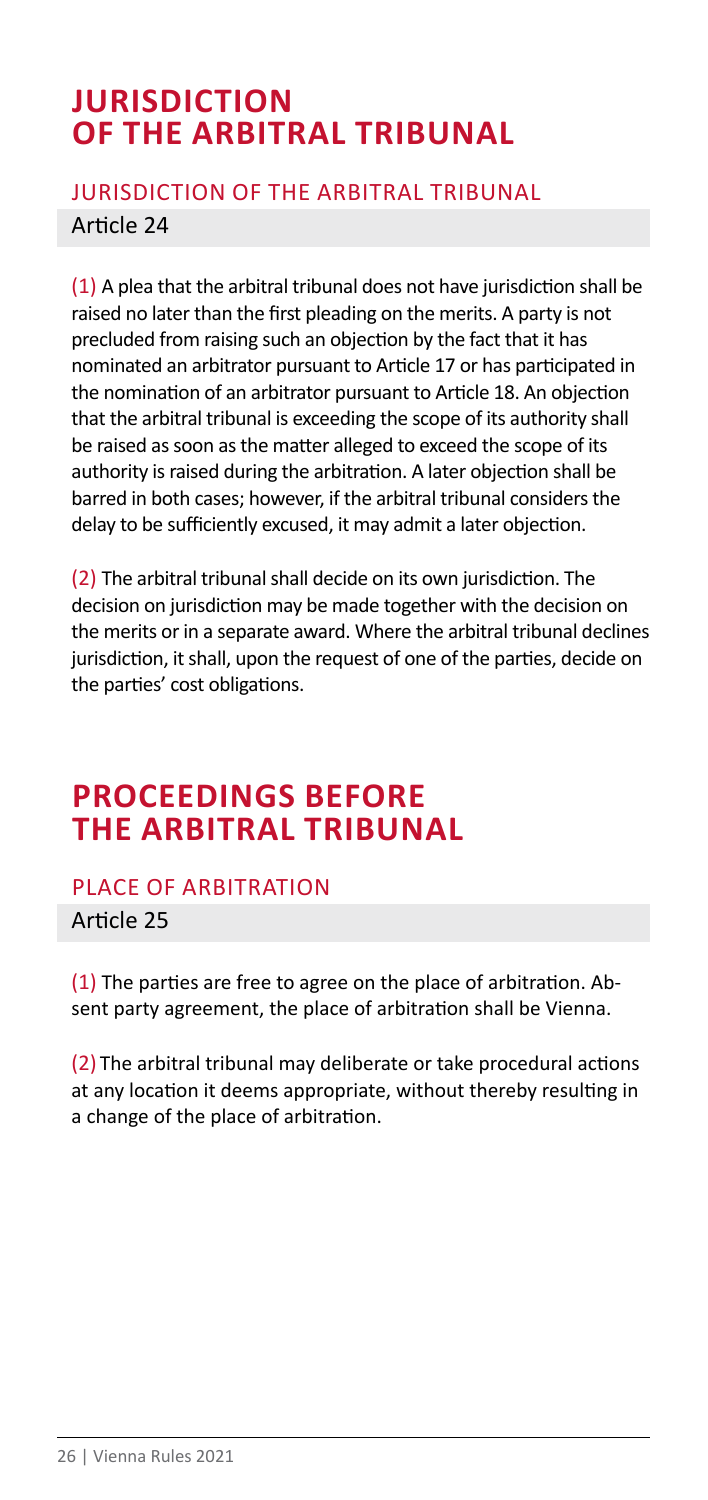#### LANGUAGE OF THE PROCEEDINGS

#### Article 26

Absent party agreement on the language(s) of the arbitration, immediately after transmission of the file, the arbitral tribunal shall determine the language(s) having due regard to all circumstances, including the language of the contract.

#### APPLICABLE LAW, AMIABLE COMPOSITEUR Article 27

(1) The arbitral tribunal shall decide the dispute in accordance with the law or rules of law agreed upon by the parties. Unless the parties have expressly agreed otherwise, any agreement as to a given national law or national legal system shall be construed as a direct reference to that national substantive law and not to the national conflict-of-laws rules.

(2) If the parties have not determined the applicable law or rules of law, the arbitral tribunal shall apply the applicable law or rules of law which it considers appropriate.

(3) The arbitral tribunal shall decide *ex aequo et bono* or as *amiable compositeur* only in cases where the parties have expressly authorized it to do so.

#### CONDUCT OF THE ARBITRATION Article 28

(1) The arbitral tribunal shall conduct the arbitration in accordance with the Vienna Rules and the agreement of the parties in an efficient and cost-effective manner, but otherwise at its own discretion. The arbitral tribunal shall treat the parties fairly. The parties shall be granted the right to be heard at every stage of the proceedings.

(2) Upon prior notice, the arbitral tribunal may inter alia consider pleadings, the submission of evidence, and requests for the taking of evidence to be admissible only up to a certain point in time of the proceedings.

(3) At any stage of the proceedings, the arbitral tribunal is entitled to facilitate the parties' endeavors to reach a settlement.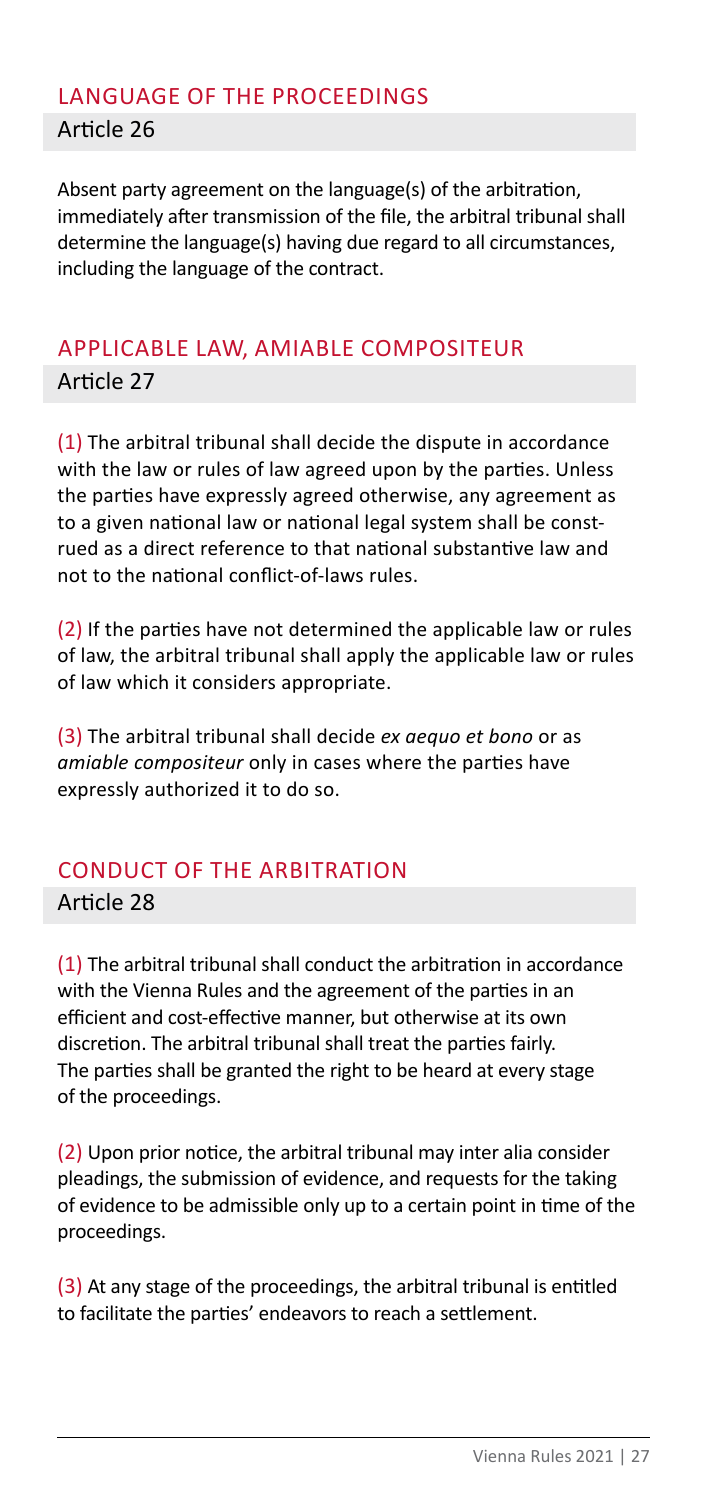#### ESTABLISHING THE FACTS OF THE CASE

#### Article 29

(1) If the arbitral tribunal considers it necessary, it may on its own initiative collect evidence, question parties or witnesses, request the parties to submit evidence, and call experts. Article 43 shall apply if costs are incurred as a result of the taking of evidence and, in particular, the appointment of experts.

(2) The arbitration shall proceed notwithstanding the failure of any party to participate.

#### ORAL HEARING

Article 30

(1) Unless the parties have agreed otherwise, the arbitral tribunal shall decide whether the proceedings should be conducted orally or in writing. If the parties have not excluded an oral hearing, upon any party's request the arbitral tribunal shall hold such a hearing at an appropriate stage of the proceedings. Having due regard to the views of the parties and the specific circumstances of the case, the arbitral tribunal may decide to hold an oral hearing in person or by other means. The parties shall in any case have the opportunity to acknowledge and comment on the requests and pleadings of the other parties and on the result of the evidentiary proceedings.

(2) The date of the oral hearing shall be fixed by the sole arbitrator or the chairperson. Hearings shall not be open to the public. The sole arbitrator or the chairperson shall prepare and sign minutes of the hearing, which shall contain at a minimum a summary of the hearing and its results.

#### DUTY TO OBJECT

Article 31

If a party has knowledge of a violation by the arbitral tribunal of a provision of the Vienna Rules or other provisions applicable to the proceedings, it shall immediately file an objection with the arbitral tribunal, failing which the party shall be deemed to have waived its right to object.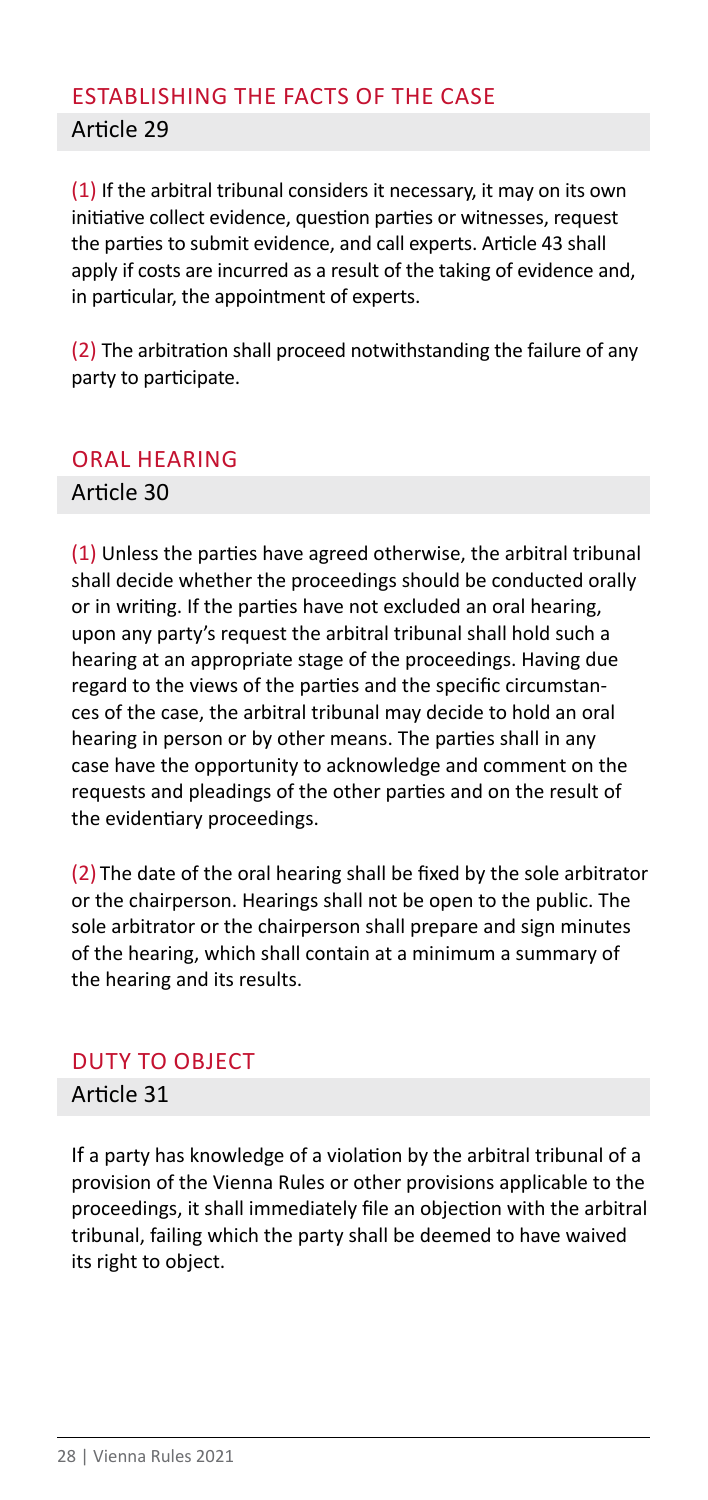#### CLOSURE OF THE PROCEEDINGS AND TIME FOR RENDERING THE AWARD Article 32

(1) As soon as the arbitral tribunal is convinced that the parties have had sufficient opportunity to make submissions and to offer evidence, the arbitral tribunal shall declare the proceedings closed as to the matters to be decided in the award. The arbitral tribunal may reopen the proceedings at any time.

(2) The award shall be rendered no later than three months after the last hearing concerning matters to be decided in an award or the filing of the last authorized submission concerning such matters, whatever is the later. The Secretary General may extend the time limit pursuant to a reasoned request from the arbitral tribunal or on its own initiative. Exceeding the time limit for the award will not render the arbitration agreement invalid or deprive the arbitral tribunal of its jurisdiction.

# INTERIM AND CONSERVATORY MEASURES / SECURITY FOR COSTS

Article 33

(1) Unless the parties have agreed otherwise, as soon as the file has been transmitted to the arbitral tribunal (Article 11), the arbitral tribunal may, at the request of a party, order interim or conservatory measures against another party as well as amend, suspend or revoke any such measures. The other parties shall be heard before the arbitral tribunal renders any decision on interim or conservatory measures. The arbitral tribunal may require any party to provide appropriate security in connection with such a measure. The parties shall comply with such orders, irrespective of whether they are enforceable before national courts.

(2) Any orders for interim or conservatory measures pursuant to this Article shall be in writing. In an arbitration with more than one arbitrator, the signature of the chairperson shall suffice. If the chairperson is hindered from acting, the signature of another arbitrator shall suffice, provided the arbitrator signing the order records the reasons for the absence of the chairperson's signature.

(3) Unless the parties have agreed otherwise, orders for interim or conservatory measures shall state the reasons upon which they are based. The order shall identify the date on which it was issued and the place of arbitration.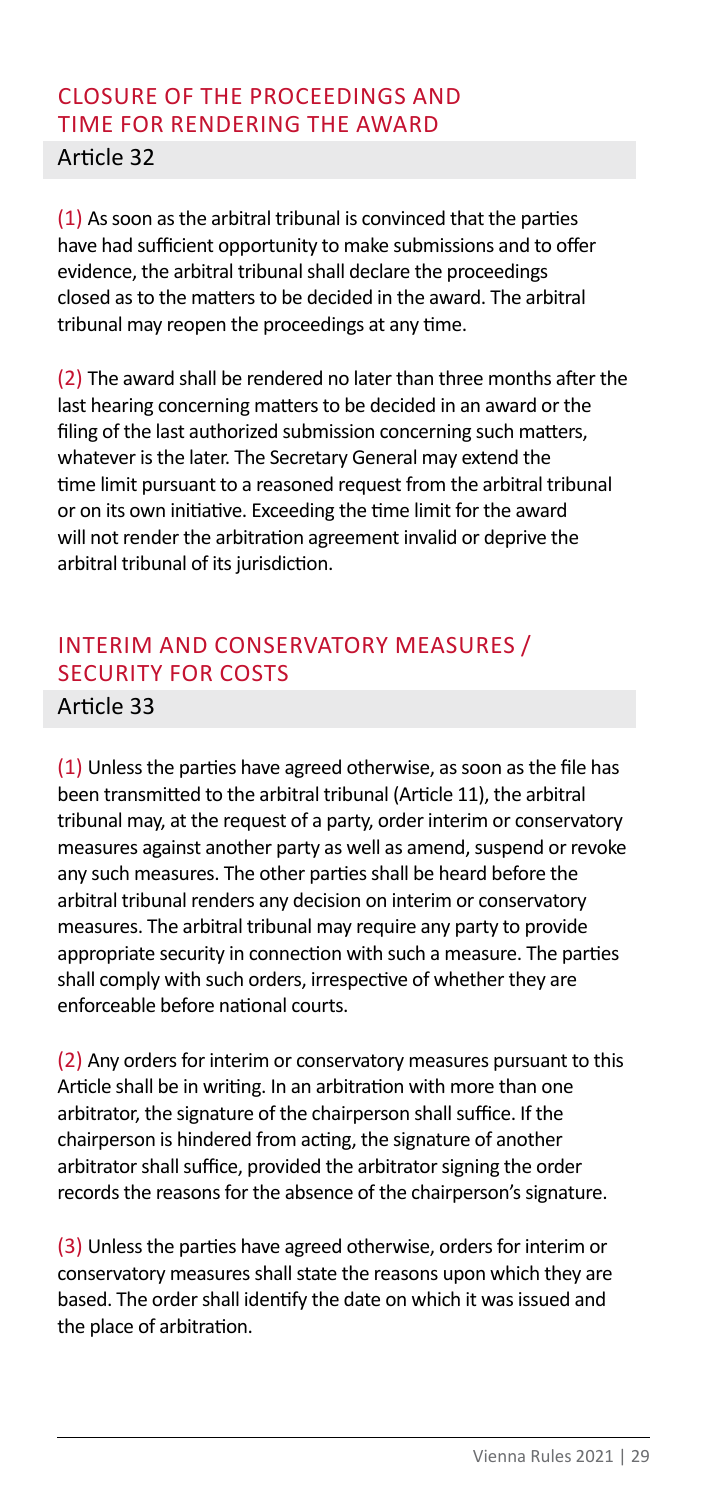(4) Orders for interim and conservatory measures shall be retained in the same manner as awards (Article 36 paragraph 5).

(5) The provisions of paragraphs 1 to 4 of this Article do not prevent the parties from applying to any competent national authority for interim or conservatory measures. A request to a national authority to order such measures or to enforce such measures already ordered by the arbitral tribunal shall not constitute an infringement or waiver of the arbitration agreement and shall not affect the powers of the arbitral tribunal. The parties shall immediately inform the Secretariat and the arbitral tribunal of any such request as well as of all measures ordered by the national authority.

(6) The arbitral tribunal may, at the request of a party, order any party asserting a claim or counterclaim to provide security for costs, if the requesting party shows cause that the recoverability of a potential claim for costs is, with a sufficient degree of probability, at risk. When deciding on a request for security for costs, the arbitral tribunal shall give all parties the opportunity to present their views.

 $(7)$  If a party fails to comply with an order by the arbitral tribunal for security for costs, the arbitral tribunal may, upon request, suspend in whole or in part, or terminate the proceedings (Article 34 paragraph 2.4).

#### MEANS OF TERMINATION OF THE PROCEEDINGS Article 34

Arbitral proceedings are terminated:

(1) by the rendering of the final award (Articles 36 and 37 paragraph 1); or

(2) by an order of the arbitral tribunal, if

2.1 the claimant withdraws its statement of claim, unless the respondent objects and a legitimate interest of the respondent in obtaining a final resolution of the dispute exists;

2.2 the parties agree to the termination of the arbitration and communicate this agreement to the arbitral tribunal and to the Secretary General;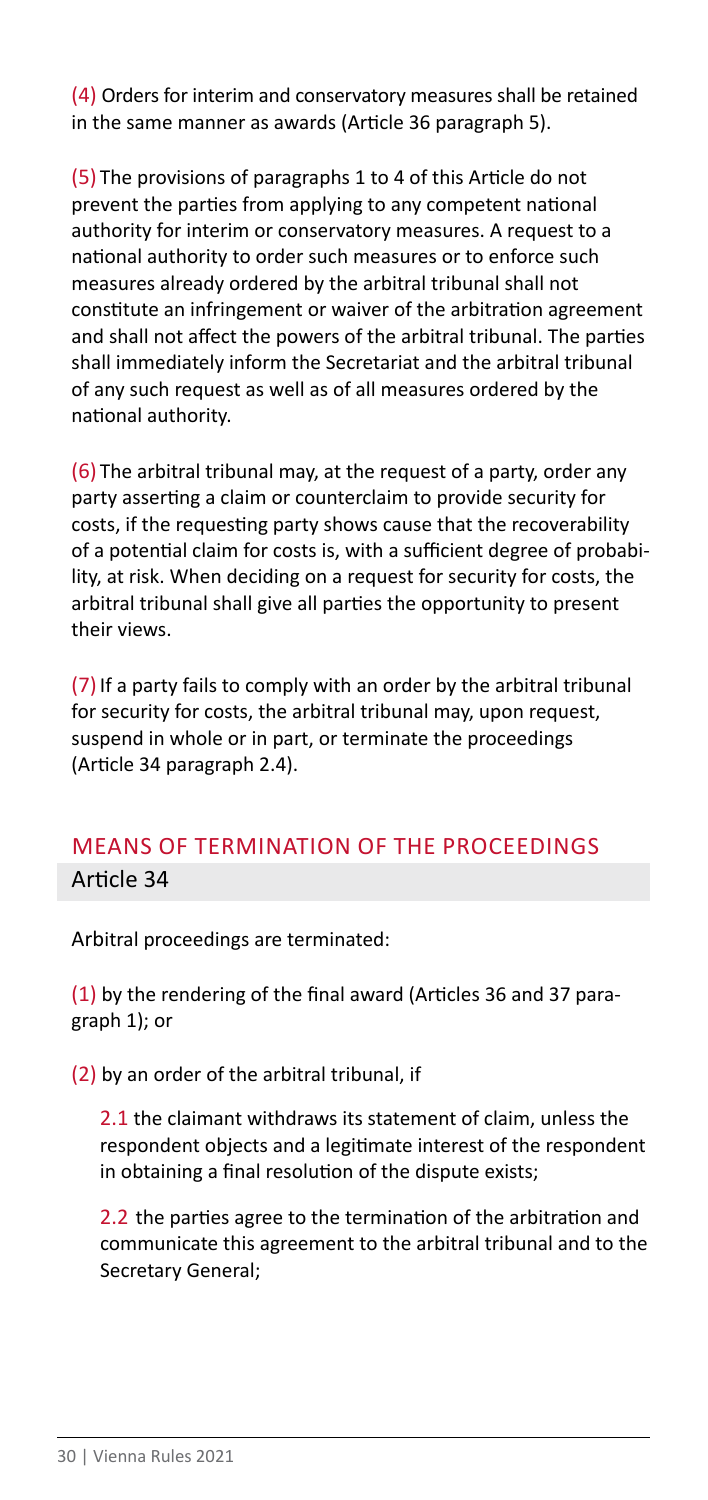2.3 the continuation of the proceedings has become impossible, in particular because the parties to the arbitration do not pursue the arbitration further despite a written order from the arbitral tribunal, which refers to the possibility of terminating the arbitration;

2.4 a party fails to comply with an order by the arbitral tribunal for security for costs (Article 33 paragraph 7); or

(3) by a declaration of the Secretary General

3.1 for failure to comply with an order to remedy (Article 7 paragraph 3) or a payment order (Article 10 paragraph 4 and Article 42 paragraphs 11 and 12);

3.2 in case of paragraphs 2.1 to 2.3 if the file has not yet been transmitted to the arbitral tribunal.

#### DECISIONS OF THE ARBITRAL TRIBUNAL

Article 35

(1) Every award and every other decision of the arbitral tribunal requires a majority ruling of its panel members. If the arbitrators cannot form a majority, the chairperson shall decide.

(2) The chairperson may decide questions of procedure alone if so authorized by the co-arbitrators.

#### ARBITRAL AWARD

Article 36

(1) Awards shall be in writing. Awards shall state the reasons on which they are based unless all parties have agreed in writing or in the oral hearing that the award may exclude the reasons.

(2) The award shall identify the date on which it was issued and the place of arbitration (Article 25).

(3) All original copies of an award shall be signed by all arbitrators. The signature of the majority of the arbitrators shall suffice if the award states that one of the arbitrators refused to sign or was prevented from signing by an impediment that could not be overcome within a reasonable period of time. If the award is a majority award and not a unanimous award, this shall be stated upon request of the dissenting arbitrator.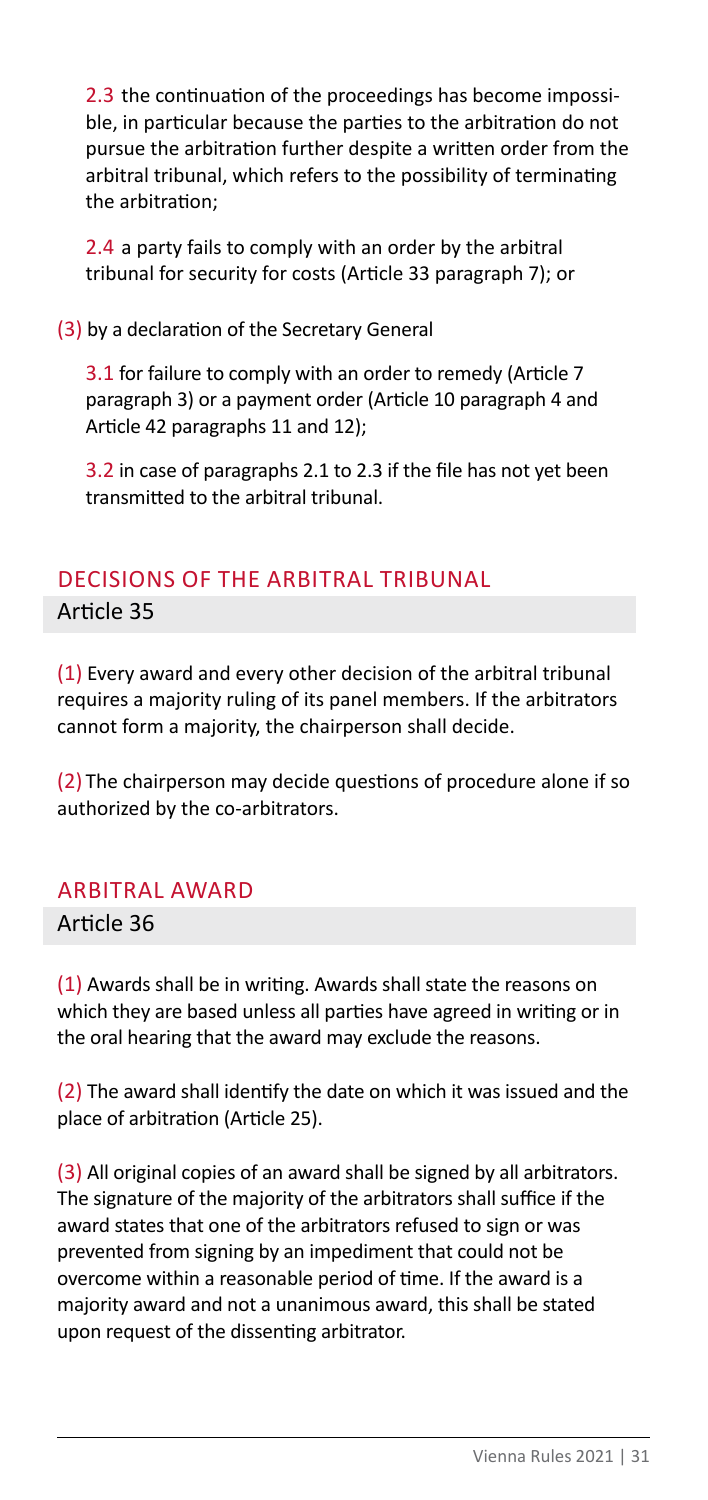(4) All original copies of the award shall be signed by the Secretary General and bear the VIAC stamp, which shall confirm that it is an award of VIAC, rendered and signed by one or more arbitrators appointed under the Vienna Rules.

(5) The Secretary General shall transmit the award to the parties in hardcopy form. If it is not possible or feasible to send the award in hardcopy form within a reasonable time, or if the parties so agree, the Secretariat may send a copy of the award in electronic form. In this case a copy of the award in hardcopy form may be sent at a later stage. Article 12 paragraphs 3, 4 and 5 apply. The Secretariat shall retain an original copy of the award and the documentation of proof of sending.

(6) Upon request of a party, the sole arbitrator or chairperson (or in case he is prevented from acting, another arbitrator) or, in case they are prevented from doing so, the Secretary General shall confirm that the award is final and binding on all original copies.

(7) By agreeing to the Vienna Rules, the parties undertake to comply with the terms of the award.

#### AWARD ON AGREED TERMS AND RECORDED SETTLEMENT

Article 37

(1) Upon request of the parties, the arbitral tribunal may render an award (Article 36) on agreed terms reflecting the content of a settlement which they have reached.

(2) The parties may request that the content of a settlement which they have reached be recorded by the arbitral tribunal. In this case, the proceedings are terminated in accordance with Article 34 paragraph 2.2.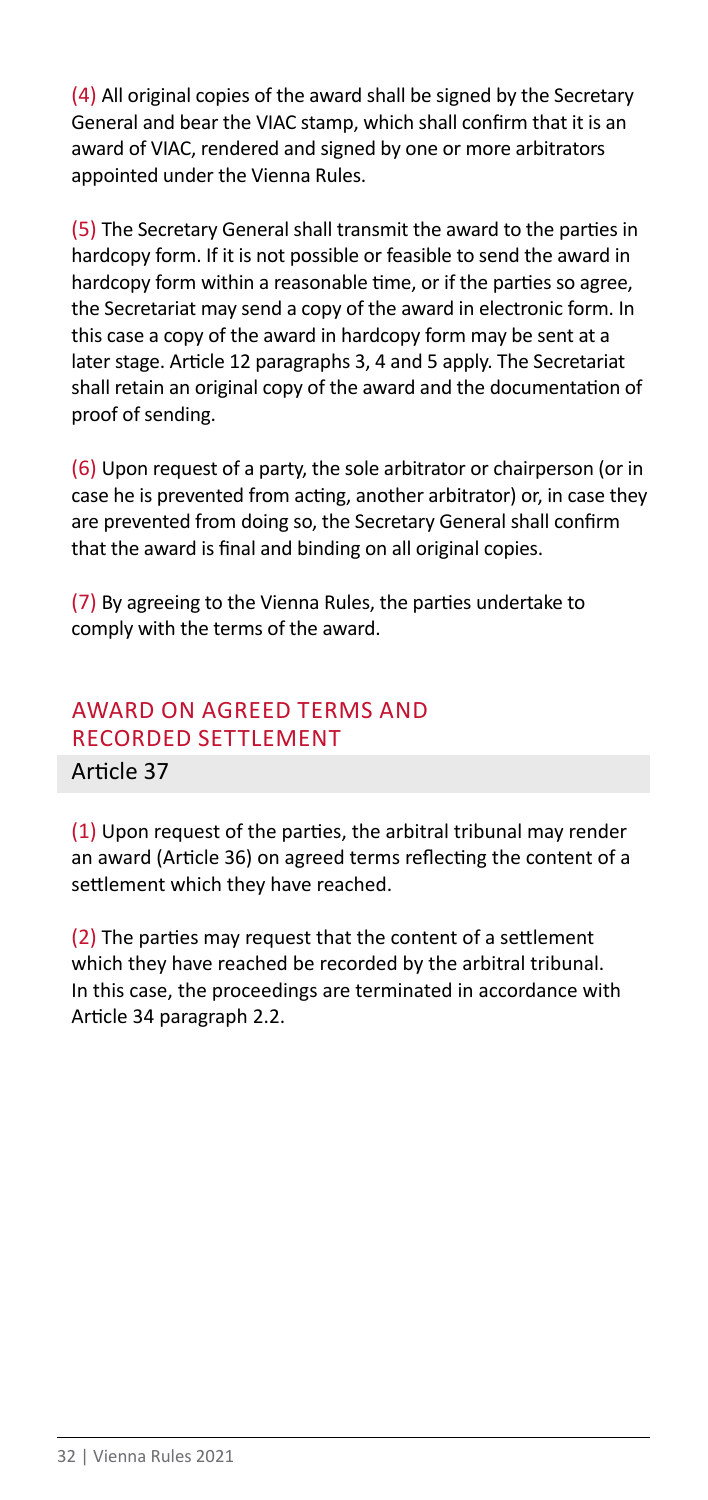#### DECISION ON COSTS

#### Article 38

(1) When the proceedings are terminated, upon request of a party, the arbitral tribunal shall set forth, in the final award or by separate award, the costs of the arbitration as determined by the Secretary General pursuant to Article 44 paragraph 1.1 and determine the amount of the appropriate costs of the parties pursuant to Article 44 paragraph 1.2, as well as other additional expenses pursuant to Article 44 paragraph 1.3.

(2) The arbitral tribunal shall also establish who will bear the costs of the proceedings or the apportionment of these costs. Unless the parties have agreed otherwise, the arbitral tribunal shall decide on the allocation of costs according to its own discretion. The conduct of any or all parties as well as their representatives (Article 13), and in particular their contribution to the conduct of efficient and cost-effective proceedings, may be taken into consideration by the arbitral tribunal in its decision on costs according to this Article.

(3) Notwithstanding paragraphs 1 and 2, upon request by a party, the arbitral tribunal may at any stage during the arbitral proceedings make decisions on costs pursuant to Article 44 paragraphs 1.2 and 1.3 and order payment.

#### CORRECTION, CLARIFICATION AND SUPPLEMENTATION OF THE ARBITRAL AWARD Article 39

(1) Within 30 days of receipt of the award, any party may file the following applications with the Secretariat for the arbitral tribunal:

1.1 to correct any computational, typographical, printing or similar errors in the award;

1.2 to clarify specific parts of the award;

1.3 to render an additional award on claims made in the arbitration but not resolved in the award.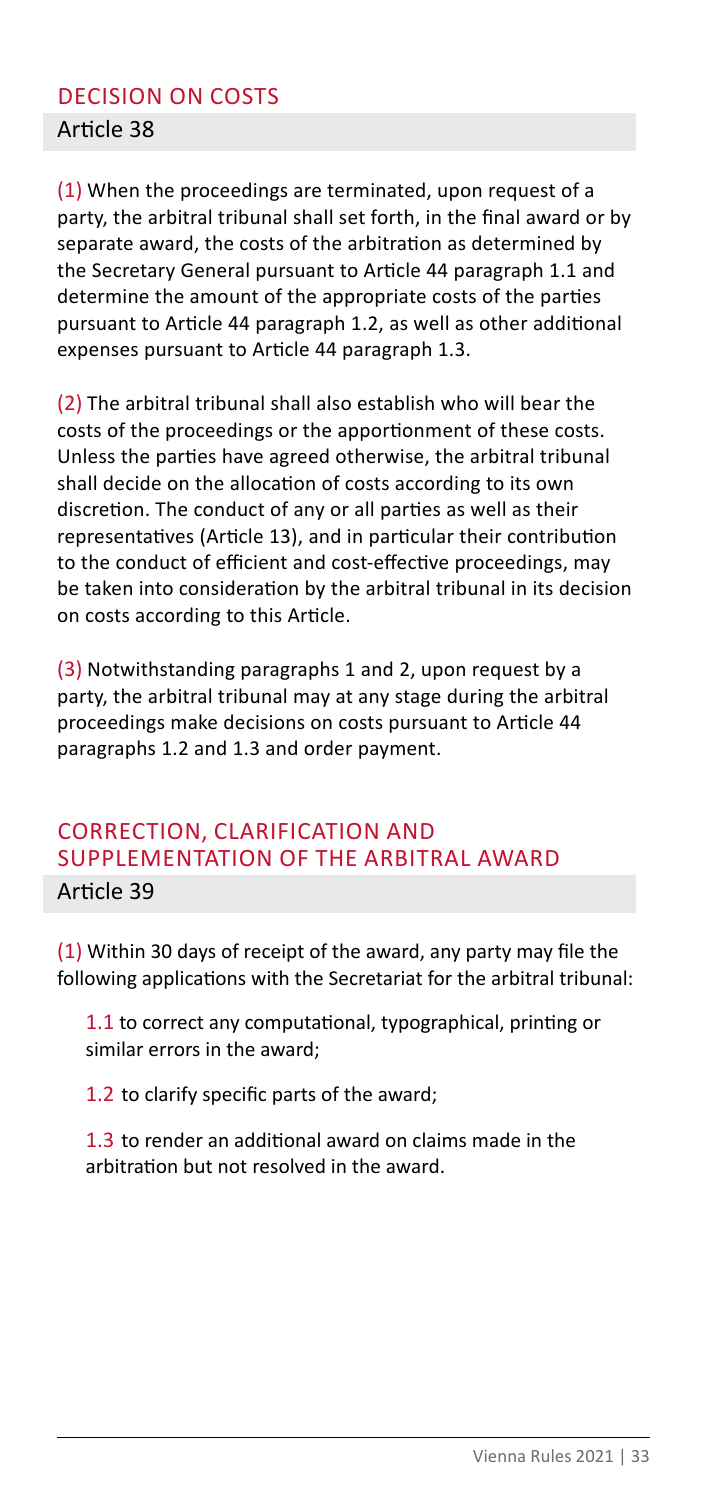(2) The arbitral tribunal shall decide on such an application. The other parties shall be heard before the arbitral tribunal makes its decision. The arbitral tribunal shall set a time limit for comments, which should not exceed 30 days. The Secretary General may determine an advance on costs to cover additional expenses and fees of the arbitral tribunal and administrative fees (Article 42 paragraph 12). The additional arbitrators' fees and additional administrative fees are determined by the Secretary General according to his own discretion.

(3) Upon its own initiative, the arbitral tribunal may issue corrections pursuant to paragraph 1.1 or supplementations pursuant to paragraph 1.3 of this Article within 30 days of the date of the award.

(4) Article 36 applies to the supplementation of the award. Corrections and clarifications shall be issued in the form of an addendum and shall constitute an integral part of the arbitral award.

#### REMISSION TO THE ARBITRAL TRIBUNAL Article 40

When a national court remits proceedings to the arbitral tribunal, the provisions of the Vienna Rules on the arbitral proceedings shall apply by analogy. The Secretary General and the Board may take any measures necessary to enable the arbitral tribunal to comply with the requirements of the remission. The Secretary General may determine an advance on costs to cover additional expenses and fees of the arbitral tribunal and administrative fees (Article 42 paragraph 12). The additional arbitrators' fees and additional administrative fees are determined by the Secretary General according to his own discretion.

#### PUBLICATION OF AWARDS

#### Article 41

The Board and the Secretary General may publish anonymized summaries or extracts of awards in legal journals or VIAC's own publications, unless a party has objected to publication within 30 days upon receipt of the award.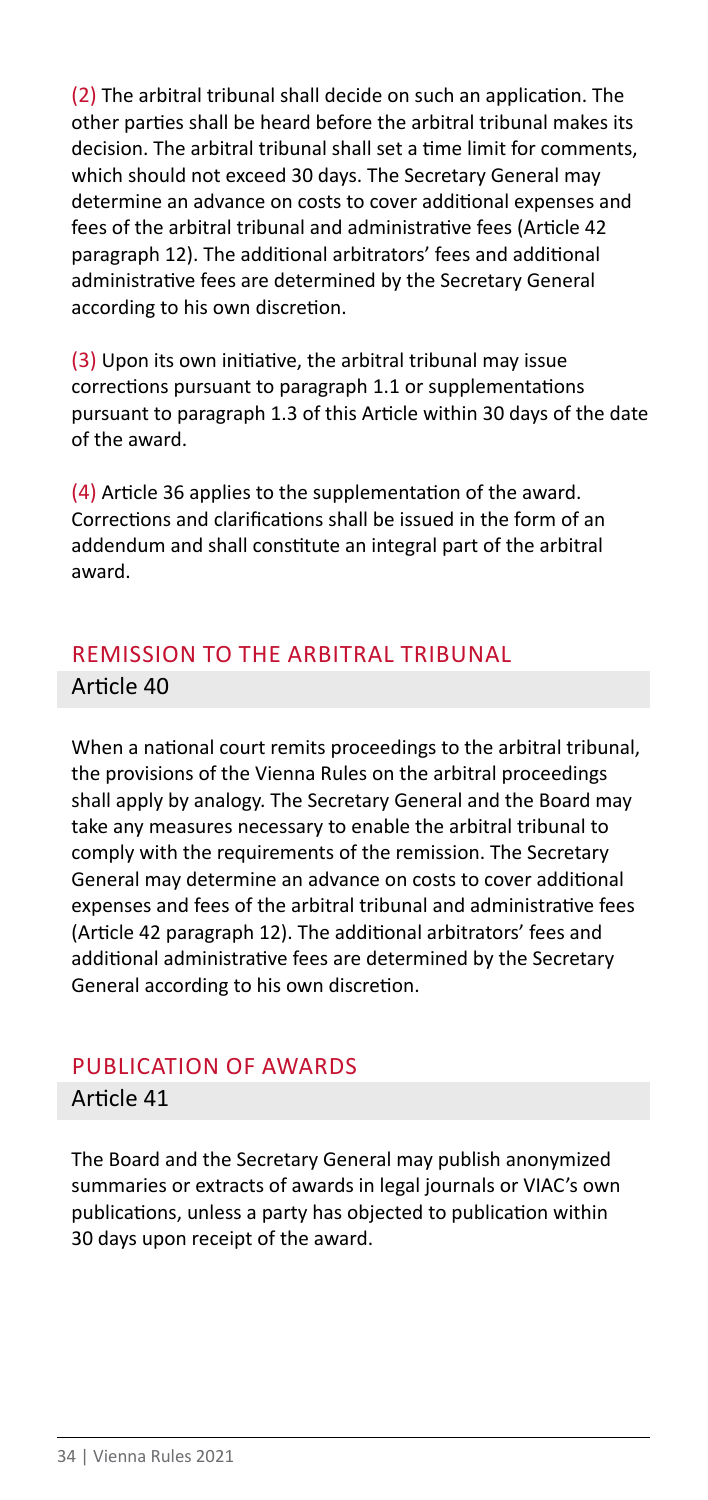# **COSTS**

#### ADVANCE ON COSTS

Article 42

(1) The Secretary General shall fix the advance on costs for VIAC's prospective administrative fees, the prospective arbitrators' fees and the prospective expenses, including any applicable valueadded tax, separately for claims and counterclaims.

(2) Claims raised by way of set-off (Article 44 paragraph 6) shall – for the purpose of calculating the advance on costs – be treated as separate claims to the extent that these claims may require the arbitral tribunal to consider additional matters.

(3) For requests for joinder (Article 14), the Secretary General may fix separate advances on costs (paragraph 1) having regard to the circumstances of the case.

(4) The advance on costs shall be paid in equal shares by the parties prior to the transmission of the file to the arbitral tribunal within 30 days upon receipt of the request for payment.

(5) In multi-party proceedings, one half of the advance on costs shall be paid jointly by the claimants and one half jointly by the respondents, unless otherwise determined by the Secretary General having regard to the circumstances of the case.

(6) Where counterclaims or claims by way of set-off are submitted and separate advances on costs are fixed, the Secretary General may decide that each party shall pay the advance on costs corresponding to its claims.

(7) Where the Secretary General has previously fixed advances on costs pursuant to paragraph 1 to 3, these shall be replaced by the advances fixed pursuant to paragraphs 5 and 6 and the amount of any advance paid previously by any party shall be credited towards its share of advances as determined by the Secretary General pursuant to paragraphs 5 and 6.

(8) By agreeing to the Vienna Rules, the parties mutually undertake to bear their respective share of the advance on costs pursuant to this Article.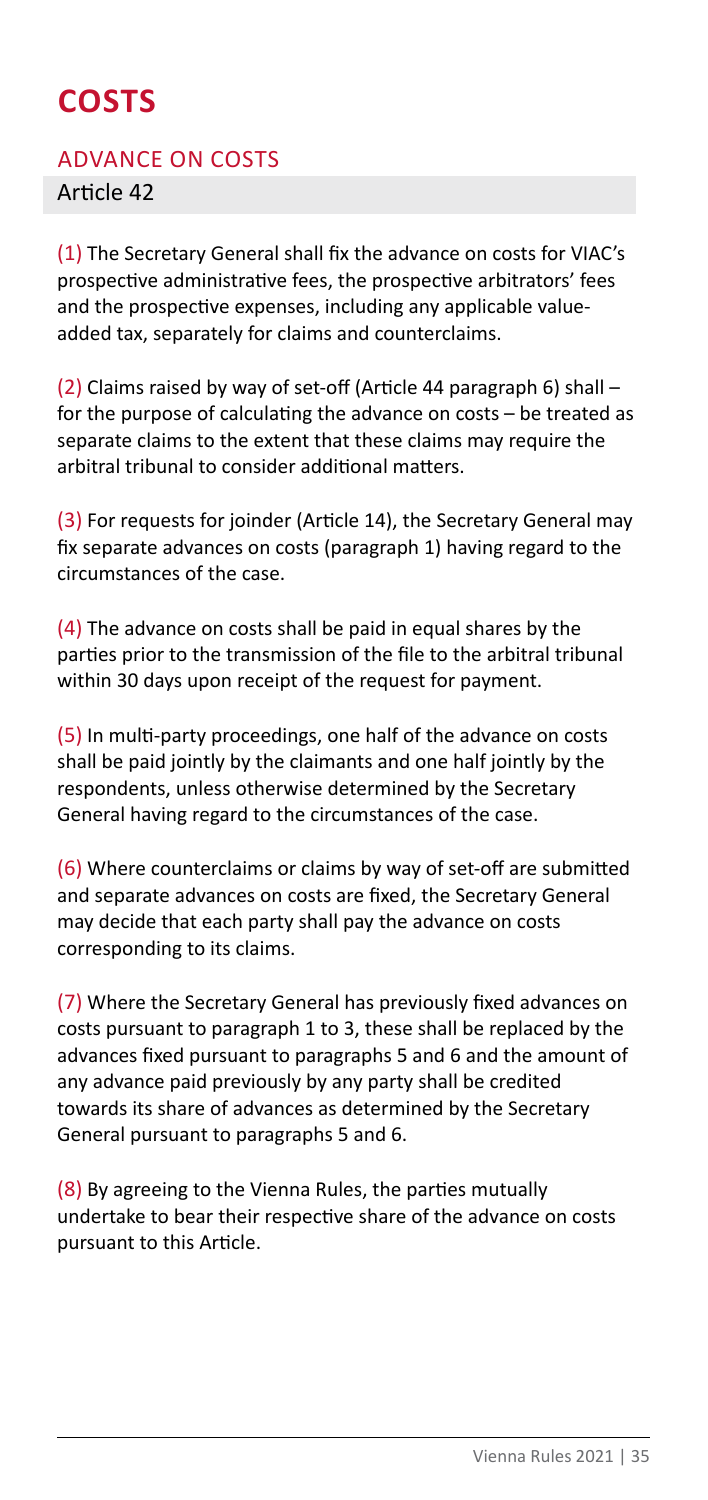(9) If the advance on costs allocated to one party is not received or is not received in full within the time limit specified, the Secretary General shall inform the other party/parties and request payment of the outstanding amount within 30 days upon receipt of the request. This shall not affect the obligation of the nonpaying party to bear its share of the advance on costs pursuant to this Article.

(10) If a party fails to fulfil its share of the payment obligations pursuant to this Article, and if the other party/parties pay(s) the respective share pursuant to paragraph 9 of this Article, upon the paying party's/parties' request and to the extent it finds that it has jurisdiction over the dispute the arbitral tribunal may order the non-paying party, by an award or other appropriate form, to reimburse the paying party/parties for the share accruing on it/ them. This shall not affect the arbitral tribunal's authority and obligation to determine the final allocation of costs pursuant to Article 38.

(11) In principle, the arbitral tribunal shall only address the claims or counterclaims, for which the advance on costs has been paid in full. If a payment is not made within the deadline set by the Secretary General, the arbitral tribunal may suspend the arbitral proceedings in whole or in part, or the Secretary General may terminate the arbitral proceedings (Article 34 paragraph 3) with respect to the relevant claims. This shall not prevent the parties from raising the same claims at a later time in another proceeding.

(12) If an additional advance on costs is necessary and determined accordingly by the Secretary General, the procedure as outlined in paragraphs 1 to 11 of this Article shall apply. Until payment of the additional advance on costs, in principle, the arbitral tribunal shall not address the claims that led to the increase or additional advance on costs. If a payment is not made within the deadline set by the Secretary General, the arbitral tribunal may suspend the arbitral proceedings in whole or in part, or the Secretary General may terminate the arbitral proceedings (Article 34 paragraph 3).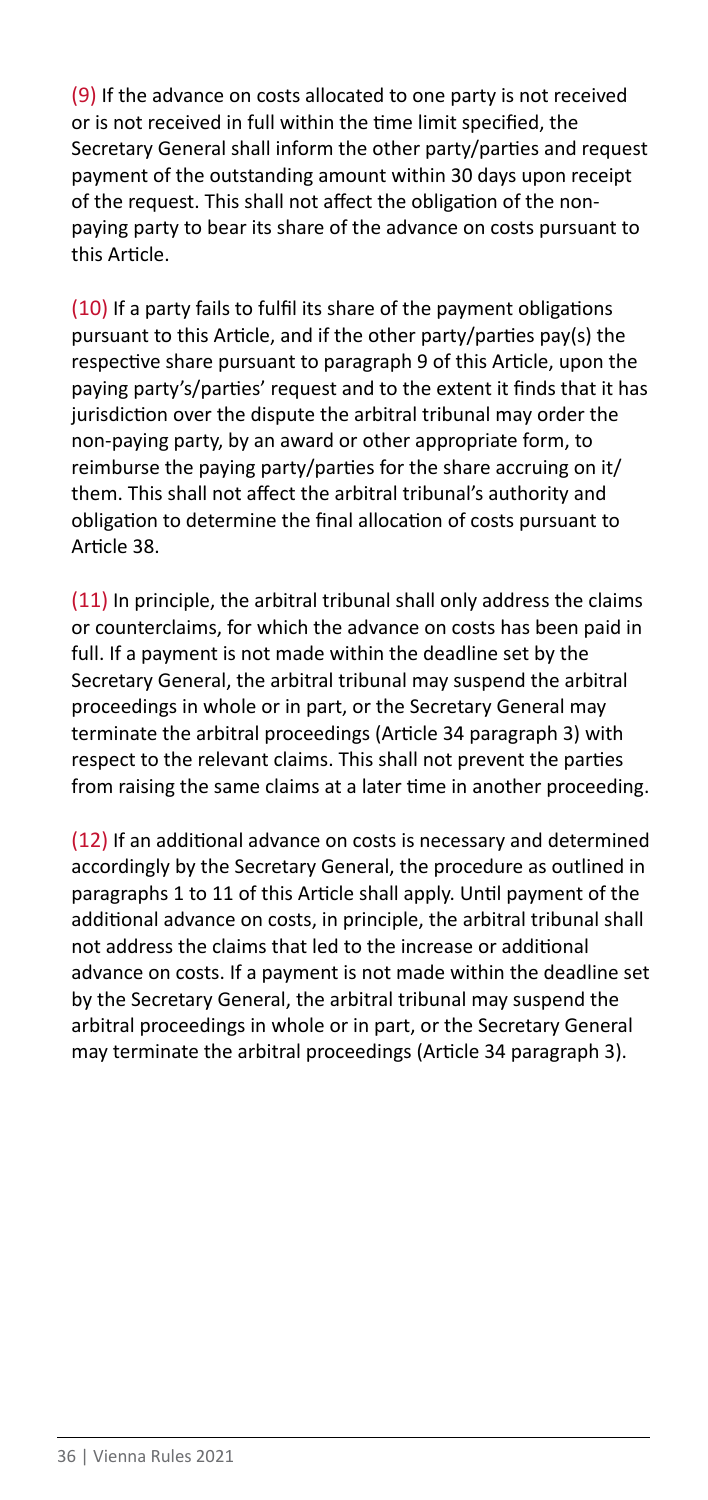#### ADVANCE ON COSTS FOR ADDITIONAL PROCEDURAL COSTS Article 43

(1) If the arbitral tribunal considers necessary certain procedural steps that would have cost implications, such as the appointment of experts, interpreters, or translators, a verbatim transcript of the proceedings, a site visit, or relocation of the hearing, then the arbitral tribunal shall notify the Secretary General and arrange for these prospective costs to be covered.

(2) The arbitral tribunal may undertake the procedural steps provided for in paragraph 1 of this Article only once the prospective costs are sufficiently covered.

(3) The arbitral tribunal shall decide which consequences for the proceedings shall arise, if any, from a failure to pay a required advance on costs pursuant to this Article.

(4) All orders related to the procedural steps mentioned in paragraph 1 of this Article shall be undertaken by the arbitral tribunal for and on the account of the parties.

#### COMPOSITION AND CALCULATION OF THE PROCEDURAL COSTS Article 44

(1) The costs of the arbitration consist of:

1.1 the administrative fees of VIAC, the arbitrators' fees and the reasonable expenses (such as arbitrators' or tribunal secretary's travel and subsistence costs, costs for sending of communications, rent, court reporter fees), including any applicable value-added tax; as well as

1.2 the parties' costs, i.e. the reasonable expenses of the parties for their legal representation; and

1.3 other expenses related to the arbitration, in particular those listed in Article 43 paragraph 1.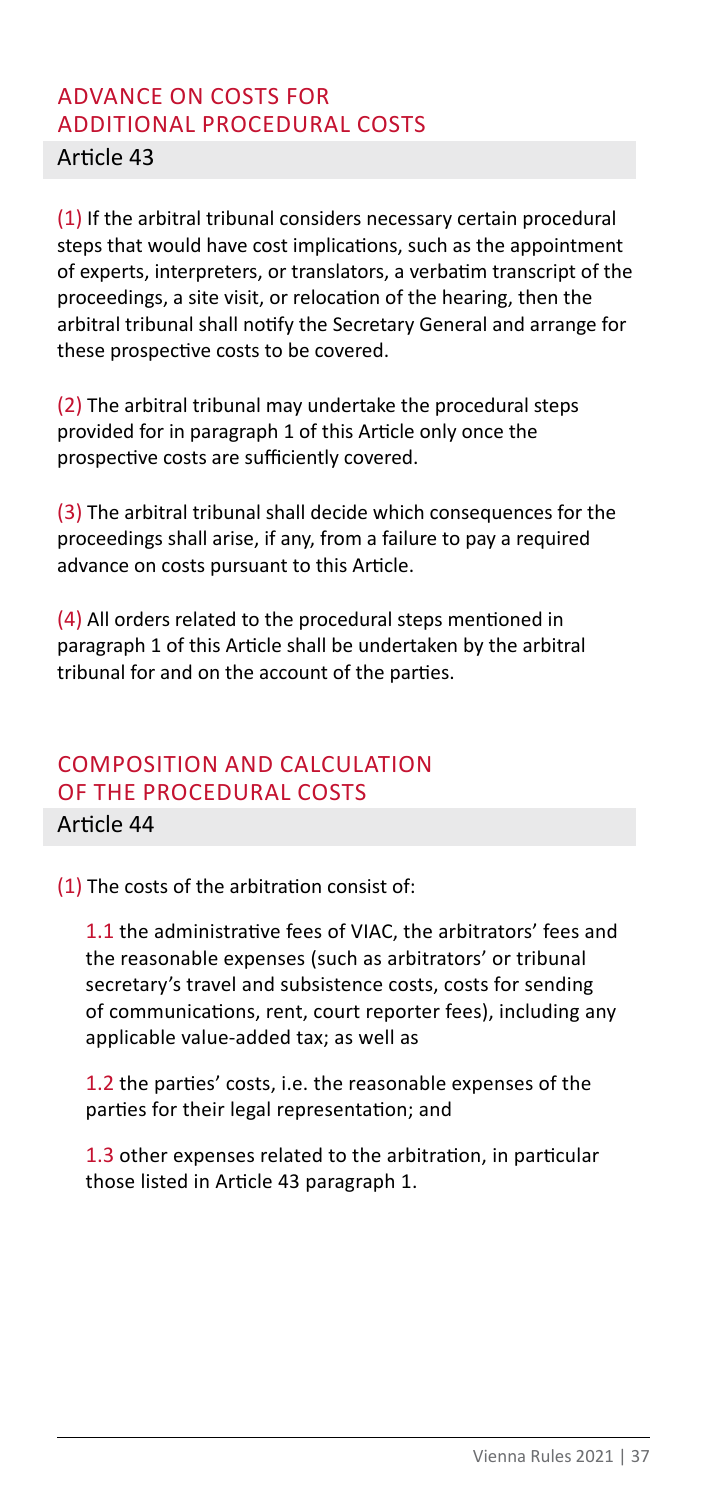(2) The Secretary General shall calculate the administrative fees and the arbitrators' fees on the basis of the schedule of fees (Annex 3) according to the amount in dispute and determine these fees together with the expenses at the end of the proceedings (paragraph 1.1 of this Article). Prior to termination of the arbitral proceedings, the Secretary General may make payments on account to the arbitrators in consideration of the stage of the proceedings. The arbitral tribunal shall determine and fix the costs and other expenses outlined in paragraphs 1.2 and 1.3 of this Article in the award (Article 38).

(3) In fixing the amount in dispute, the Secretary General may deviate from the parties' determination if the parties have made only a partial claim or if a party has clearly undervalued its claim or assigned no value to it.

(4) If more than two parties are involved in an arbitration, the amount of administrative fees and arbitrators' fees listed in Annex 3 shall be increased by 10 percent for each additional party, up to a maximum increase of 50 percent. This increased amount will then be the basis for a further increase or decrease according to paragraph 8 of this Article.

(5) For counterclaims (Article 9), the Secretary General shall calculate and determine the administrative fees and arbitrators' fees separately.

(6) For claims raised by way of set-off against the principal claims, the Secretary General may calculate and determine the administrative and arbitrators' fees separately to the extent that these claims have required the arbitral tribunal to consider additional matters.

(7) For requests for joinder of third parties (Article 14), the Secretary General may calculate and determine the administrative fees and arbitrators' fees separately, having regard to the circumstances of the case.

(8) The arbitrators' fees listed in Annex 3 apply to sole arbitrators. The total fee for a panel of arbitrators is two-and-a-half times the rate of a sole arbitrator. The Secretary General may increase the arbitrators' fees according to his own discretion by a maximum total of 40 percent vis-à-vis the schedule of fees (Annex 3), in particular for especially complex cases or for especially efficient conduct of proceedings; conversely, the Secretary General may decrease the arbitrators' fees by a maximum total of 40 percent, in particular for inefficient conduct of proceedings.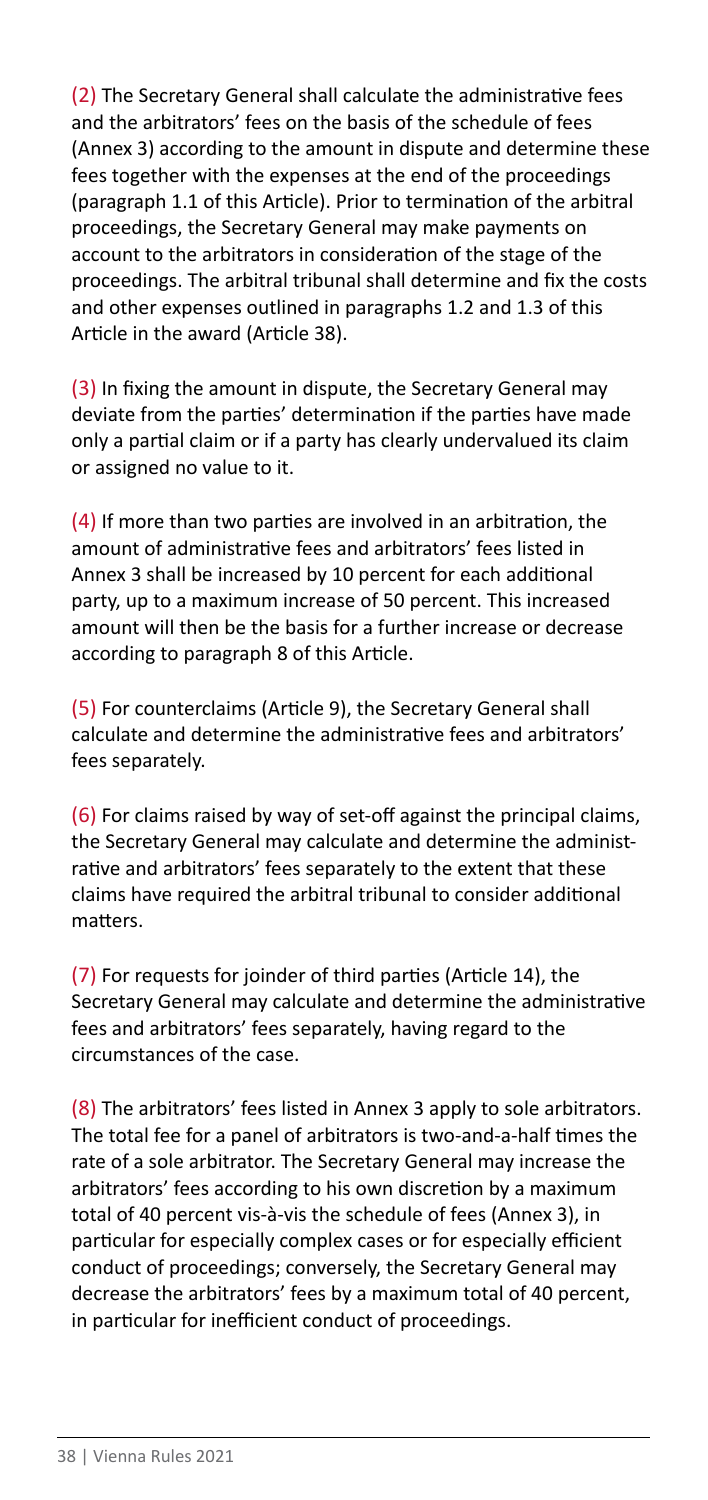(9) The fees listed in Annex 3 comprise all partial and interim decisions such as awards on jurisdiction, partial awards, decisions on the challenge of experts, orders for conservatory or interim measures, other decisions including additional procedural steps in setting aside proceedings, and procedural orders.

(10) A reduction in the amount in dispute shall be taken into consideration in the calculation of the administrative and arbitrators' fees only if the reduction was made before transmission of the file to the arbitral tribunal.

(11) If the proceedings or the arbitrator's mandate are prematurely terminated, the Secretary General may reduce the administrative and the arbitrators' fees according to his own discretion in consideration of the stage of the proceedings at the time of termination. If arbitral proceedings under the Vienna Rules are commenced before, during or after proceedings under the Vienna Mediation Rules between the same parties and concerning the same subject matter, the Secretary General may apply this paragraph by analogy for the calculation of the arbitrators' fees.

(12) If proceedings under the Vienna Mediation Rules are commenced before, during, or after arbitral proceedings under the Vienna Rules between the same parties and concerning the same subject matter, the administrative fees of the preceding proceedings shall be deducted from the administrative fees in the subsequently commenced proceedings.

(13) The fees listed in Annex 3 do not include value added tax, which may apply to the arbitrator's fees. Upon accepting their mandate, those arbitrators whose fees are subject to value added tax shall inform the Secretary General of the prospective amount of value added tax.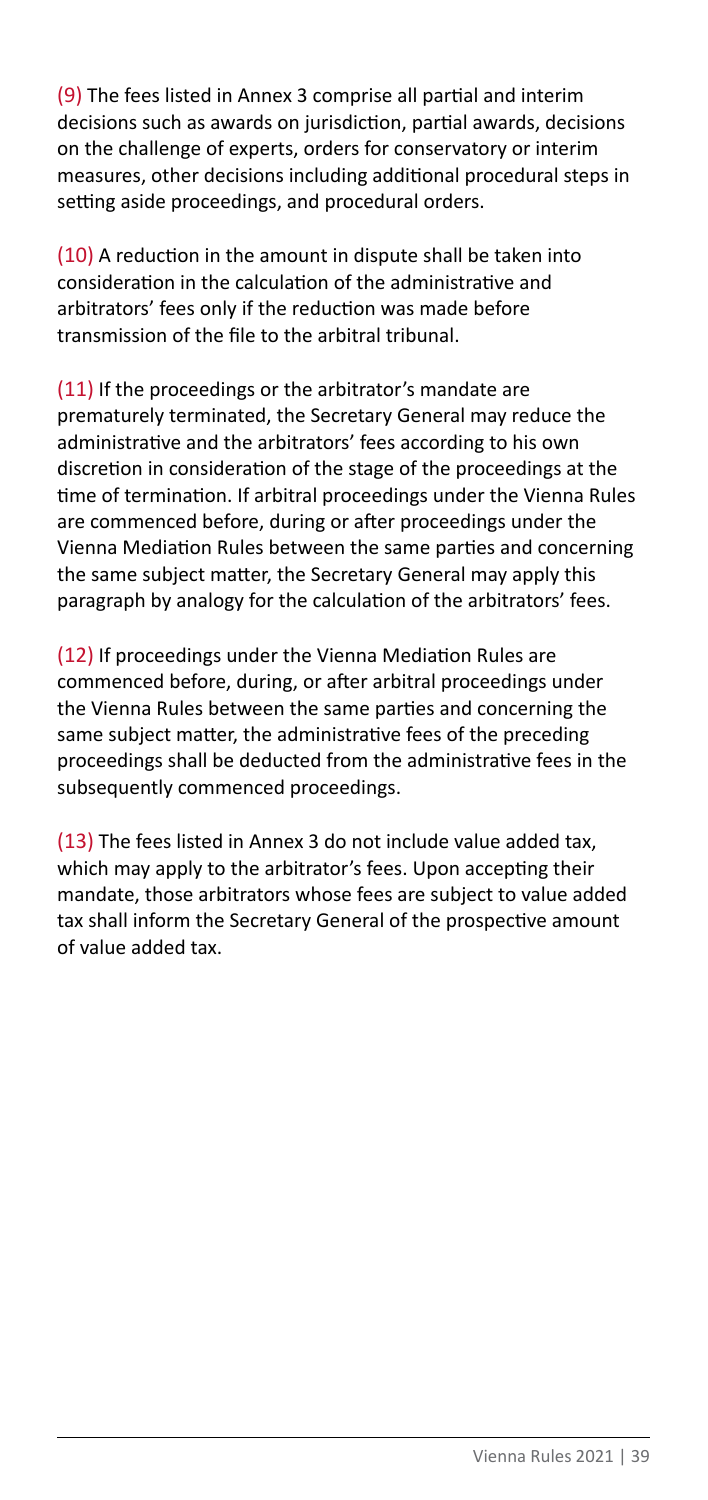## **MISCELLANEOUS PROVISIONS**

#### EXPEDITED PROCEEDINGS

Article 45

(1) The supplementary rules on expedited proceedings apply if the parties have expressly included them in their arbitration agreement or if the parties subsequently agree on their application. Such party agreement on the conduct of expedited proceedings shall occur no later than the submission of the answer to the statement of claim.

(2) Unless the rules on expedited proceedings provide otherwise, the general provisions of the Vienna Rules shall apply with the following deviations:

(3) The time limit for payment of the advance on costs pursuant to Article 42 shall be reduced to 15 days.

(4) Counterclaims or set-off-claims are admissible only until the expiry of the time limit for submission of the answer to the statement of claim.

(5) Expedited proceedings shall be conducted by a sole arbitrator, unless the parties have agreed on a panel of arbitrators.

(6) If the dispute is to be decided by a sole arbitrator, the parties shall jointly nominate a sole arbitrator within 15 days of receiving such a request from the Secretary General. If the parties fail to nominate the sole arbitrator within this time limit, the Board shall appoint the sole arbitrator.

(7) Where the dispute is to be decided by a panel of arbitrators, the claimant shall nominate an arbitrator in its statement of claim. The respondent shall nominate an arbitrator within 15 days of receipt of a request from the Secretary General. The arbitrators nominated by the parties shall nominate a chairperson within 15 days of receipt of a request from the Secretary General. If an arbitrator is not nominated within this time period, the Board shall appoint the arbitrator.

(8) The arbitral tribunal shall render a final award within six months of transmission of the file, unless the proceedings are prematurely terminated. The Secretary General may extend the time limit pursuant to a reasoned request from the arbitral tribunal or on its own initiative. Exceeding the time limit for the award will not render the arbitration agreement invalid or deprive the arbitral tribunal of its jurisdiction.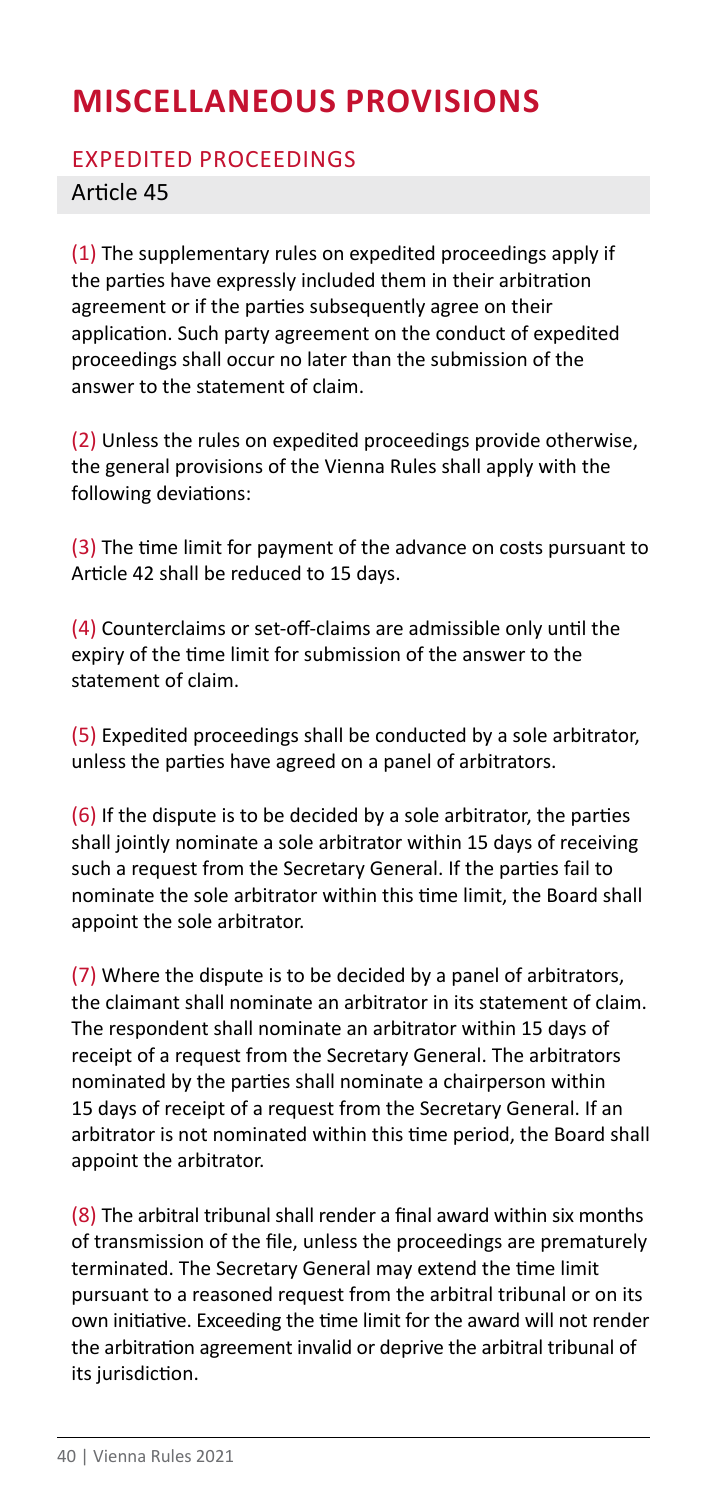(9) The arbitration shall be administered in such a manner that the arbitral tribunal can render a final award within six months after the transmission of the file. Unless the arbitral tribunal determines otherwise, the following provisions shall apply:

9.1 After the submission of the statement of claim and the answer to the statement of claim, the parties will exchange only one further written submission.

9.2 The parties shall make all factual arguments in their written submissions and all written evidence shall be attached to the written submissions.

9.3 To the extent requested by a party or deemed necessary by the arbitral tribunal, the arbitral tribunal shall hold a single oral hearing, in which all evidence will be taken and all legal issues addressed.

9.4 No written submissions shall be filed after the oral hearing.

#### DISCLAIMER AND WAIVER OF IMMUNITY Article 46

(1) The liability of the arbitrator, the tribunal secretary, the Secretary General, the Deputy Secretary General, the Board and its members, as well as the Austrian Federal Economic Chamber and its employees for any act or omission in relation to the arbitration is excluded, unless such act or omission constitutes willful misconduct or gross negligence.

(2) By agreeing to submit a dispute to arbitration pursuant to the Vienna Rules, a party shall be deemed to have waived any right of immunity from jurisdiction in respect of proceedings relating to the arbitration to which such party might otherwise be entitled. A waiver of immunity relating to the enforcement of an arbitral award must be expressed separately.

#### TRANSITIONAL PROVISION Article 47

This version of the Vienna Rules, which enters into force on 1 July 2021, shall apply to all proceedings that commence after 30 June 2021.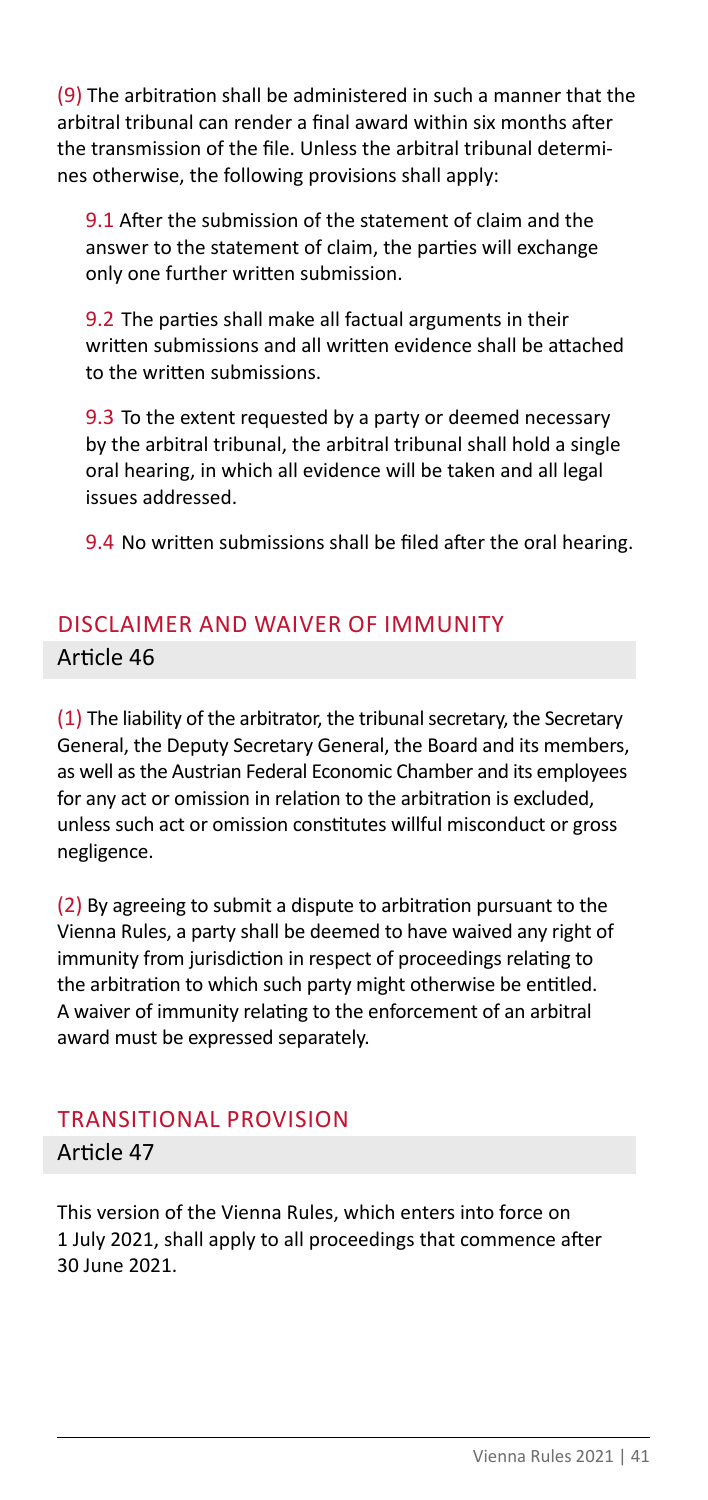# SSSSSSSSSSSSSS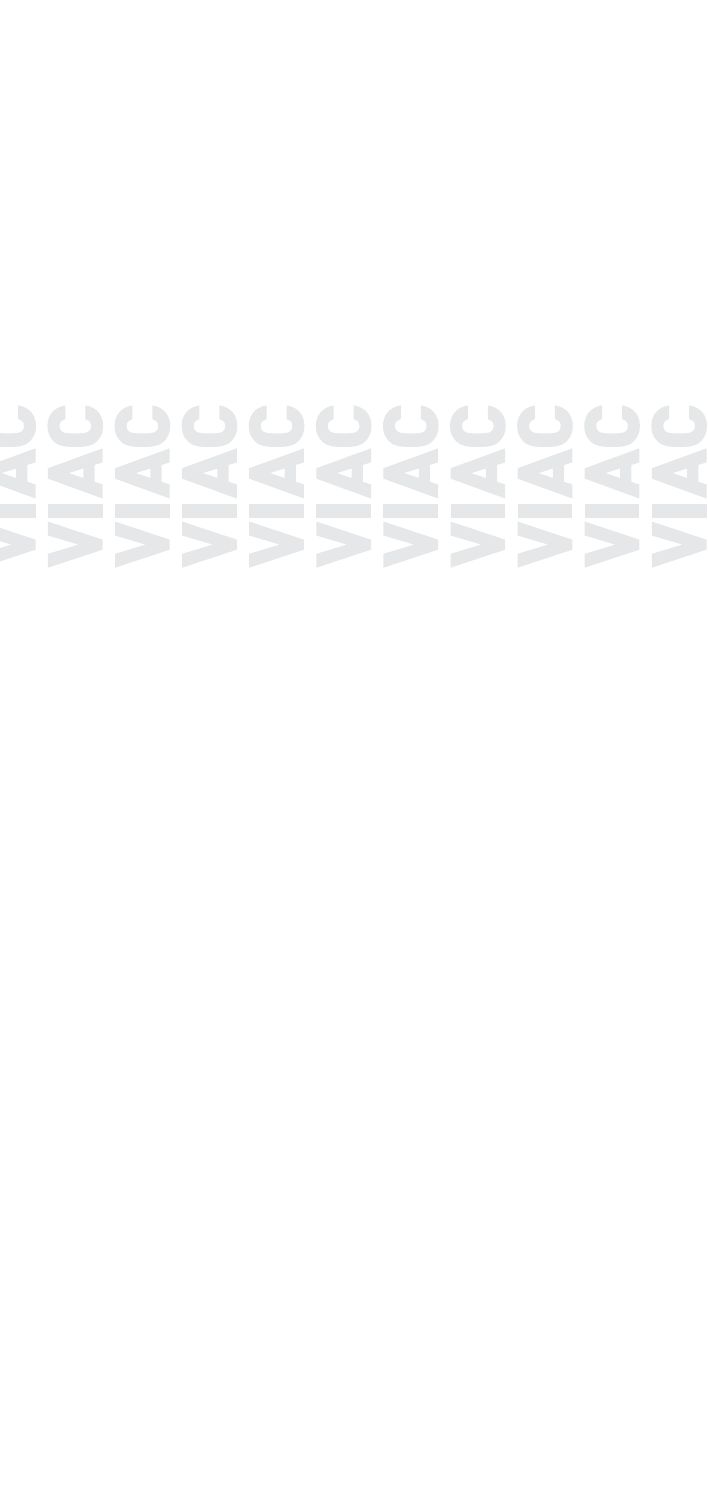## **PART II**

## SSSSSSSSSSS

## **VIAC Rules of Mediation**

VIENNA MEDIATION RULES | in force as of 1 July 2021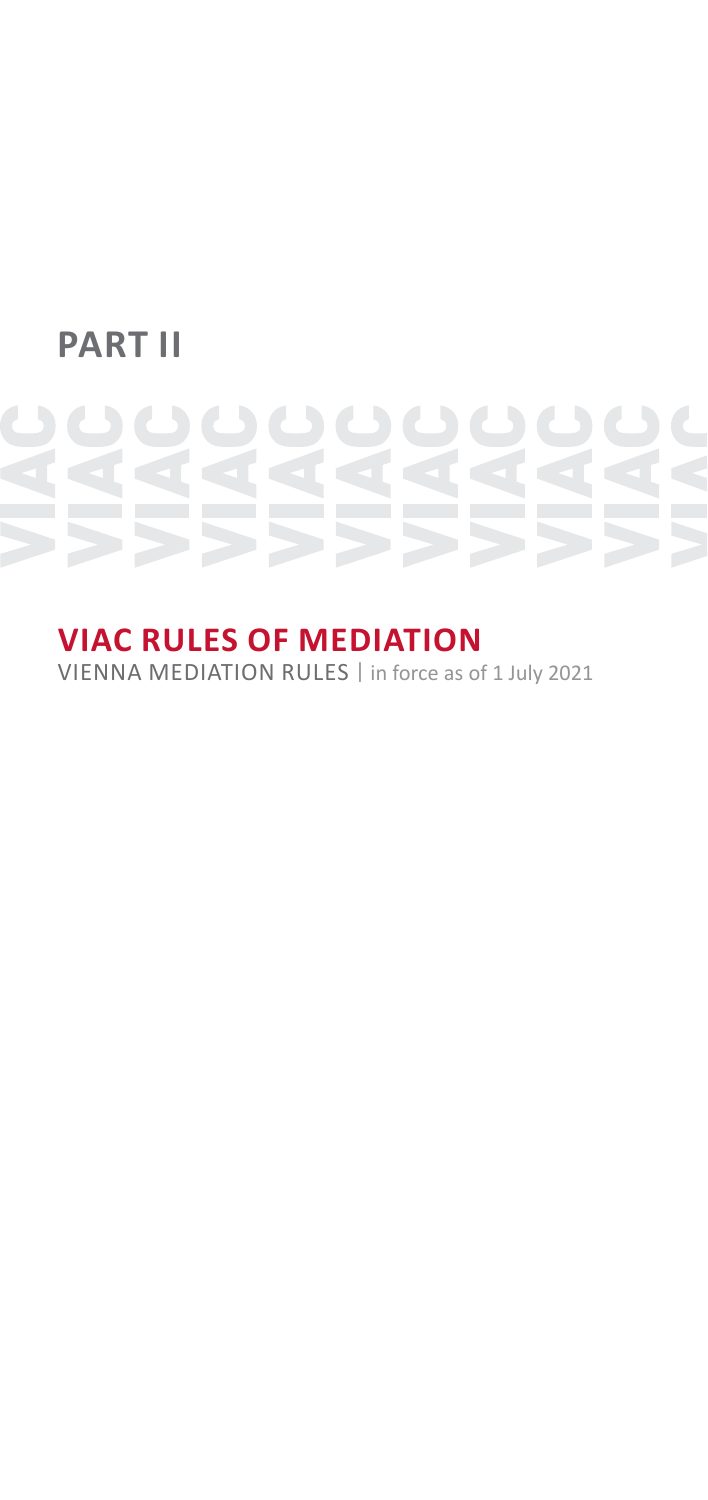#### VIAC AND APPLICABLE VERSION OF THE VIENNA MEDIATION RULES Article 1

(1) The Vienna International Arbitral Centre ("VIAC") is the Permanent International Arbitration Institution of the Austrian Federal Economic Chamber<sup>1</sup>. VIAC administers domestic and international arbitrations as well as proceedings pursuant to other alternative dispute resolution methods, if the parties have agreed upon the VIAC Rules of Arbitration ("Vienna Rules"), the VIAC Rules of Mediation ("Vienna Mediation Rules"), the VIAC Rules of Investment Arbitration ("Vienna Investment Arbitration Rules"), the VIAC Rules of Investment Mediation ("Vienna Investment Mediation Rules"); or if it has been otherwise agreed or foreseen that VIAC should serve as the administering institution.

(2)Unless the parties have agreed otherwise, the Vienna Mediation Rules shall apply in the version in effect at the time of the commencement of the proceedings if the parties, before or after the dispute has arisen, have agreed to submit their dispute to the Vienna Mediation Rules.

(3) The Vienna Mediation Rules may be amended by a written agreement of all parties. Following the appointment of the mediator, any amendment is also subject to the mediator's consent.

(4) The Board may refuse to administer proceedings under the Vienna Mediation Rules if any agreed amendments are incompatible with the Vienna Mediation Rules.

(5) To the extent the Vienna Mediation Rules do not contain any rules on a specific issue and to the extent compatible with the Vienna Mediation Rules, the Vienna Rules shall apply by analogy.

<sup>1</sup> According to Section 139 paragraph 2 of the Federal Statute on the Economic Chambers 1998 ("Wirtschaftskammergesetz 1998"), Federal Law Gazette I No 103/1998 as amended by Federal Law Gazette I No 27/2021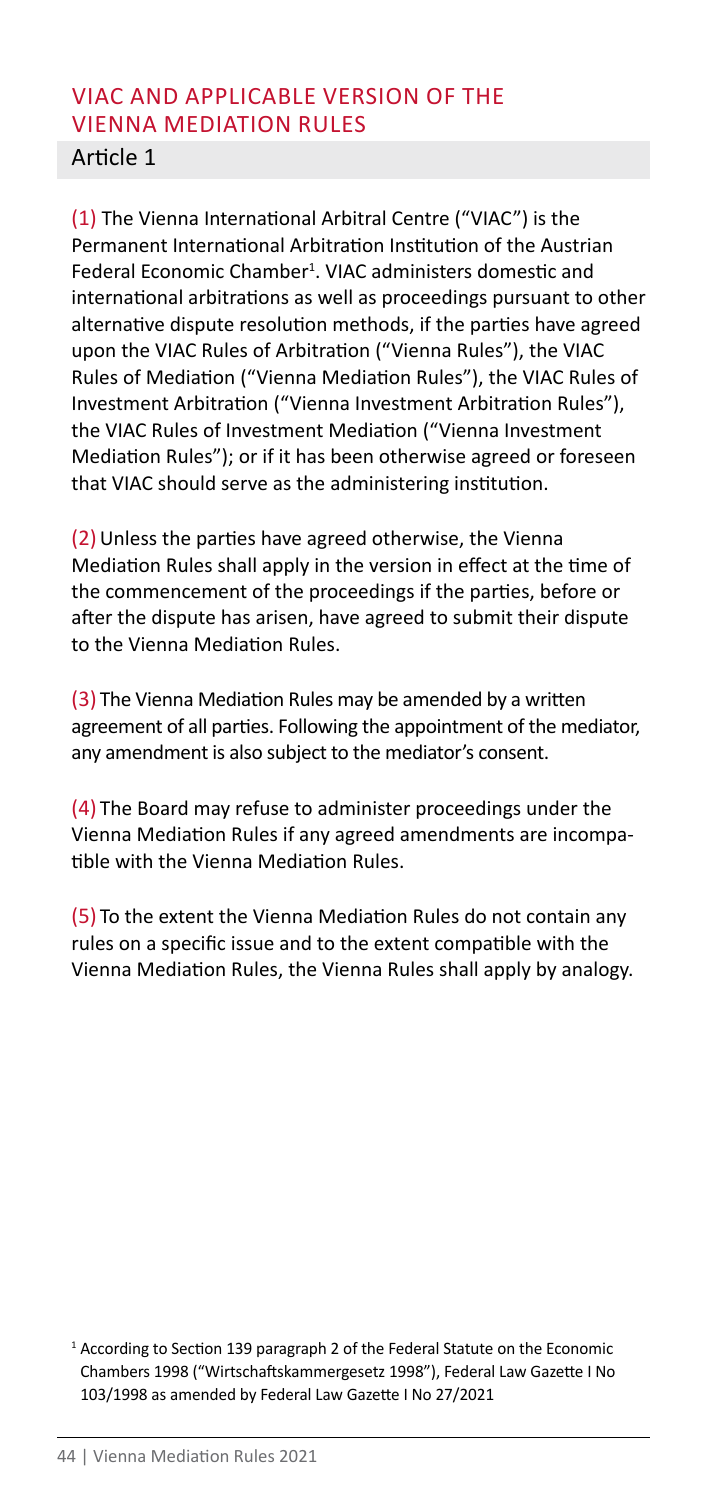#### **DEFINITIONS**

#### Article 2

#### (1) In the Vienna Mediation Rules

1.1 **proceedings** refer to a mediation, any other alternative dispute resolution method chosen by the parties, or a combination of dispute resolution methods that are supported by a third-party neutral and conducted under the Vienna Mediation Rules;

1.2 **third-party neutral** refers to a mediator, a conciliator, another neutral or several such neutrals who support the parties in the resolution of their dispute but have no authority to render a binding decision on the parties' dispute; hereinafter, the term "mediator" is used as a substitute for all third-party neutrals;

1.3 **party** refers to one or more parties who agree or have agreed to submit their dispute to the Vienna Mediation Rules;

1.4 **Board, Secretary General** and **Secretariat** shall have the meaning and functions set forth in Articles 2 and 4 of the VIAC Rules of Arbitration ("Vienna Rules").

(2) To the extent the terms used in the Vienna Mediation Rules refer to natural persons, the form chosen shall apply to all genders. In practice, the terms in these rules shall be used in a gender-specific manner.

(3) References to "Articles" without further specification relate to the relevant Articles of the Vienna Mediation Rules.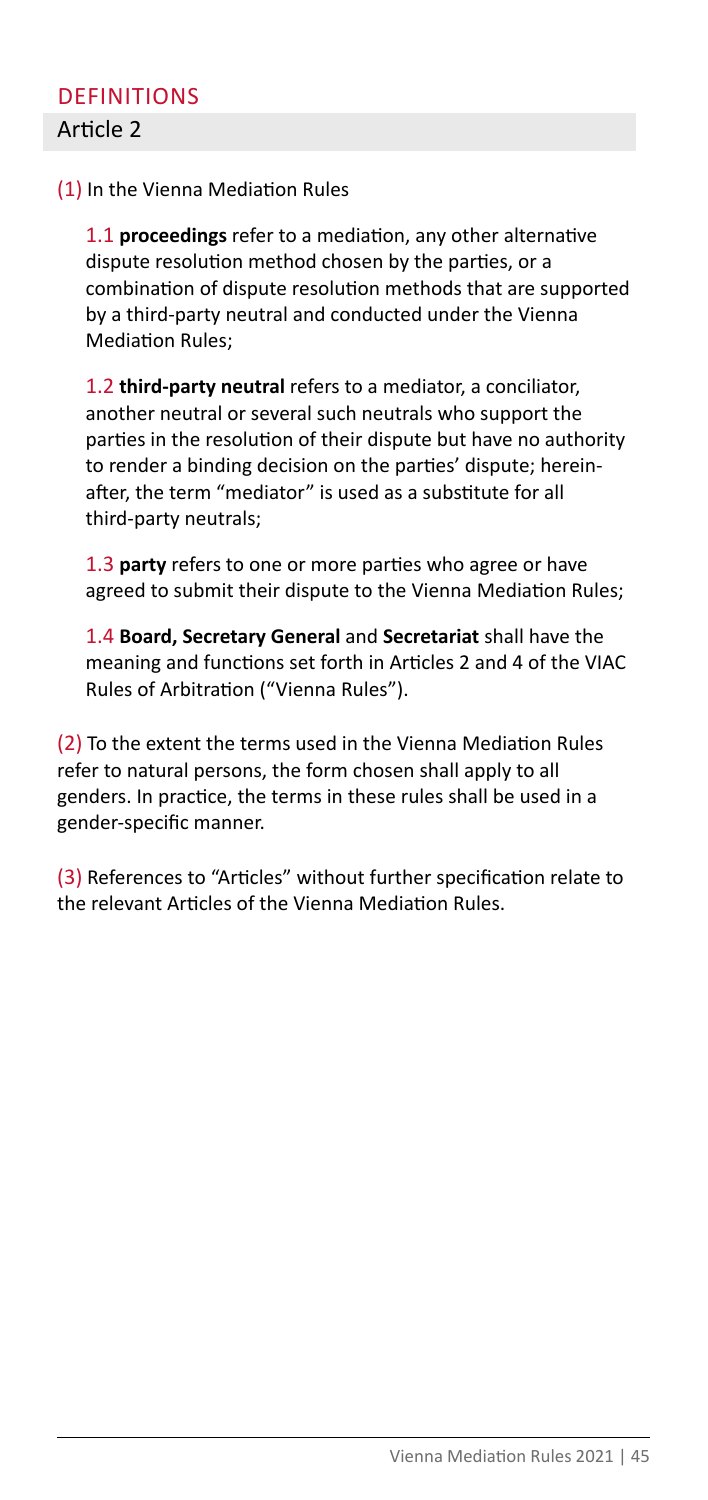#### COMMENCING THE PROCEEDINGS

#### Article 3

(1) Proceedings shall be initiated by submitting a request. The proceedings shall commence on the date of receipt of the request by the Secretariat of VIAC or by an Austrian Regional Economic Chamber in hardcopy form or in electronic form (Article 12 paragraph 1 Vienna Rules), in the event of an agreement of the parties to submit their dispute to the Vienna Mediation Rules. Absent such an agreement, the proceedings shall commence on the date on which such agreement was subsequently concluded by the parties.

(2) The request should include the following:

2.1 the full names, addresses, including electronic mail addresses, and other contact details of the parties and any comment on the parties' nationalities;

2.2 a short description of the facts and the dispute;

2.3 the amount in dispute;

2.4 the full name, address and other contact details of the mediator nominated, or attributes that a mediator to be appointed should have;

2.5 particulars or proposals regarding an agreement of the parties to submit their dispute for resolution under the Vienna Mediation Rules, in particular as regards

- i. the number of mediators;
- ii. the language(s) to be used in the proceedings.

(3) If the request was not submitted jointly by all parties, the Secretary General informs the other parties of the receipt of such request and forwards it for comments within a set time limit.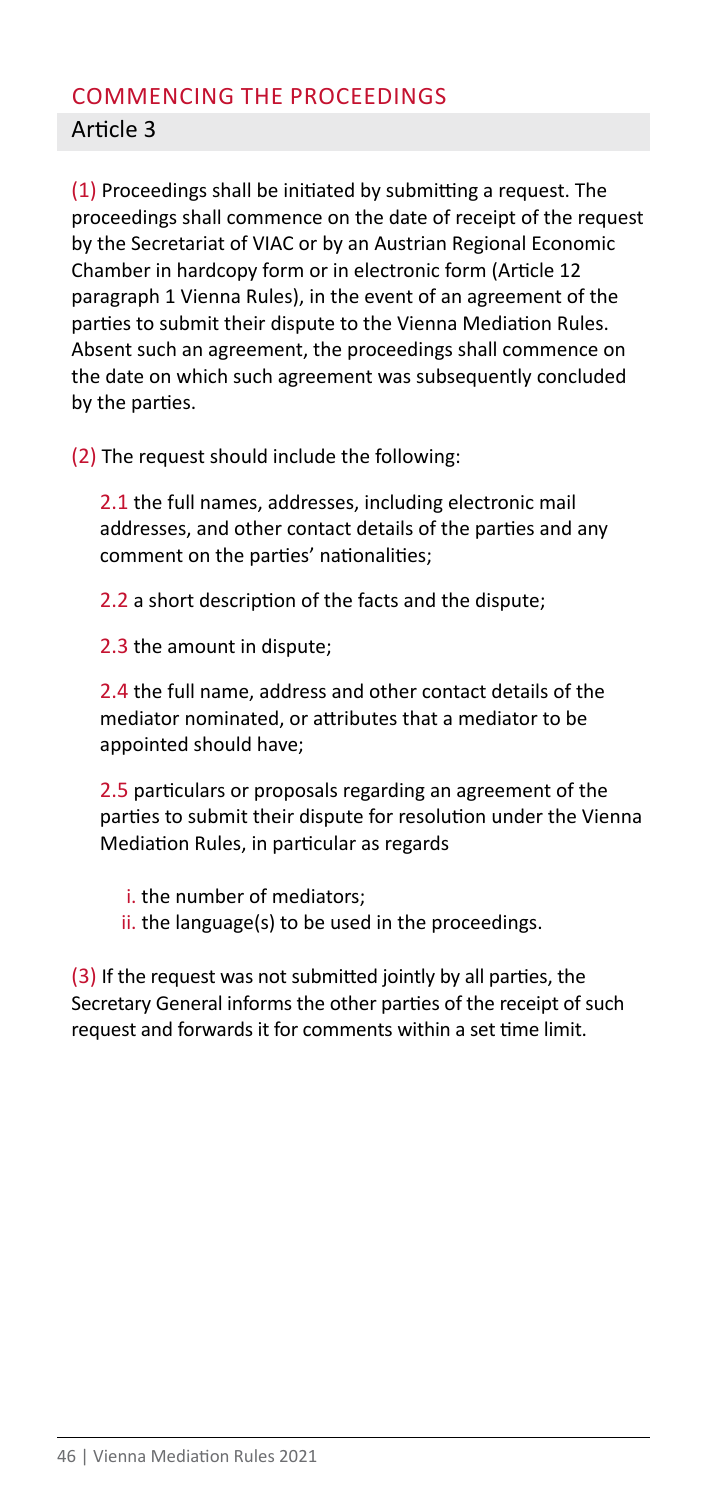#### REGISTRATION FEE

#### Article 4

(1) If an agreement between the parties to submit their dispute to the Vienna Mediation Rules already exists, the registration fee shall be paid net of any charges in the amount stipulated in Annex 3 within the time limit set by the Secretary General. Absent such agreement, the registration fee shall be paid only upon subsequent conclusion of such agreement.

(2) If there are more than two parties to the proceedings, the registration fee shall be increased by 10 percent for each additional party, up to a maximum increase of 50 percent.

(3) The registration fee is non-refundable. The registration fee shall not be deducted from the paying party's advance on costs.

 $(4)$  If arbitral proceedings under the Vienna Rules are commenced before, during, or after the proceedings under the Vienna Mediation Rules between the same parties and concerning the same subject matter, no further registration fee will be charged in the subsequently commenced proceedings.

(5) The Secretary General may extend the time limit for the payment of the registration fee as appropriate. If payment is not effected within the time limit set, the Secretary General may declare the proceedings terminated.

## PLACE OF THE SESSIONS

Article 5

Irrespective of any preceding or parallel arbitral proceedings, the mediator shall, in consultation with the parties and after giving due consideration to all the circumstances, determine the place of the mediation session(s). If the mediator deems it appropriate, the mediator may determine a different place for each session.

#### LANGUAGE OF THE PROCEEDINGS

Article 6

Immediately after transmission of the file (Article 9 paragraph 1), the mediator, after consultation with the parties and giving due consideration to all the circumstances, shall determine the language(s) of the proceedings.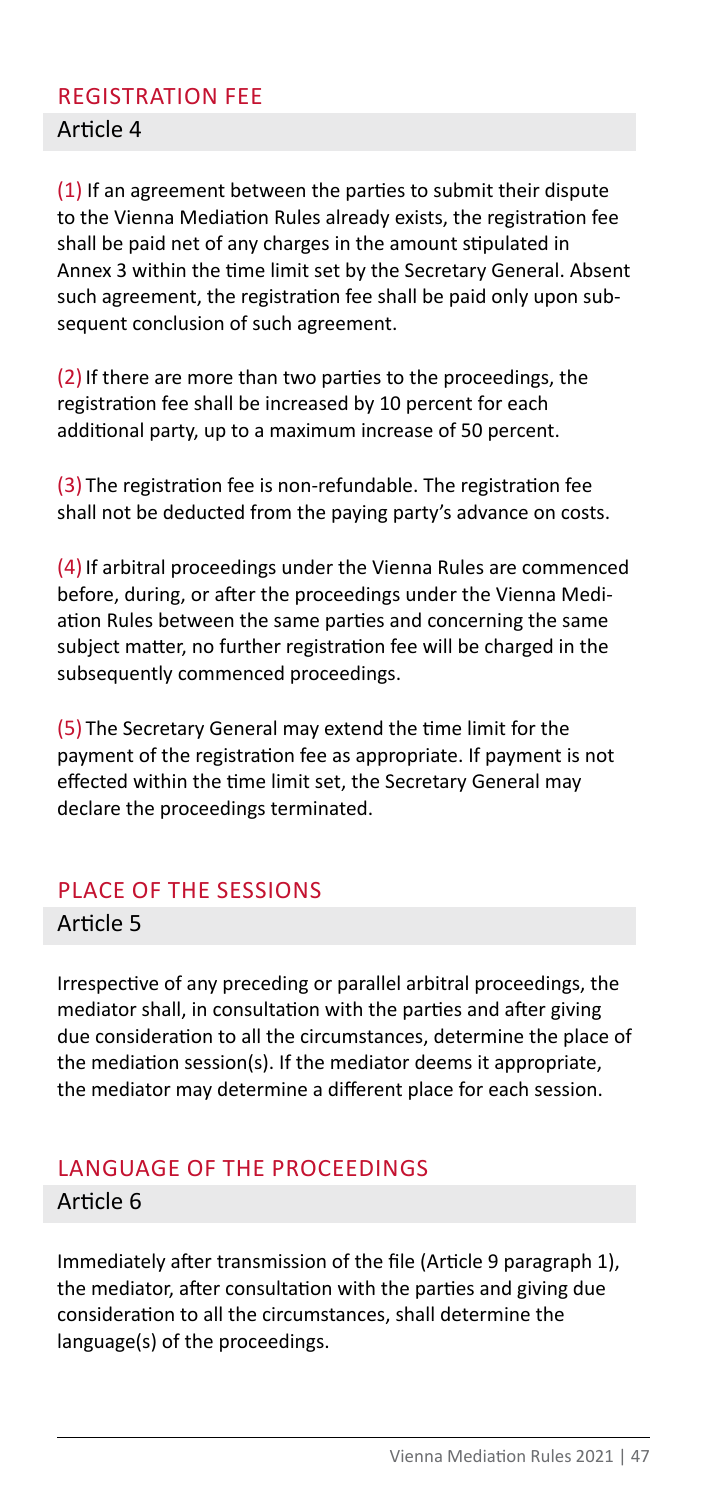#### APPOINTMENT OF THE MEDIATOR

#### Article 7

(1) Absent an agreement of the parties regarding the identity of the mediator or the manner of appointment, the Secretary General shall set a time limit and invite the parties to jointly nominate a mediator and indicate his name, address, including electronic mail address, and contact details.

(2) The Secretariat may assist the parties in the joint nomination of the mediator in particular by proposing one or more persons from which the parties may jointly nominate one or more mediators. If the parties fail to jointly nominate a mediator, the Board shall appoint the mediator. In so doing, the Board shall give due consideration to the parties' preferences regarding the attributes of the mediator.

(3) Prior to the appointment of the mediator by the Board or the confirmation of the nominated mediator, the mediator shall sign and submit to the Secretary General a declaration confirming his (i) impartiality and independence, (ii) availability, (iii) qualification, (iv) acceptance of office, and (v) submission to the Vienna Mediation Rules. The mediator shall disclose in writing all circumstances that could give rise to doubts as to his impartiality or independence or that conflict with the agreement of the parties. This duty of the mediator continues to apply throughout the proceedings. The Secretary General shall forward a copy of these statements to the parties for comment.

(4) If there are no doubts as to the impartiality and independence of the mediator and his ability to duly carry out his mandate, the Board shall appoint the mediator or the Secretary General shall confirm the nominated mediator. If deemed necessary by the Secretary General, the Board shall decide whether to confirm a nominated mediator. Prior to the decision of the Board, the Secretary General may request comments from the mediator to be confirmed and from the parties. All comments shall be communicated to the parties and the mediator. Upon confirmation, the nominated mediator shall be deemed appointed.

(5) If the confirmation of a mediator is rejected or if the replacement of a mediator becomes necessary, paragraphs 1 to 4 shall apply *mutatis mutandis*.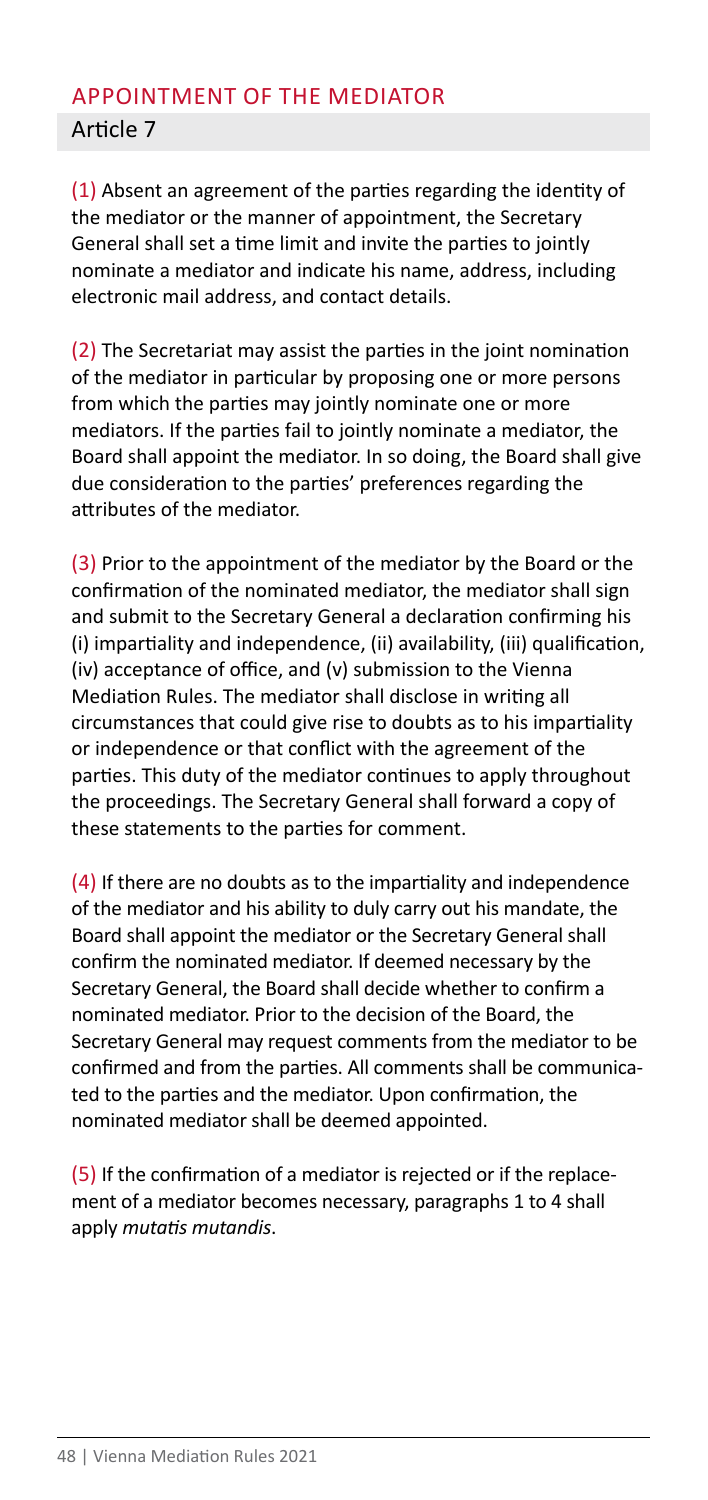#### ADVANCE ON COSTS AND COSTS

#### Article 8

(1) The Secretary General shall determine a preliminary advance on costs for the prospective administrative fees of VIAC, the down payment on the mediator's fees and the anticipated expenses (such as travel and subsistence costs of the mediator, delivery charges, rent, etc), including any value-added tax. The preliminary advance on costs shall be paid by the parties prior to the transmission of the file to the mediator and within a time limit set by the Secretary General.

(2) Unless the parties have agreed otherwise in writing, the advance on costs shall be borne by the parties in equal shares, and in case of multiparty mediation, they are shared pro rata. If the advance on costs allocated to one party is not received or is not received in full within the time limit specified, the Secretary General shall inform the other party/parties. The other party/ parties is/are at liberty to bear the outstanding share of the advance on costs. If this share is not paid within the time limit specified, the mediator may suspend the proceedings in whole or in part, or the Secretary General may declare the proceedings terminated (Article 11 paragraph 1.5).

(3) If an additional advance on costs is necessary and determined accordingly by the Secretary General, in particular to cover the mediator's fees and anticipated expenses, paragraph 2 of this Article shall apply.

(4) Upon termination of the proceedings, the Secretary General shall calculate the administrative fees and the mediator's fees and fix these fees together with the expenses.

(5) The administrative fees shall be calculated on the basis of the schedule of fees (Annex 3) according to the amount in dispute. In fixing the amount in dispute, the Secretary General may deviate from the parties' determination if the parties clearly undervalued it or assigned no value to it. If more than two parties are involved in the proceedings, the amount of administrative fees listed in Annex 3 shall be increased by 10 percent for each additional party, up to a maximum increase of 50 percent.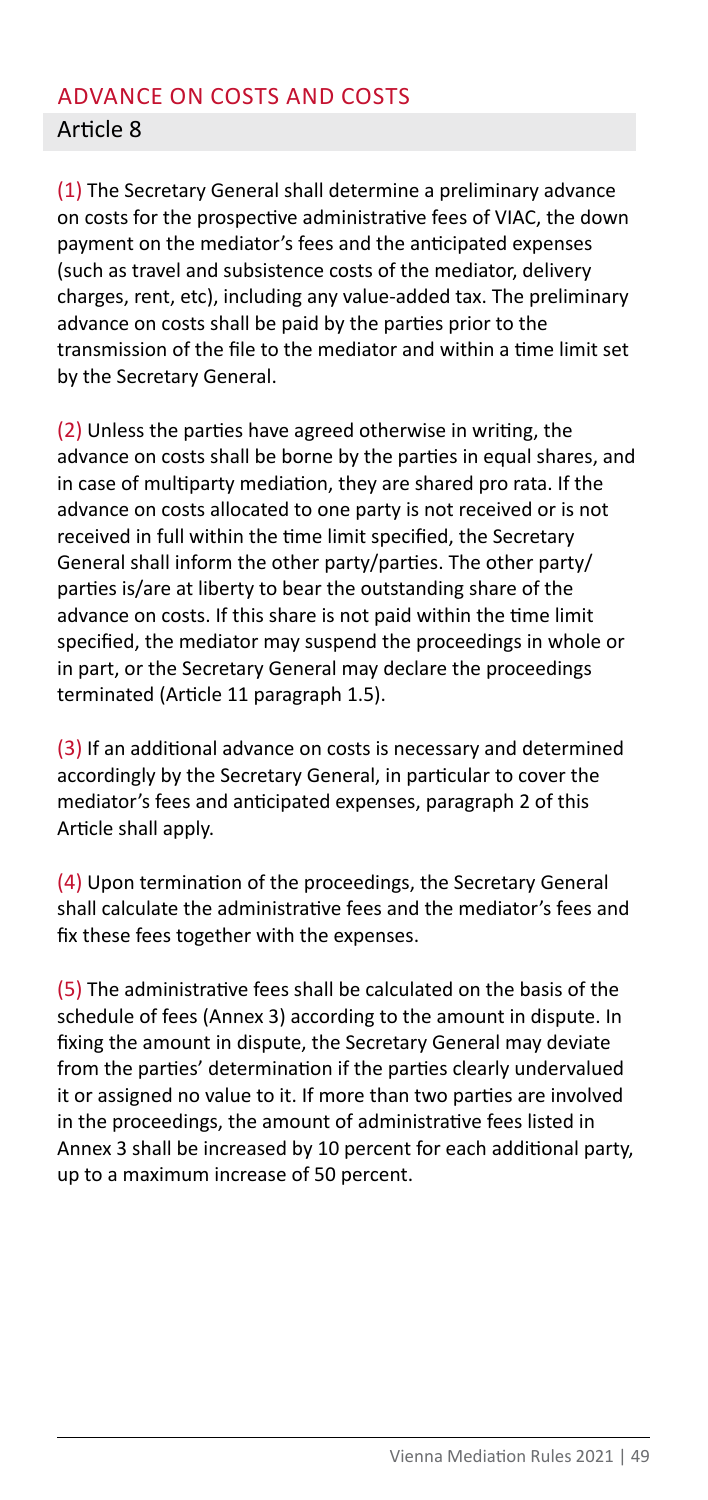(6) The amount of the mediator's fees shall be calculated according to the actual time spent on the basis of hourly or daily fee rates. The fee rates shall be fixed by the Secretary General at the time of the mediator's appointment or confirmation following consultation with the mediator and the parties. The Secretary General shall consider the proportionality of the fees and take into account the complexity of the dispute. There shall be no separate fee arrangements between the parties and the mediator.

(7) Unless otherwise agreed in writing, the parties shall bear their own costs, including the costs of legal representation.

(8) If arbitral proceedings under the Vienna Rules are commenced before, during, or after proceedings under the Vienna Mediation Rules between the same parties and concerning the same subject matter, the administrative fees of the preceding proceedings shall be deducted from the administrative fees in the subsequently commenced proceedings.

#### CONDUCT OF THE PROCEEDINGS Article 9

(1) The Secretary General shall transmit the file to the mediator if:

- a request in accordance with Article 3 has been submitted;
- the mediator has been appointed; and
- the preliminary advance on costs in accordance with Article 8 paragraph 1 has been paid in full.

(2) The mediator shall promptly discuss with the parties the manner in which the proceedings shall be conducted. The mediator shall assist the parties in finding an acceptable and satisfactory solution for their dispute. In conducting the proceedings, the mediator shall be in control of the proceedings while letting himself be guided by the wishes of the parties insofar as they are in agreement and in line with the purpose of the proceedings.

(3) The proceedings may be conducted in person or by other means. Having due regard to the circumstances of the case and after consultation with the parties, the mediator may decide to utilize any technological means as it considers appropriate to conduct proceedings remotely. In any case, the mediator shall seek to maintain fair treatment of the parties.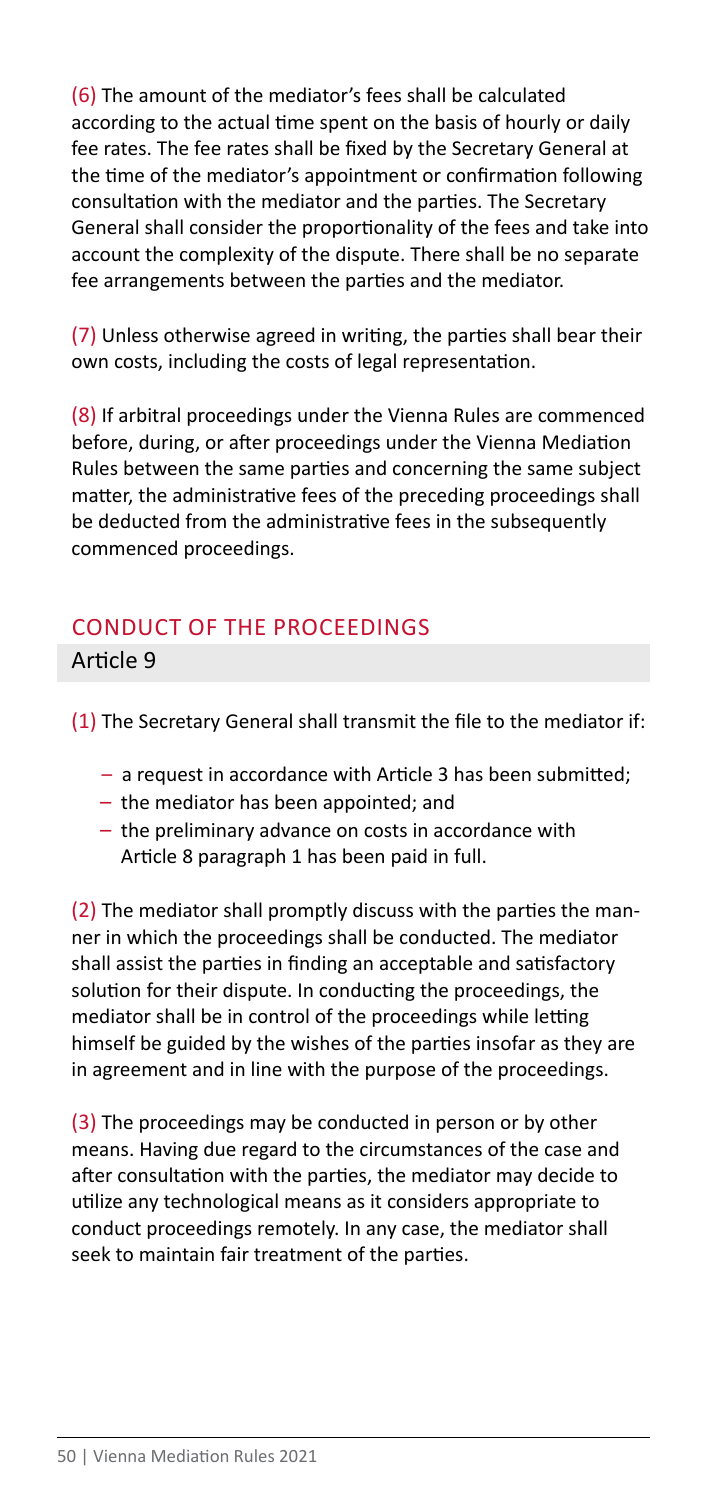(4) The parties are free to select their mediation team. The mediator may offer guidance in this respect. Each party shall personally participate in a session with the mediator, or be represented by a duly appointed and authorized person having the authority to settle the dispute. The name, address and function of such persons shall be communicated to all parties and to the mediator in advance of the mediation or without delay. This communication shall also indicate the intended role of such person in the mediation.

(5) Throughout the proceedings, the parties shall act in good faith, fairly and respectfully.

(6) Sessions with the mediator are not public. Only the following individuals shall be permitted to attend:

- the mediator;
- the parties; and
- persons whose attendance was announced to the mediator and the other party in a timely manner before the respective session (paragraph 4 of this Article) and who have signed a written confidentiality agreement in accordance with Article 12.

(7) If the mediator considers it appropriate, the mediator may meet with a party in the absence of the other party *(caucus)*. The mediator shall keep confidential the information given by one party in the absence of the other party, unless the party giving the information expressly waives such confidentiality vis-à-vis the other party and the mediator agrees to pass on such information.

#### PARALLEL PROCEEDINGS

Article 10

A party may commence or continue any legal, arbitral or other proceedings in respect of the same dispute, irrespective of whether proceedings are being conducted under the Vienna Mediation Rules.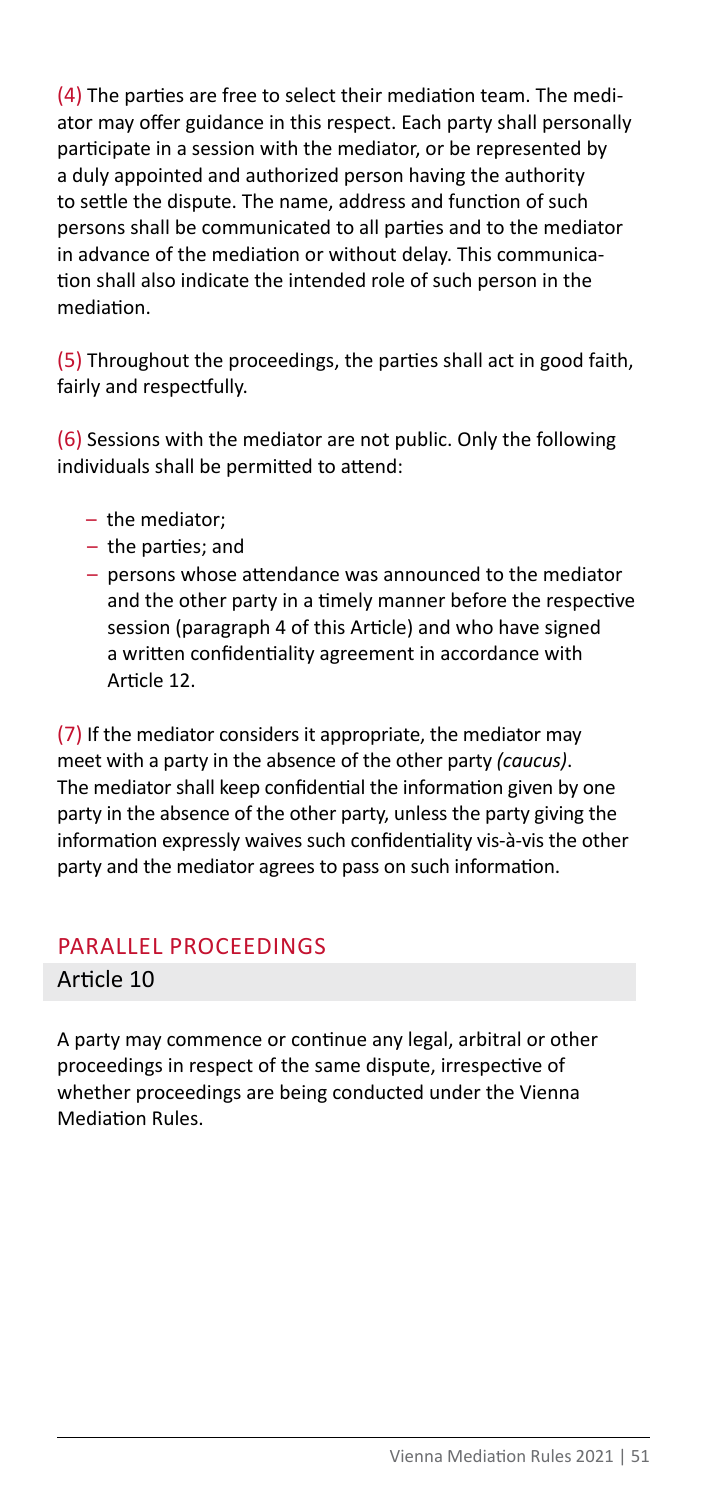#### TERMINATION OF THE PROCEEDINGS

#### Article 11

(1) Proceedings shall be terminated by way of a written confirmation by the Secretary General to the parties and upon occurrence of the earliest of the following circumstances:

1.1 an agreement of the parties to settle the entire dispute;

1.2 the notification in writing by any party to the mediator or the Secretary General that it does not wish to continue the proceedings;

1.3 the notification in writing by the mediator to the parties that the proceedings will, in his opinion, not resolve the dispute between them;

1.4 the notification in writing by the mediator to the parties that the proceedings are terminated;

1.5 the notification in writing by the Secretary General regarding the failure

- i. to appoint a mediator in accordance with Article 7 paragraphs 1 to 4;
- ii. to comply with a payment order (Articles 4 and 8) in a timely manner.

(2) The proceedings may also be terminated in part if one of the grounds for termination listed under paragraph 1 applies to only a part of the dispute.

(3)In the cases listed under paragraphs 1.1 to 1.4 and paragraph 2, the mediator shall immediately inform the Secretary General of the circumstance of the termination.

## CONFIDENTIALITY, ADMISSIBILITY OF EVIDENCE AND SUBSEQUENT REPRESENTATION

Article 12

(1) The individuals listed under Article 9 paragraph 6 shall treat as confidential any information that has come to their attention in connection with the proceedings and that would not have come to their attention had the proceedings not taken place.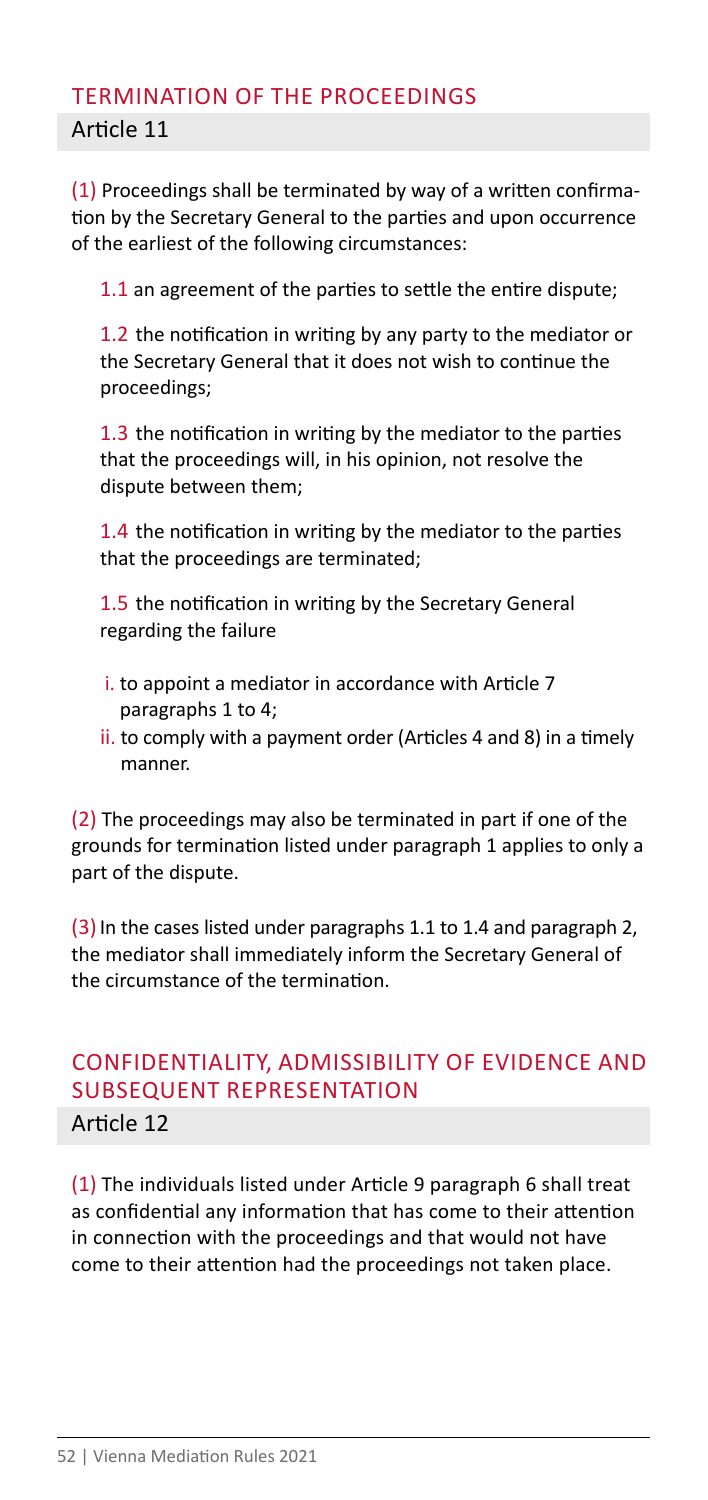(2) Any written documents that were obtained during the proceedings and that would otherwise not have been obtained shall not be used in subsequent legal, arbitral or other proceedings. Any statements, views, proposals and admissions made during the proceedings as well as any party's willingness to settle the dispute amicably shall also remain confidential. Regarding any or all of the foregoing, the mediator shall not be called as a witness.

(3) The obligations under paragraphs 1 and 2 shall not apply if the law governing these proceedings contains mandatory provisions to the contrary or if disclosure is required for the implementation or the enforcement of an agreement for the termination of these proceedings.

(4) The fact that the proceedings are taking place, have taken place or will take place shall not be confidential.

(5) The mediator shall not act as attorney or represent the parties in any other capacity or otherwise advise the parties in legal, arbitral or other proceedings regarding the dispute that constitutes or constituted the subject matter of the proceedings under the Vienna Rules.

#### DISCLAIMER

Article 13

The liability of the mediator, the Secretary General, the Deputy Secretary General, the Board and its members, as well as the Austrian Federal Economic Chamber and its employees for any act or omission in relation to the proceedings under the Vienna Mediation Rules is excluded, unless such act or omission constitutes willful misconduct or gross negligence.

#### TRANSITIONAL PROVISION

Article 14

This version of the Vienna Mediation Rules, which enters into force on 1 July 2021, shall apply to all proceedings that commence after 30 June 2021.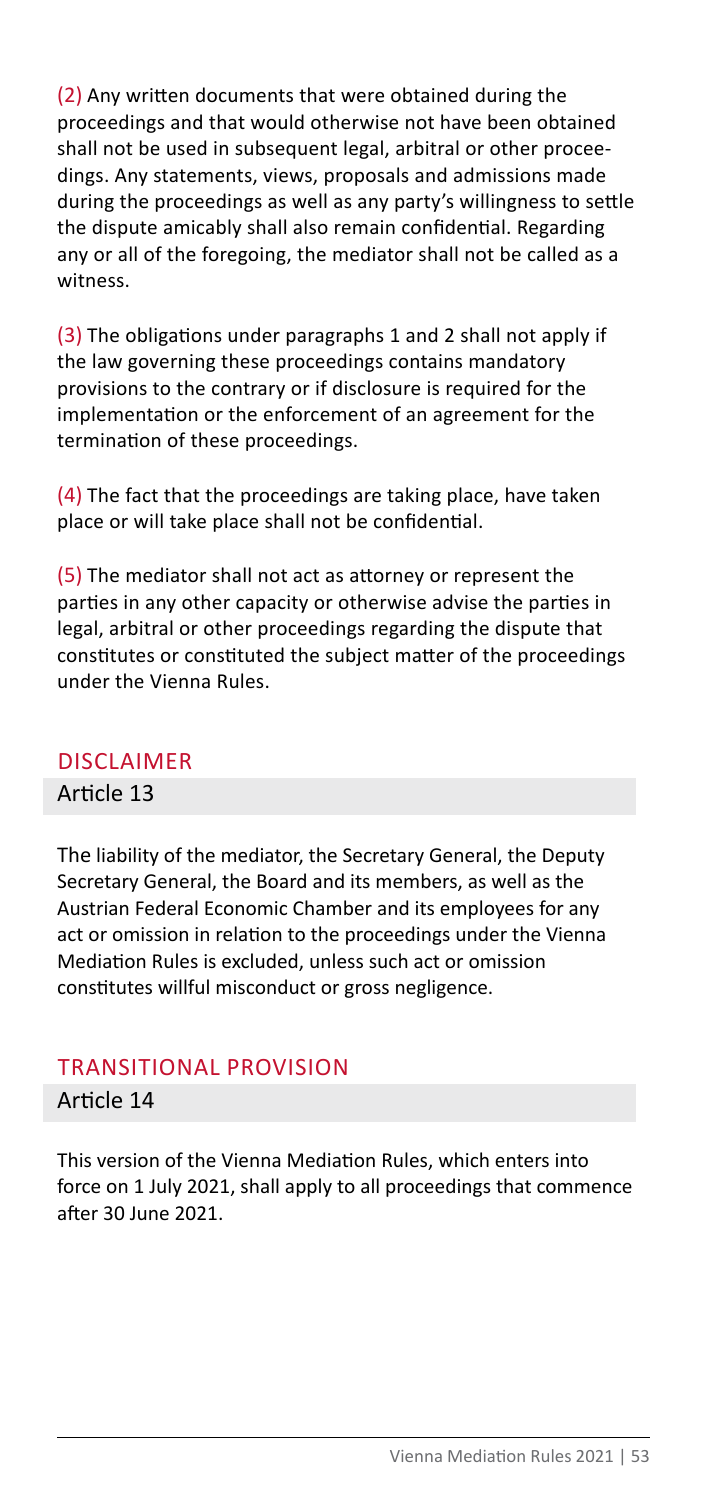# SSSSSSSSSSSSSS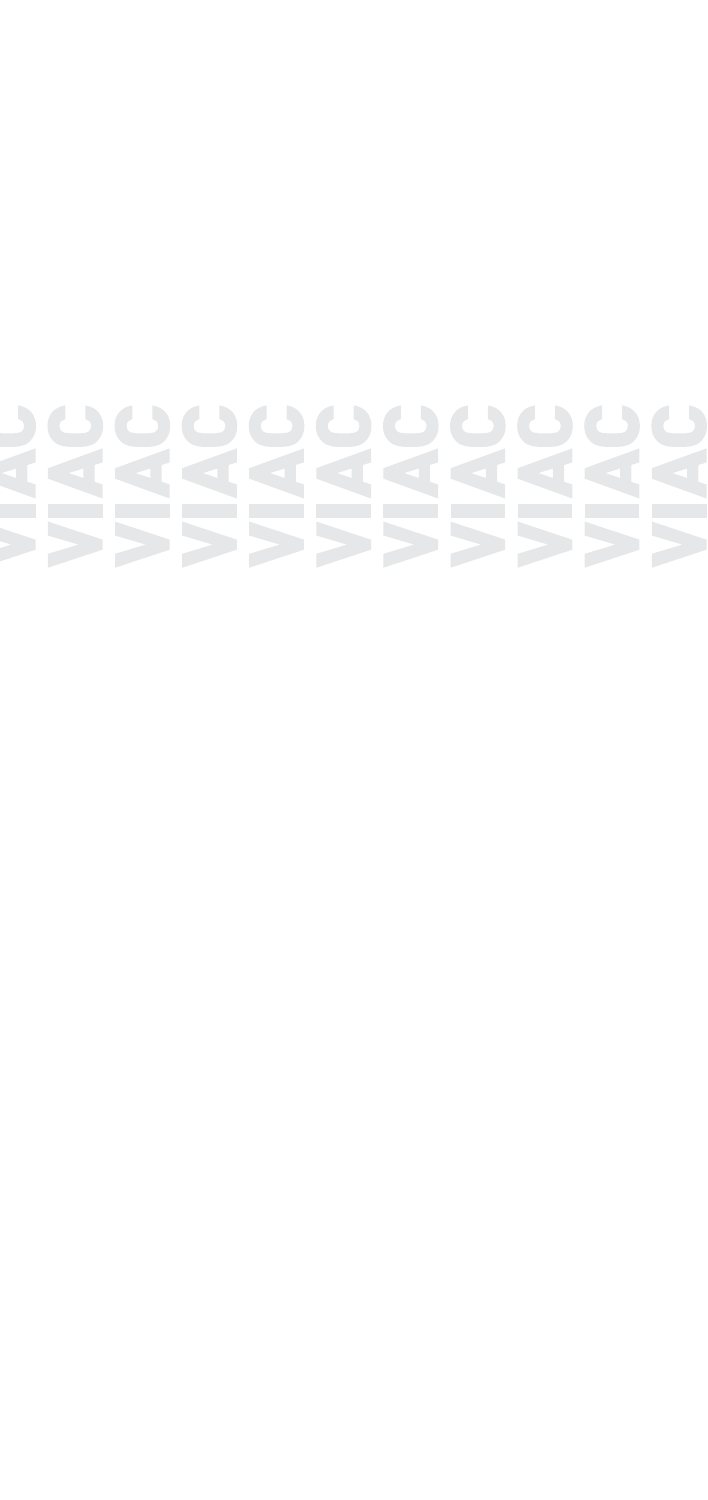## **PART III**

## **COODDDD**  $\leq$  $\leq$ 555555555

## **ANNEXES**

TO THE VIAC RULES OF ARBITRATION AND MEDIATION<sup>1</sup>

<sup>1</sup> The Annexes 1-6 are an integral part of the VIAC Rules of Arbitration and the VIAC Rules of Mediation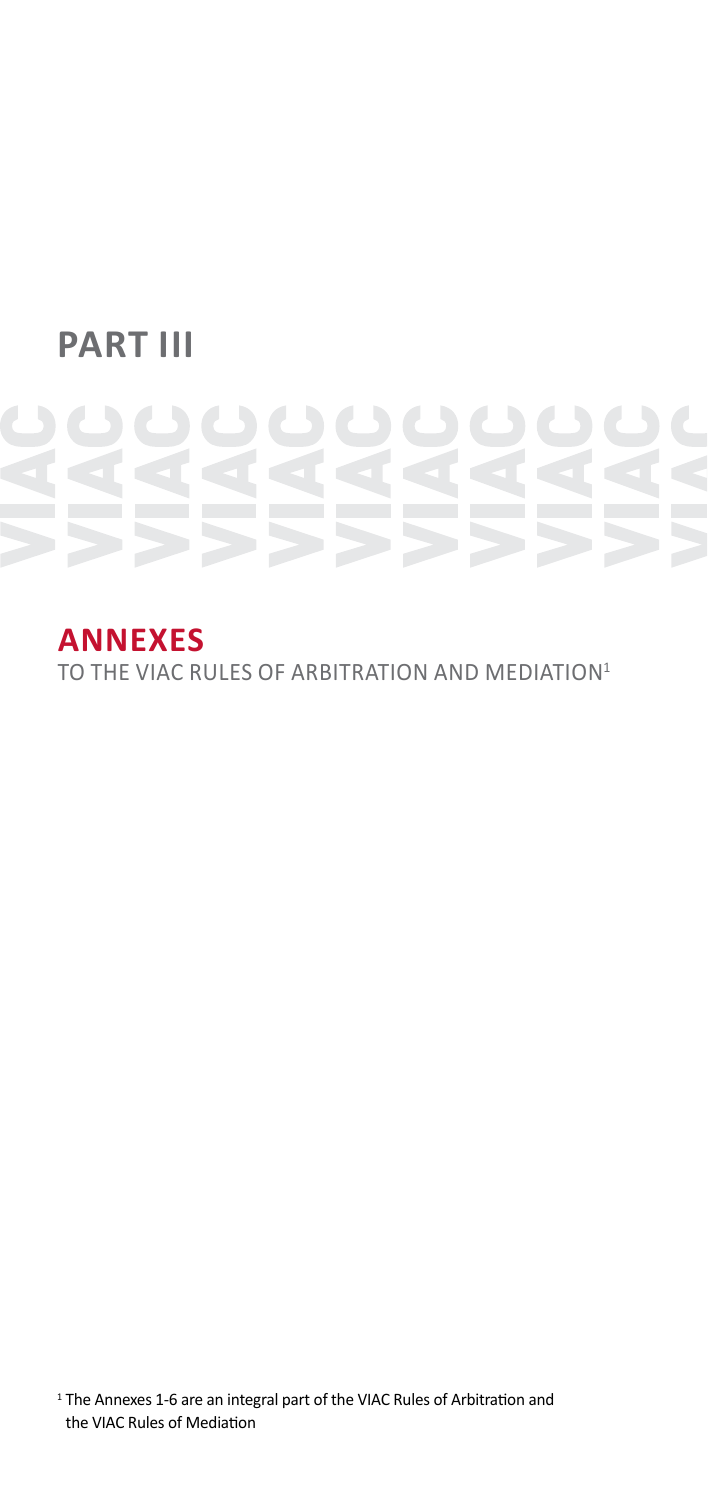## **ANNEX 1 MODEL CLAUSES**

#### ARBITRATION CLAUSE

Where the parties wish to submit a dispute to arbitration in accordance with the Vienna Rules, they may conclude an arbitration clause in the following form:

*All disputes or claims arising out of or in connection with this contract, including disputes relating to its validity, breach, termination or nullity, shall be finally settled under the Rules of Arbitration (Vienna Rules) of the Vienna International Arbitral Centre (VIAC) of the Austrian Federal Economic Chamber by one or three arbitrators appointed in accordance with the said Rules.*

#### Parties may wish to stipulate the following in the arbitration clause:

(1) the number of arbitrators (one or three) (Article 17 Vienna Rules);

(2) the language(s) to be used in the arbitral proceedings (Article 26 Vienna Rules);

(3) the substantive law applicable to the contractual relationship, the substantive law applicable to the arbitration agreement (Article 27 Vienna Rules), and the rules applicable to the proceedings (Article 28 Vienna Rules);

(4) the applicability of the provisions on expedited proceedings (Article 45 Vienna Rules);

(5) the scope of the arbitrators' confidentiality (Article 16 paragraph 2 Vienna Rules) and its extension regarding parties, representatives and experts.

(6) If the parties wish to conduct Arb-Med-Arb proceedings, the following addition to the model arbitration clause should be included:

*Furthermore, the parties agree to jointly consider, after due initiation of the arbitration, to conduct proceedings in accordance with the Mediation Rules of the Vienna International Arbitral Centre (VIAC) of the Austrian Federal Economic Chamber (Vienna Mediation Rules). Settlements that are generated in such proceedings shall be referred to the arbitral tribunal appointed in the arbitration. The arbitral tribunal may render an award on agreed terms reflecting the content of the settlement (Article 37 paragraph 1 Vienna Rules).*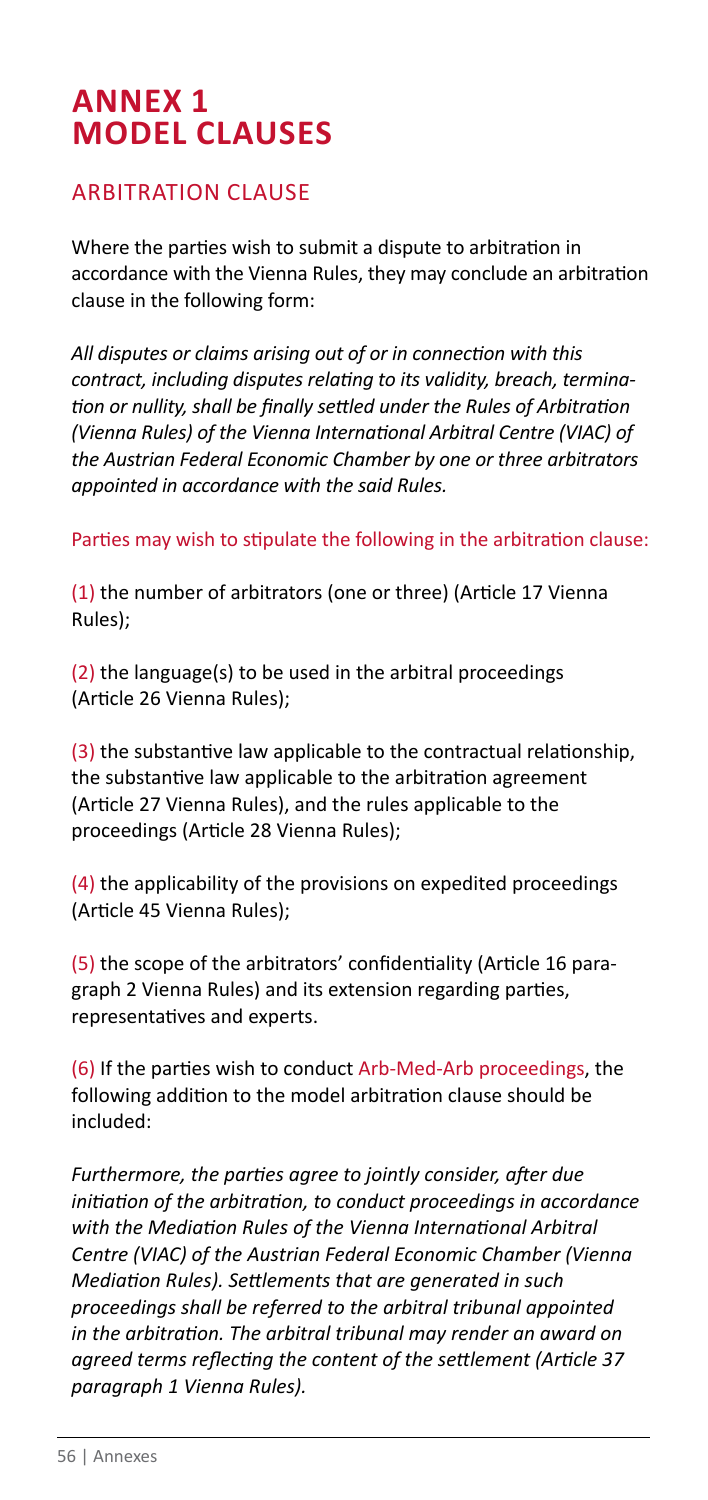#### MEDIATION CLAUSES

Where the parties wish to submit a dispute to mediation or other alternative dispute resolution methods in accordance with the Vienna Mediation Rules, they may conclude a mediation clause in one of the following forms:

#### **Model Clause 1: Optional Mediation**

*Regarding all disputes or claims arising out of or in connection with this contract, including disputes relating to its validity, breach, termination or nullity, the parties agree to jointly consider proceedings in accordance with the Rules of Mediation (Vienna Mediation Rules) of the Vienna International Arbitral Centre (VIAC) of the Austrian Federal Economic Chamber.*

#### **Model Clause 2: Obligation to Refer Disputes to Mediation followed by Arbitration**

*All disputes or claims arising out of or in connection with this contract, including disputes relating to its validity, breach, termination or nullity, shall first be submitted to proceedings in accordance with the Rules of Mediation (Vienna Mediation Rules) of the Vienna International Arbitral Centre (VIAC) of the Austrian Federal Economic Chamber.*

*In the event that within a period of [60]1 days from commencing proceedings under the Vienna Mediation Rules the dispute or claims are not resolved, they shall be finally settled under the Rules of Arbitration (Vienna Rules) of VIAC by one or three arbitrators appointed in accordance with the said Rules.<sup>2</sup>*

#### **Model Clause 3: Obligation to Refer a Present Dispute to Mediation**

*The parties agree that the present dispute shall be submitted to proceedings in accordance with the Rules of Mediation (Vienna Mediation Rules) of the Vienna International Arbitral Centre (VIAC) of the Austrian Federal Economic Chamber. The proceedings shall be initiated by submitting a joint request. The registration fee shall be borne by the parties in equal shares.* 

 $1$  or a different period of time agreed upon in writing by the parties

<sup>2</sup> see the optional supplementary agreements for arbitration clauses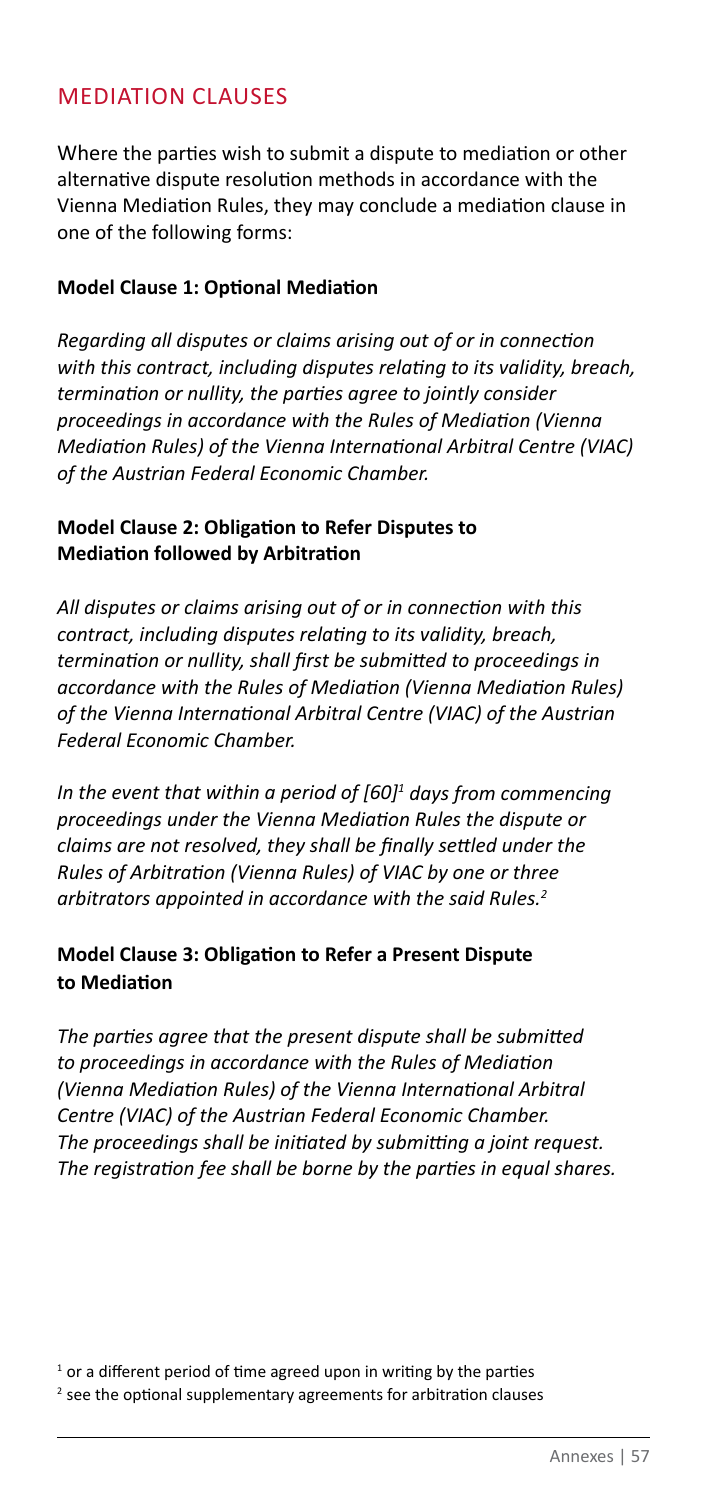#### Parties may wish to stipulate the following in the mediation clause:

(1) the number of mediators or other third-party neutrals (e.g. one or two);

(2) the language(s) to be used in the proceedings (Article 6 Vienna Mediation Rules);

(3) the substantive law applicable to the contractual relationship, the substantive law applicable to the mediation agreement, and the rules applicable to the proceedings (Article 1 paragraph 3 Vienna Mediation Rules);

(4) the admissibility of parallel proceedings (Article 10 Vienna Mediation Rules);

(5) the interruption of the statute of limitations or waiver to invoke the statute of limitations for a specific period of time.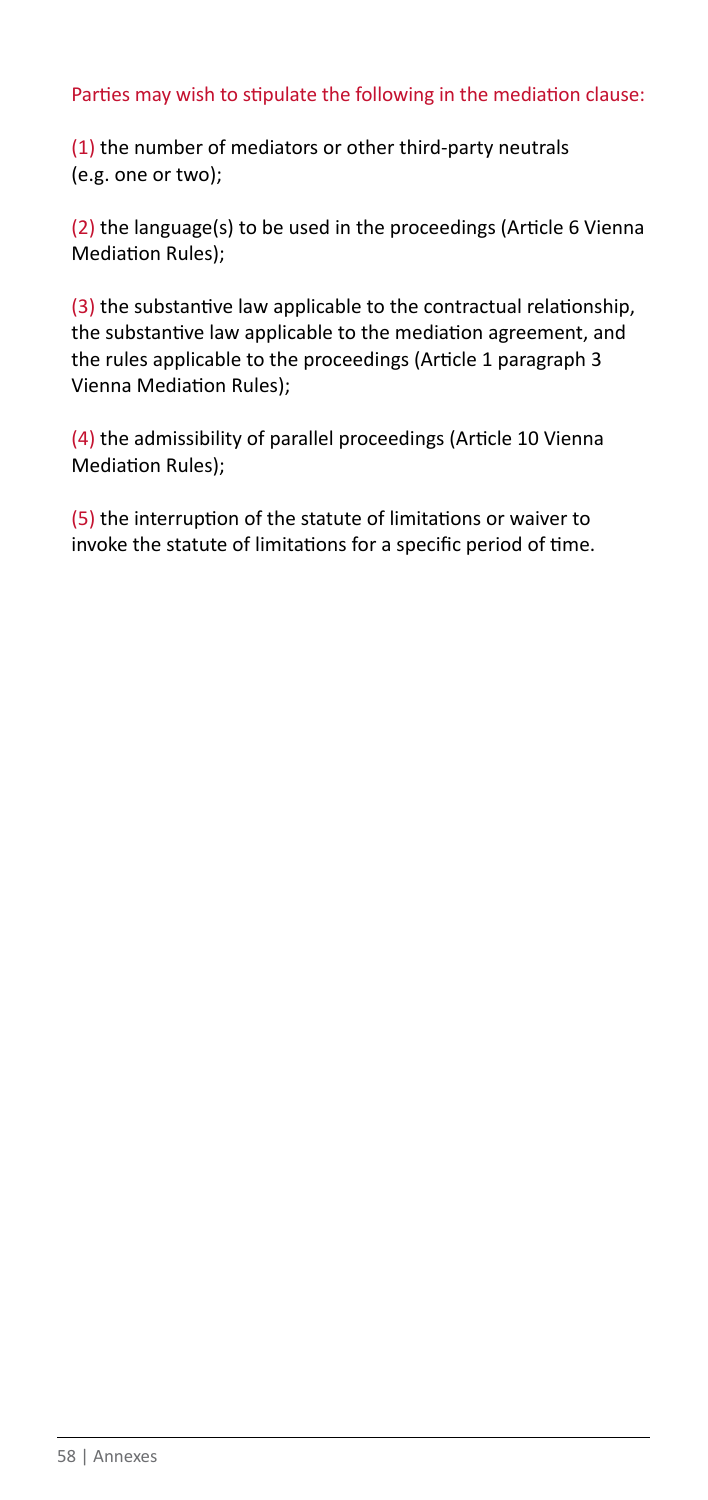#### MODEL CLAUSE FOR VIAC AS APPOINTING AUTHORITY

It is recommended that parties wishing to select VIAC as appointing authority pursuant to Annex 4 insert the following wording in their arbitration / mediation clause:

*The Vienna International Arbitral Centre (VIAC) of the Austrian Federal Economic Chamber shall act as appointing authority in accordance with Annex 4 to the VIAC Rules of Arbitration and Mediation.*

#### MODEL CLAUSE FOR VIAC AS ADMINISTERING AUTHORITY

It is recommended that parties wishing to select VIAC as administering authority pursuant to Annex 5 insert the following wording in their arbitration / mediation clause:

*The Vienna International Arbitral Centre (VIAC) of the Austrian Federal Economic Chamber shall act as administering authority in accordance with Annex 5 to the VIAC Rules of Arbitration and Mediation.*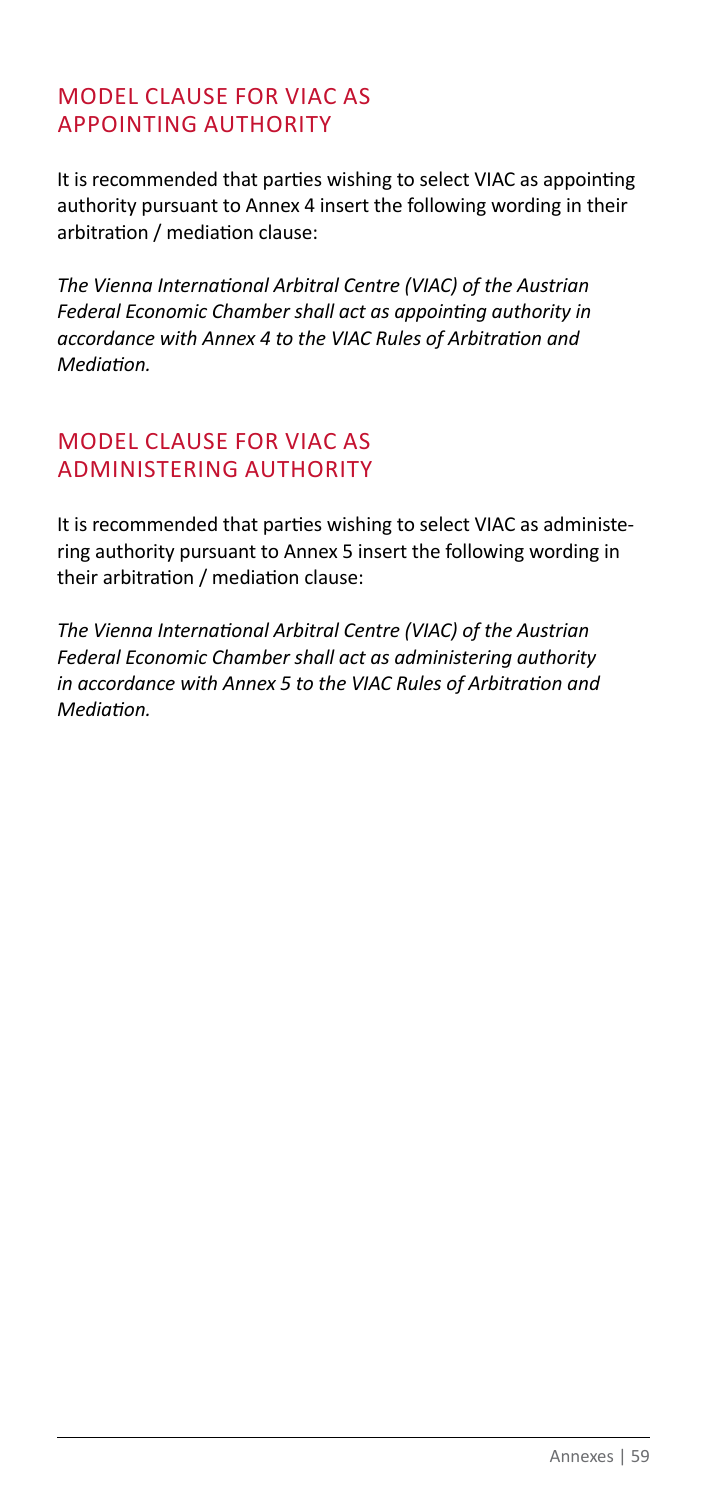#### MODEL ARBITRATION CLAUSE FOR DISPUTES RELATING TO SUCCESSION

Where the deceased wishes to submit a dispute relating to succession to arbitration in accordance with Annex 6 to the Vienna Rules, the deceased may insert into the disposition of property upon death / agreement as to succession / will an arbitration clause in the following form:

*All disputes or claims arising out of or in connection with this*  [succession / disposition of property upon death / agreement as to succession / will] *of* [name, surname, date of birth, citizenship, address of the deceased]*, including disputes relating to the succession, the existence of legacies, the content and validity of the*  [disposition of property upon death / agreement as to succession / will]*, shall be finally settled under Annex 6 to the Rules of Arbitration (Vienna Rules) of the Vienna International Arbitral Centre (VIAC) of the Austrian Federal Economic Chamber, by one or three arbitrators appointed in accordance with the said Rules.*

The deceased may wish to stipulate the following in the arbitration clause:

(1) the number of arbtirators (one or three) (Article 17 as amended by Annex 6 to the Vienna Rules);

(2) place of arbitration (Article 25 as amended by Annex 6 to the Vienna Rules);

(3) the language(s) to be used in the arbitral proceedings (Article 26 as amended by Annex 6 to the Vienna Rules);

(4) the applicable law for the dispute relating to succession and the applicable law for the arbitration agreement (according to Article 27 paragraph 1 as amended by Annex 6 to the Vienna Rules, the applicable law shall be the law applicable under the conflict-of-law rules at the place of the habitual residence of the deceased at the time of death, or the law that may be chosen thereunder);

(5) the scope of the arbitrators' confidentiality (Article 16 paragraph 2 Vienna Rules) and its extension regarding parties, representatives and experts.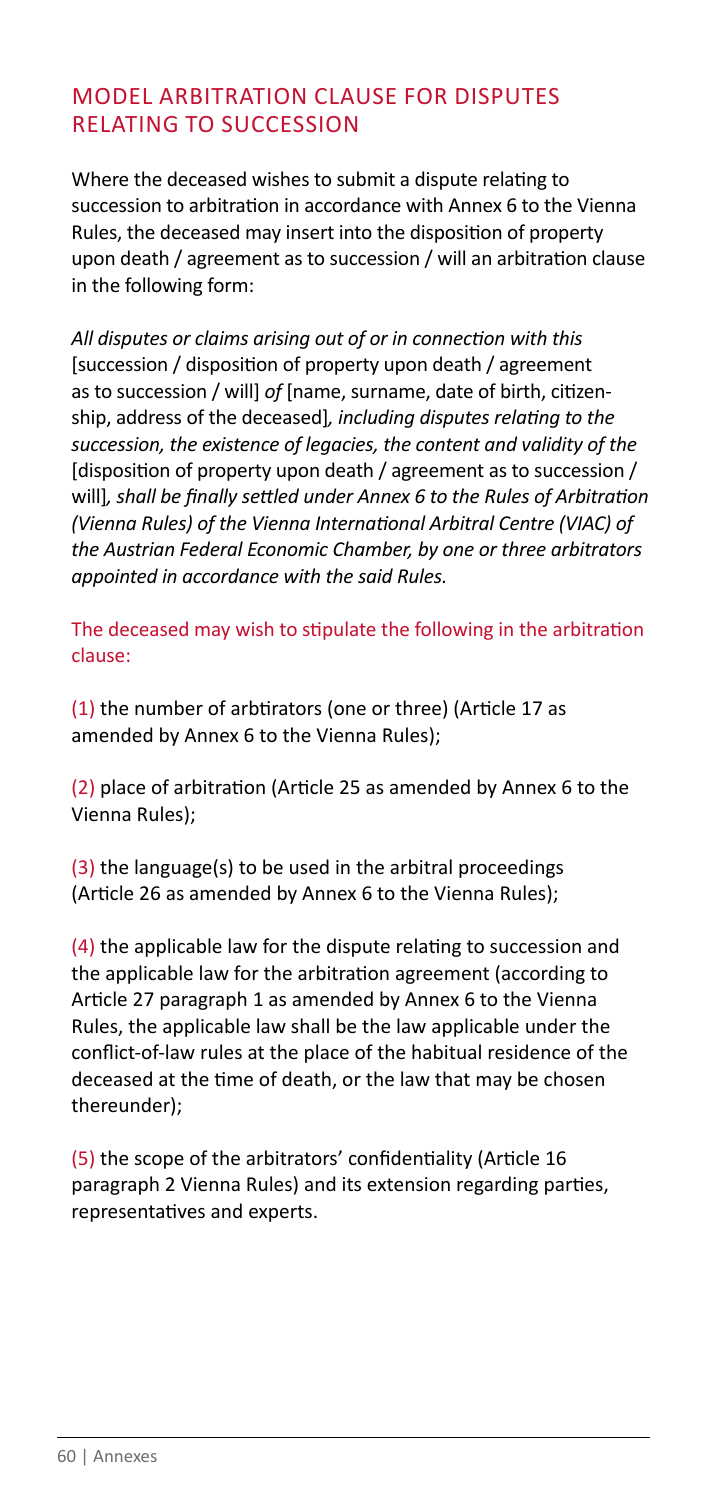## **ANNEX 2 INTERNAL RULES OF THE BOARD1**

(1) The meetings of the Board are convened by the President and presided over by him or by a Vice President.

(2) The Board shall have a quorum if more than one third of its members are in attendance. Attendance may also be effectuated by participation via telephone or video conferencing as well as via internet.

(3) The Board shall decide by simple majority of the members present who are eligible to vote. If there is a tie vote, the presiding member shall have a prevailing vote.

(4) If the Vice Presidents are prevented from exercising their duties, the President's duties shall be assumed by the most senior member based on duration of service as Board member. Otherwise, the Vice President with the longest duration of service as Board member shall perform the duties.

(5) Members of the Board who are or were involved in any capacity whatsoever in an arbitration administered by VIAC shall not be allowed to be present or to participate in any way in discussions or decisions pertaining to those same proceedings. This shall not impair the existence of a quorum of the Board.

(6) Decisions by resolution by correspondence are permissible. In the latter case, the President shall submit a written proposal to the members and set a time limit for the casting of written votes. Articles 2 and 3 of this Annex shall apply by analogy. Each member has the right to request a meeting regarding the written proposal.

(7) The Board is not obliged to state the reasons on which its decisions are based.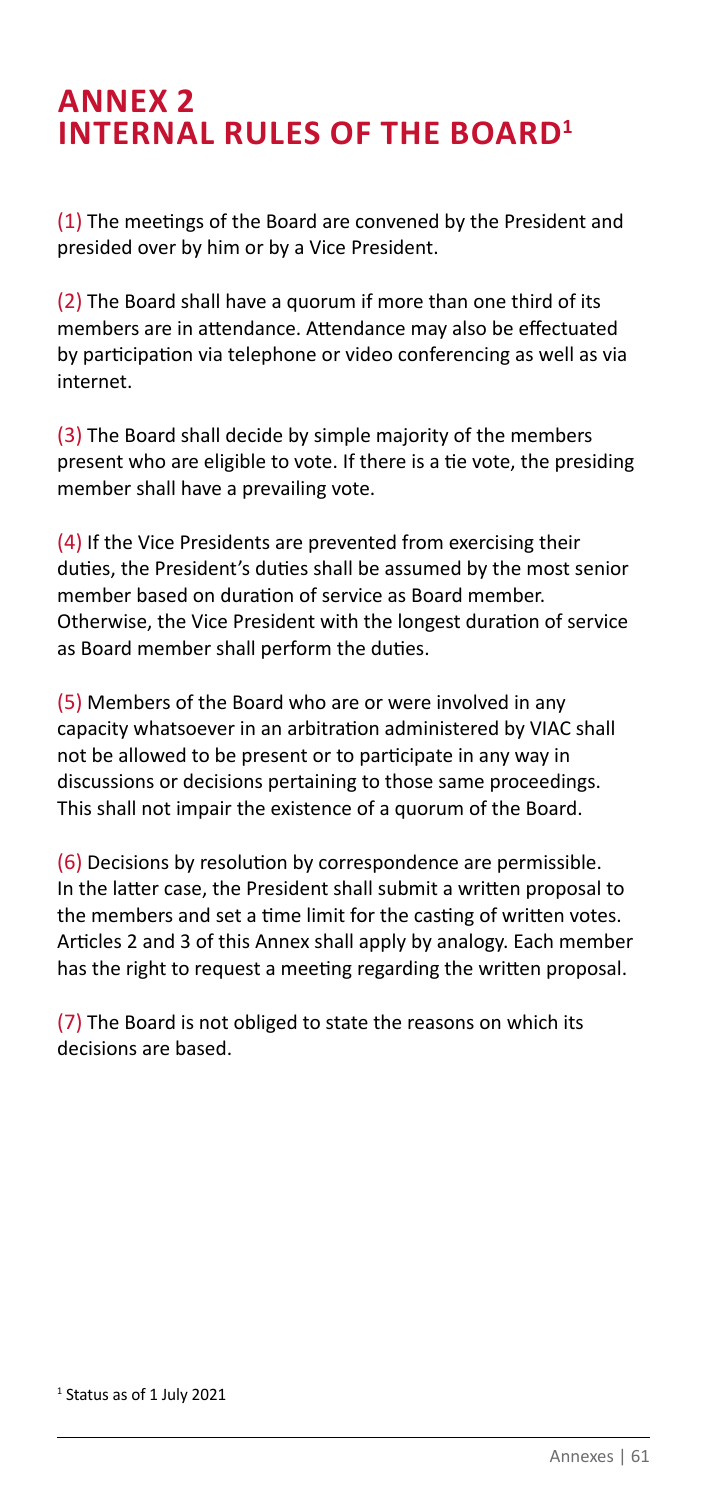## **ANNEX 3 SCHEDULE OF FEES1**

#### **Registration Fee2**

| Amount in dispute in EUR |        |       | <b>Rate in EUR</b> |
|--------------------------|--------|-------|--------------------|
| from                     | tο     |       |                    |
|                          | 25,000 | 500   |                    |
| 25,001                   | 75,000 | 1.000 |                    |
| over 75,000              |        | 1.500 |                    |

#### **Administrative Fees3**

| Amount in dispute in EUR |            | <b>Rate in EUR</b>                     |            |  |
|--------------------------|------------|----------------------------------------|------------|--|
| from                     | to         |                                        |            |  |
|                          | 25,000     | 500                                    |            |  |
| 25.001                   | 75.000     | 1,000                                  |            |  |
| 75.001                   | 100,000    | 1,500                                  |            |  |
| 100,001                  | 200,000    | 3,250 + 1.875 % of amt. over           | 100,000    |  |
| 200,001                  | 500,000    | $5.125 + 1.250$ % of amt. over         | 200.000    |  |
| 500,001                  | 1,000,000  | $9,125 + 0.875$ % of amt. over         | 500,000    |  |
| 1,000,001                | 2,000,000  | 13,500 + 0.500 % of amt. over          | 1.000.000  |  |
| 2,000,001                | 15,000,000 | 18,500 + 0.150 % of amt. over          | 2,000,000  |  |
| 15,000,001               | 40,000,000 | 38,000 + 0.058 % of amt. over          | 15,000,000 |  |
| over 40,000,000          |            | 52,500 + 0.045 % of amt. over          | 40.000.000 |  |
|                          |            | in total max. 75,000 (52,500 + 22,500) |            |  |

<sup>1</sup> See the cost calculator on the VIAC website (https://www.viac.eu/en/arbitration/ cost-calculator)

2 See Article 10 Vienna Rules; Article 4 Vienna Mediation Rules

<sup>3</sup> See Article 44 paragraphs 2 and 4 Vienna Rules; Article 8 paragraph 5 Vienna Mediation Rules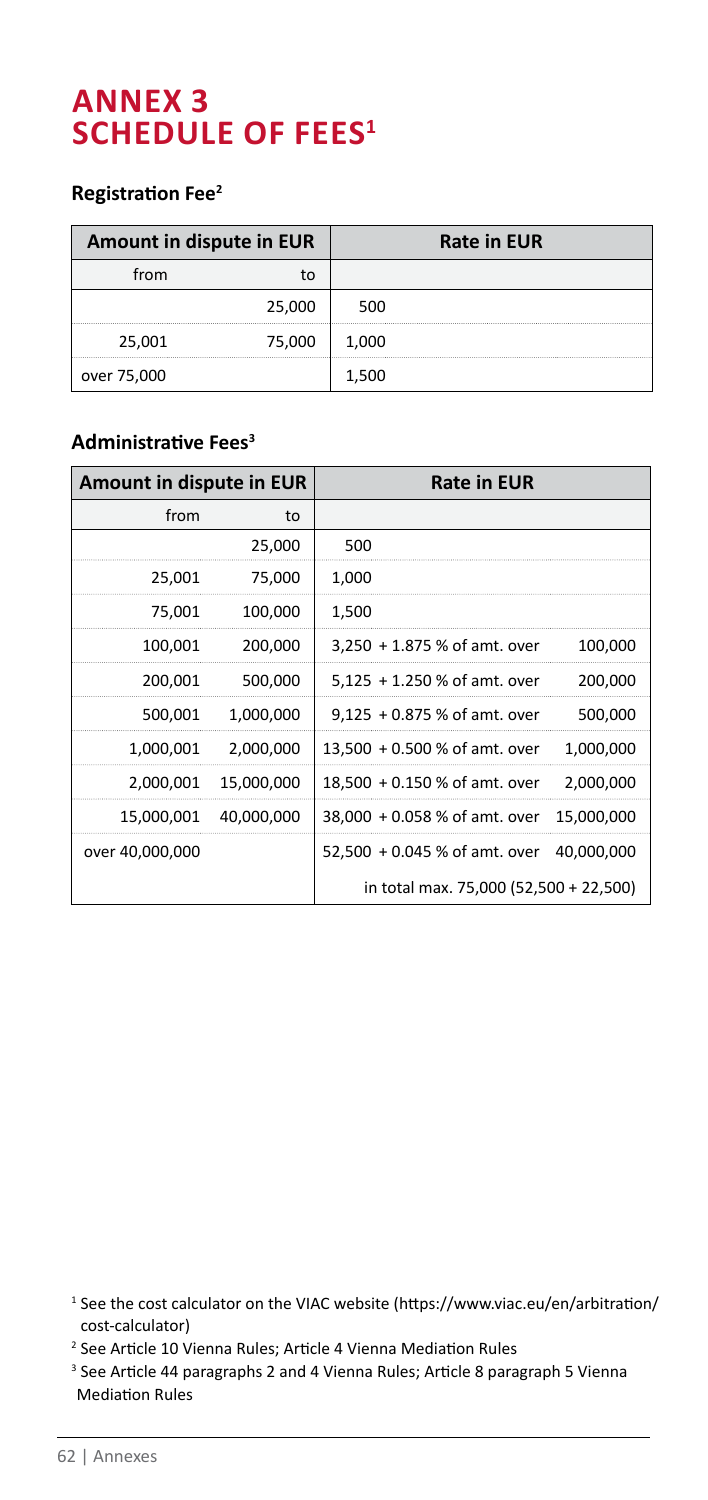#### **Fees for Sole Arbitrators<sup>4</sup>**

| Amount in dispute in EUR |                         | <b>Rate in EUR</b>                         |             |
|--------------------------|-------------------------|--------------------------------------------|-------------|
| from                     | to                      |                                            |             |
|                          | 100,000                 | 6 %, minimum fee 3,000                     |             |
| 100,001                  | 200,000                 | $6,000 + 3.00$ % of amt. over              | 100,000     |
| 200,001                  | 500,000                 | $9,000 + 3.10$ % of amt. over              | 200,000     |
| 500,001                  | 1,000,000               | 18,300 + 2.30 % of amt. over               | 500,000     |
| 1,000,001                | 2,000,000               | 29,800 + 1.10 % of amt. over               | 1,000,000   |
| 2,000,001                | 5,000,000               | $40,800 + 0.66$ % of amt. over             | 2,000,000   |
| 5,000,001                | 10,000,000              | $60,600 + 0.45$ % of amt. over             | 5,000,000   |
| 10,000,001               | 20.000.000              | 83,100 + 0.21 % of amt. over               | 10,000,000  |
| 20,000,001               | 100,000,000             | 104,100 + 0.088 % of amt. over             | 20,000,000  |
|                          | 100,000,001 500,000,000 | 174,500 + 0.031 % of amt. over 100,000,000 |             |
| over 500,000,000         |                         | 298,500 + 0.01 % of amt. over              | 500,000,000 |

<sup>4</sup>See Article 44 paragraphs 2, 4, 8 and 11 Vienna Rules in particular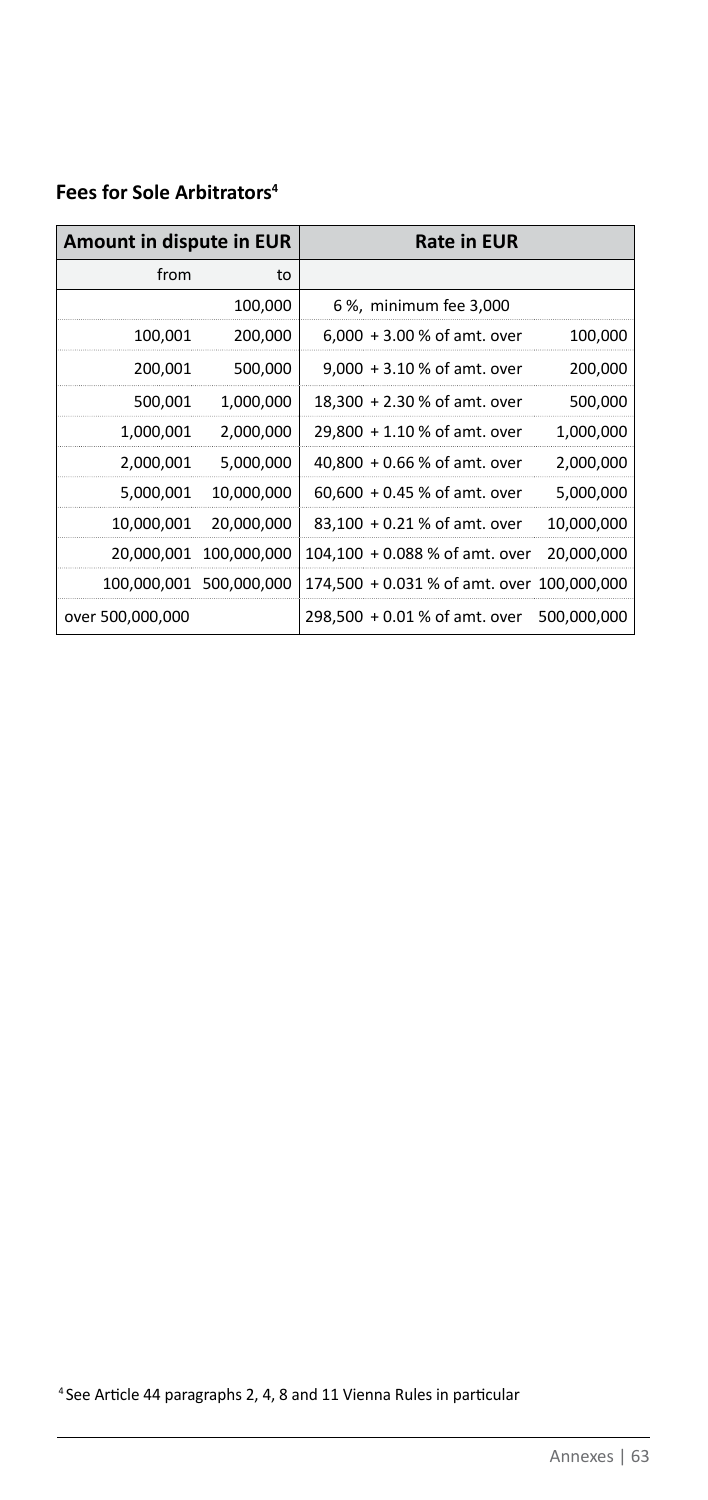## **ANNEX 4 VIAC AS APPOINTING AUTHORITY**

VIAC may be designated to act as appointing authority in ad hoc proceedings.

#### VIAC AS APPOINTING AUTHORITY

Article 1

(1) VIAC may be designated as appointing authority in accordance with this Annex 4 by contract, law, treaty, agreement of the parties to the dispute or by the Secretary-General of the Permanent Court of Arbitration at The Hague.

(2) VIAC may provide the following services as appointing authority:

2.1 appointment of arbitrators or other third-party neutrals;

2.2 appointment of substitute arbitrators and other third-party neutrals;

2.3 appointment of experts;

2.4 decision on challenges of arbitrators;

2.5 assistance in fixing the fees and expenses of arbitrators and other third-party neutrals as well as review of such fees and expenses;

2.6 advisory comments regarding advances on costs.

(3) Unless the parties have agreed otherwise, when requested to appoint an arbitrator, VIAC will follow the procedure set out in Articles 16-18 Vienna Rules and, when requested to appoint another third party neutral, the procedure set out in Article 7 Vienna Mediation Rules, respectively.

(4) When requested to decide a challenge of an arbitrator, and unless otherwise agreed by the parties, VIAC will follow the challenge procedure set out in Articles 20 et seqq. Vienna Rules.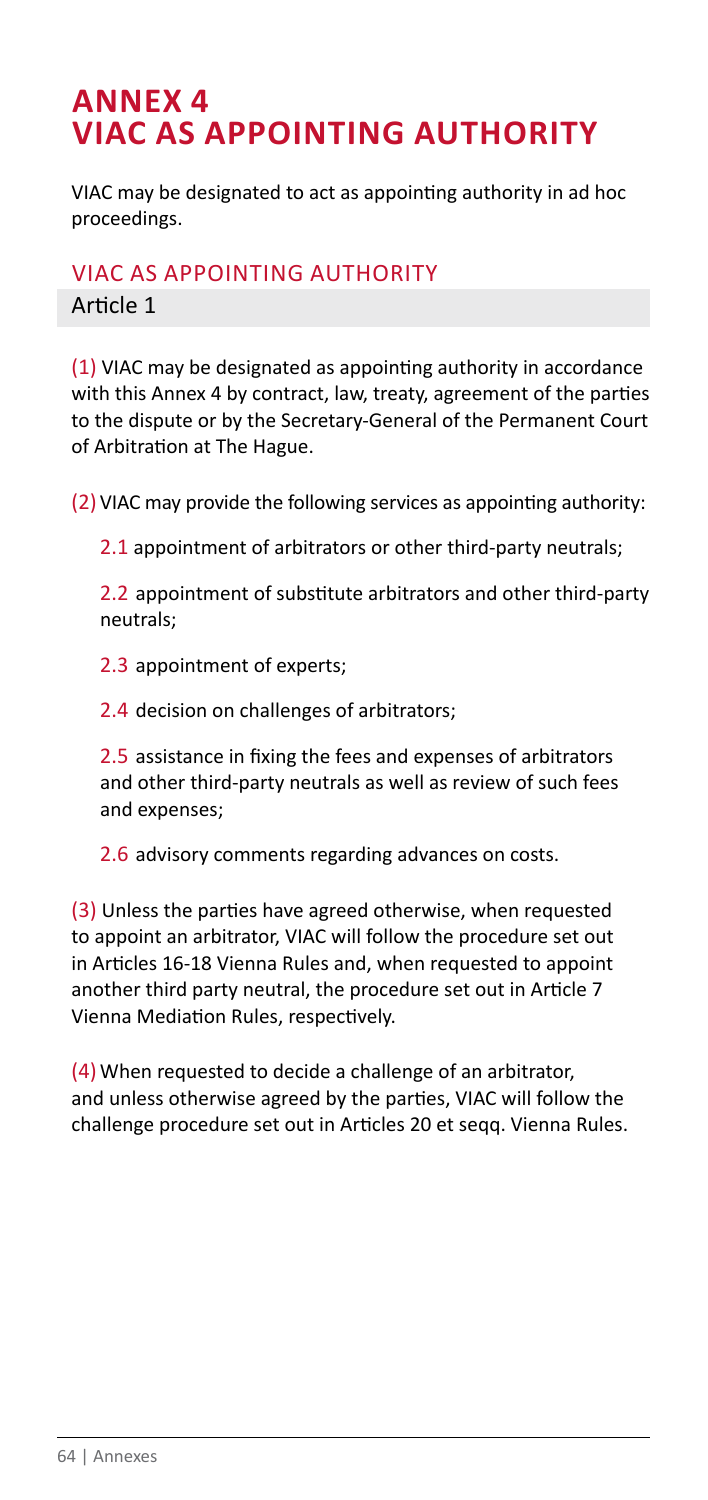#### REQUEST

#### Article 2

(1) A request shall be submitted to VIAC in accordance with Article 12 Vienna Rules and must be:

1.1 in writing in one of the languages of correspondence of VIAC (English or German);

1.2 dated;

1.3 signed by the requesting party/parties or its/their duly authorized representative(s). If the request is signed by a representative, it must enclose proof of the authorization, e.g. a power of attorney or a letter of engagement.

(2) A request shall include the following information:

2.1 a description of the requested type of appointment service as described in Article 1 paragraph 2;

2.2 a description of the nature of the dispute;

2.3 a copy of the statement of claim or other initial written submission, the answer to the statement of claim or any responses thereto from the other party/parties, as well as any further relevant submissions or correspondence by the parties;

2.4 the dispute resolution clause and the provision designating VIAC as appointing authority;

2.5 the full names, addresses, including electronic mail addresses, and other contact details of the parties and their representatives, and any comment on the parties' nationalities;

2.6 the name and nationality of any arbitrator / third-party neutral / expert already appointed, if any, information on the method of appointment, and any declaration made by them;

2.7 language(s) of the proceedings.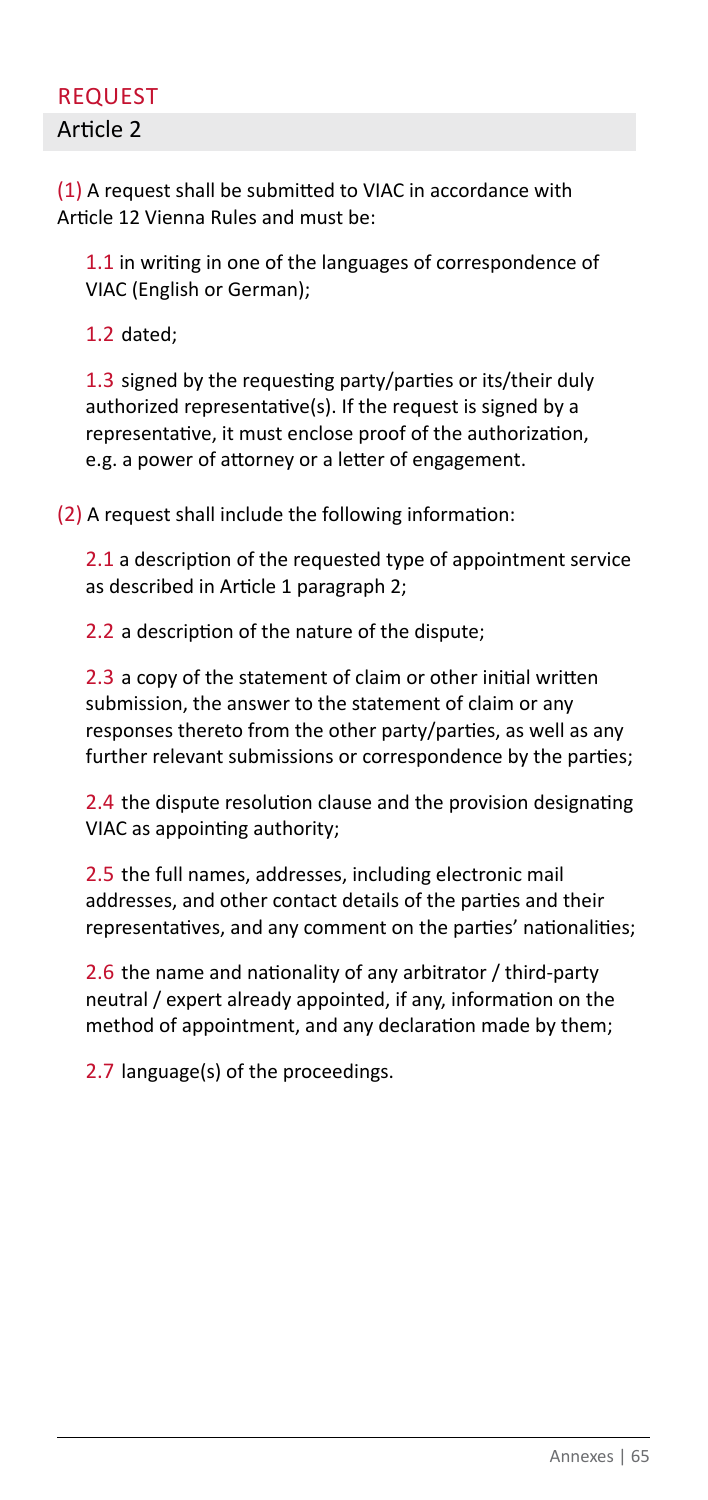### COSTS Article 3

(1) If VIAC is requested to act as appointing authority under this Annex, the requesting party/parties shall pay a non-refundable fee in the amount of EUR 3,000 for each service requested. A request will be processed only after full payment of this fee.

(2) In exceptional circumstances, VIAC may deviate from the amounts set out in paragraph 1 of this Article.

DISCLAIMER Article 4

The liability of the arbitrator, the other third party neutral, the tribunal secretary, the Secretary General, the Deputy Secretary General, the Board and its members, as well as the Austrian Federal Economic Chamber and its employees for any act or omission in relation to the proceedings is excluded, unless such act or omission constitutes willful misconduct or gross negligence.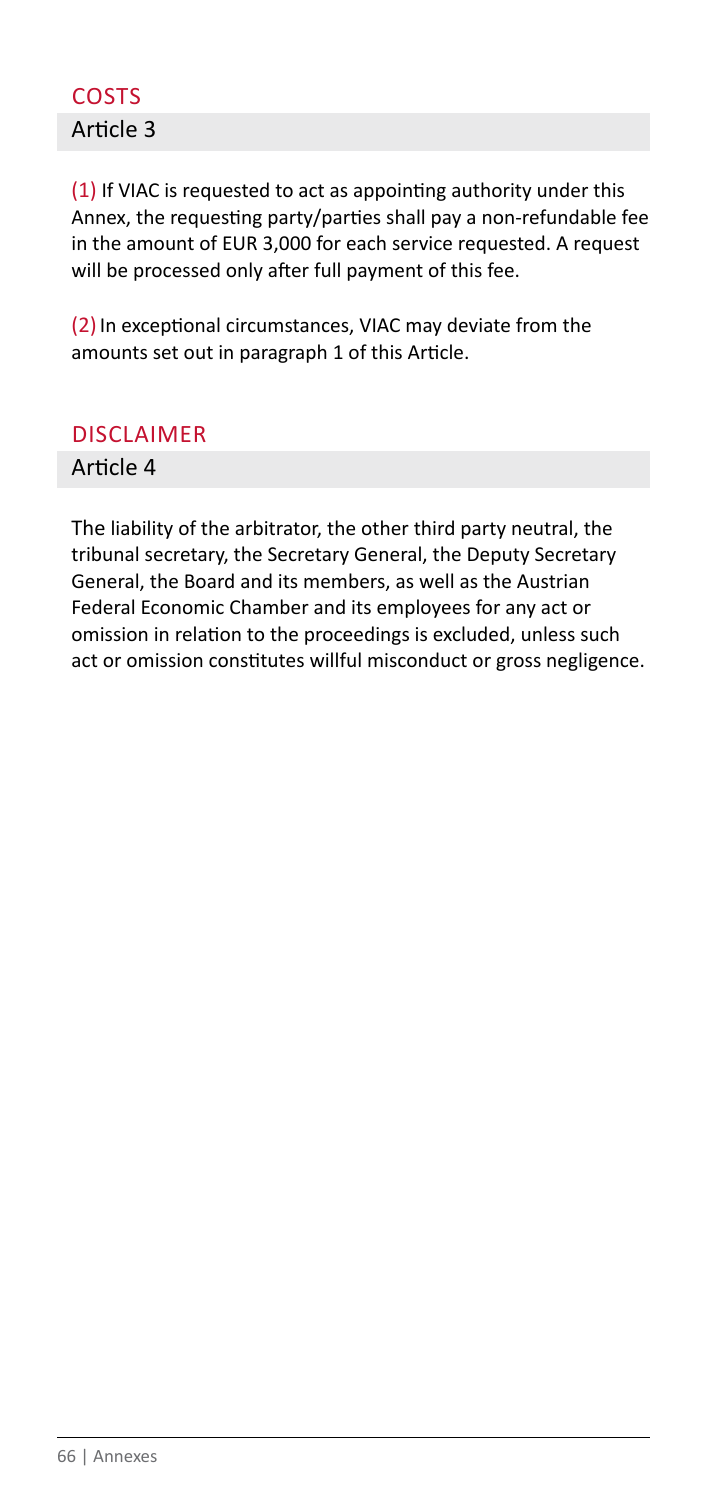## **ANNEX 5 VIAC AS ADMINISTERING AUTHORITY**

VIAC may be designated to act as administering authority in ad hoc proceedings.

#### VIAC AS ADMINISTERING AUTHORITY Article 1

(1) In arbitrations governed by the UNCITRAL Arbitration Rules or other ad hoc arbitrations or other ad hoc alternative dispute resolution proceedings, VIAC acts as administering authority in accordance with this Annex 5 if the parties have agreed that the proceedings shall be administered by VIAC.

- (2) VIAC may provide the following administrative services:
- 2.1 Support services, including
	- i. maintenance of a case file of written communications and submissions;
	- ii. facilitating communications, with the possibility to opt in for access to the VIAC Platform ("VIAC Portal");
	- iii. arrangements for meetings and hearings:
		- assisting in establishing the date, time, and place of meetings and hearings;
		- arranging meeting/hearing rooms at the premises of the Austrian Federal Economic Chamber, including technical equipment and logistical support;
		- organizing in-house luncheons and catering services;
		- assisting with further logistical organization, e.g. identifying and engaging court reporters or interpreters;
		- facilitating entry visas when required;
	- iv. services with respect to the storage of files, including arbitral awards.

2.2 Administration of costs, including holding deposits from the parties as advances on costs of the proceedings and handling payments to arbitrators and services providers.

2.3 Services as appointing authority as described in Article 1 of Annex 4.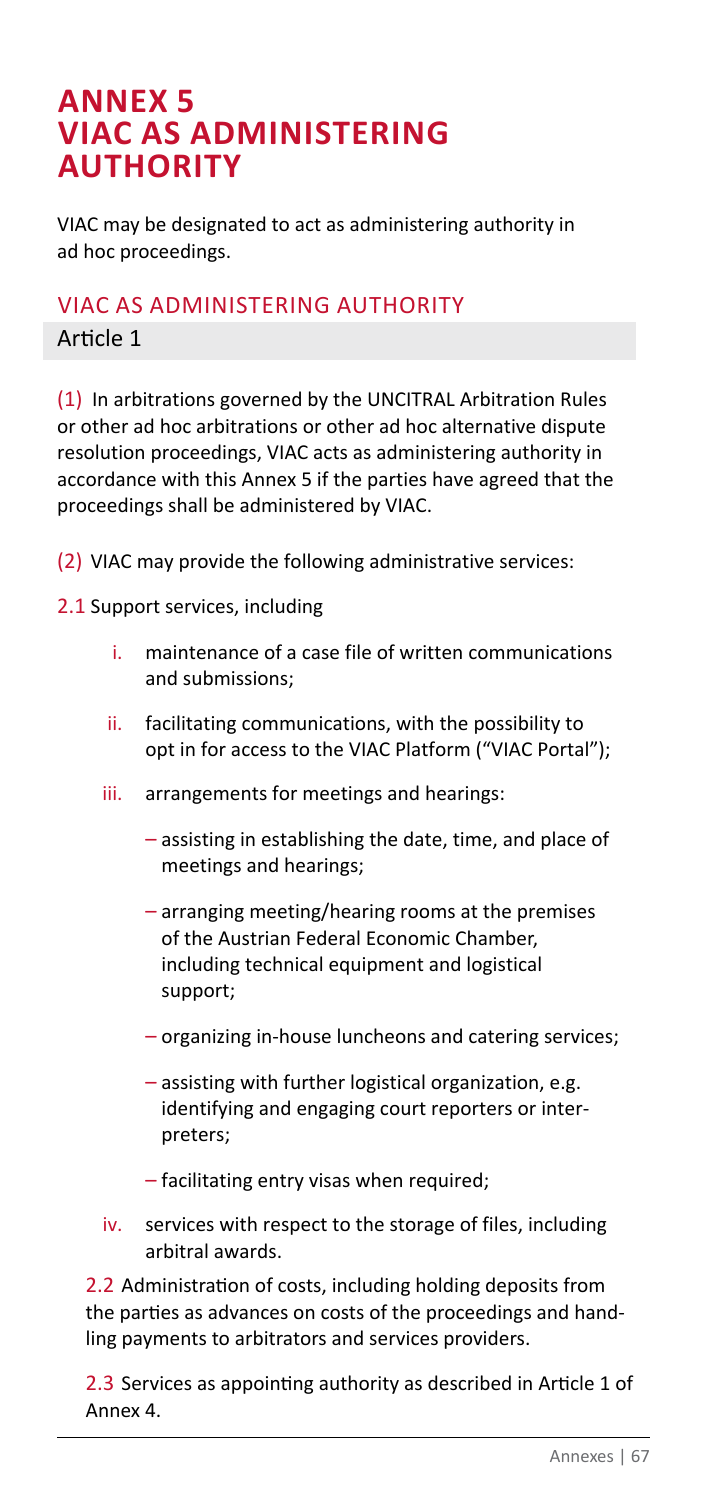#### REQUEST

#### Article 2

(1) A request shall be submitted to VIAC in accordance with Article 12 Vienna Rules and must be:

1.1 in writing in one of the languages of correspondence of VIAC (English or German);

1.2 dated;

1.3 signed by the requesting party/parties or its/their duly authorized representative(s). If the request is signed by a representative, it must enclose proof of the authorization, e.g. a power of attorney or a letter of engagement.

(2) The Secretary General may require additional information depending on the services requested.

#### COSTS

Article 3

(1) If VIAC is requested to act as administrative authority under Article 1 of this Annex 5, the requesting party/parties shall pay a registration fee net of any charges in the amount stipulated in Annex 3. The registration fee is non-refundable and shall not be deducted from the paying party's advance on costs. A request will be processed only after full payment of the registration fee.

(2) Depending on the administrative services requested, the following administrative fees apply:

2.1 For full administrative services, VIAC charges its standard administrative fees as per Annex 3 depending on the amount in dispute. The amount in dispute shall be calculated based on the cost provisions of the Vienna Rules or Vienna Mediation Rules, depending on the nature of dispute.

2.2 For selected administrative services, VIAC reduces its administrative fees accordingly.

2.3 In principle, VIAC's services as administrative authority are split into three categories. For each category, a third of the standard administrative fees as per Annex 3 will be charged, depending on the amount in dispute: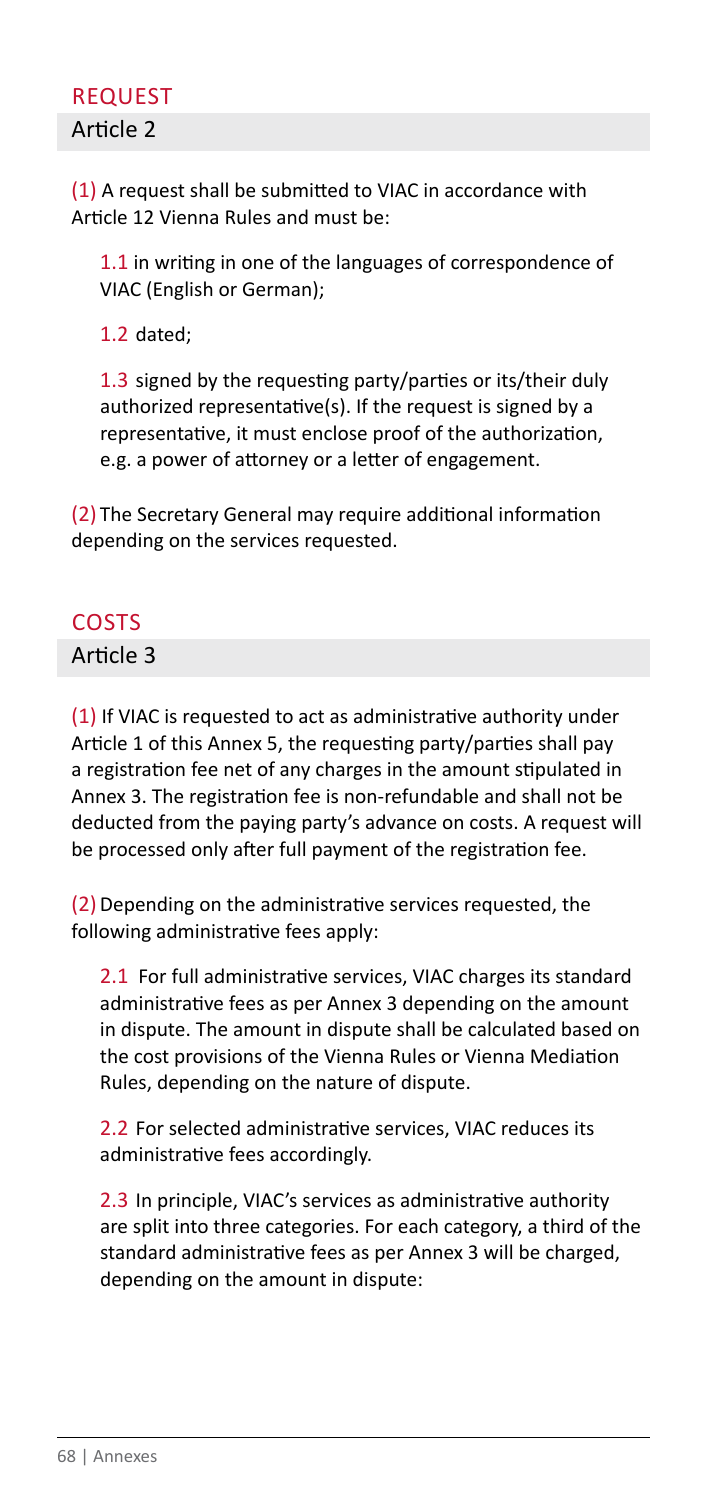- i. support services as described in Article 1 paragraph 2.1 of this Annex 5;
- ii. services as administrator for costs as described in Article 1 paragraph 2.2 of this Annex 5;
- iii. services as appointing authority as described in Article 1 paragraph 2 of Annex 4.
- 2.4 In any case, the minimum administrative fees are EUR 3,000.

(3) The advance on costs for the administrative fees must be paid in full before VIAC starts to provide the respective services.

(4) All advances on costs in an arbitration are subject to the advance on costs provision under the VIAC Rules of Arbitration (Article 42), or when administrative services are requested in other alternative dispute resolution proceedings, the VIAC Rules of Mediation (Article 8), respectively. All advances on costs may be drawn upon by VIAC at any stage during or after the proceedings to cover the costs incurred in such proceedings. Funds are disbursed on the order of the arbitral tribunal or, in case of other ad hoc alternative resolution proceedings the other third-party neutral, only.

(5) In exceptional circumstances, VIAC may deviate from the amounts set out in paragraph 2 of this Article.

#### DISCLAIMER

#### Article 4

The liability of the arbitrator, the other third party neutral, the tribunal secretary, the Secretary General, the Deputy Secretary General, the Board and its members, as well as the Austrian Federal Economic Chamber and its employees for any act or omission in relation to the proceedings is excluded, unless such act or omission constitutes willful misconduct or gross negligence.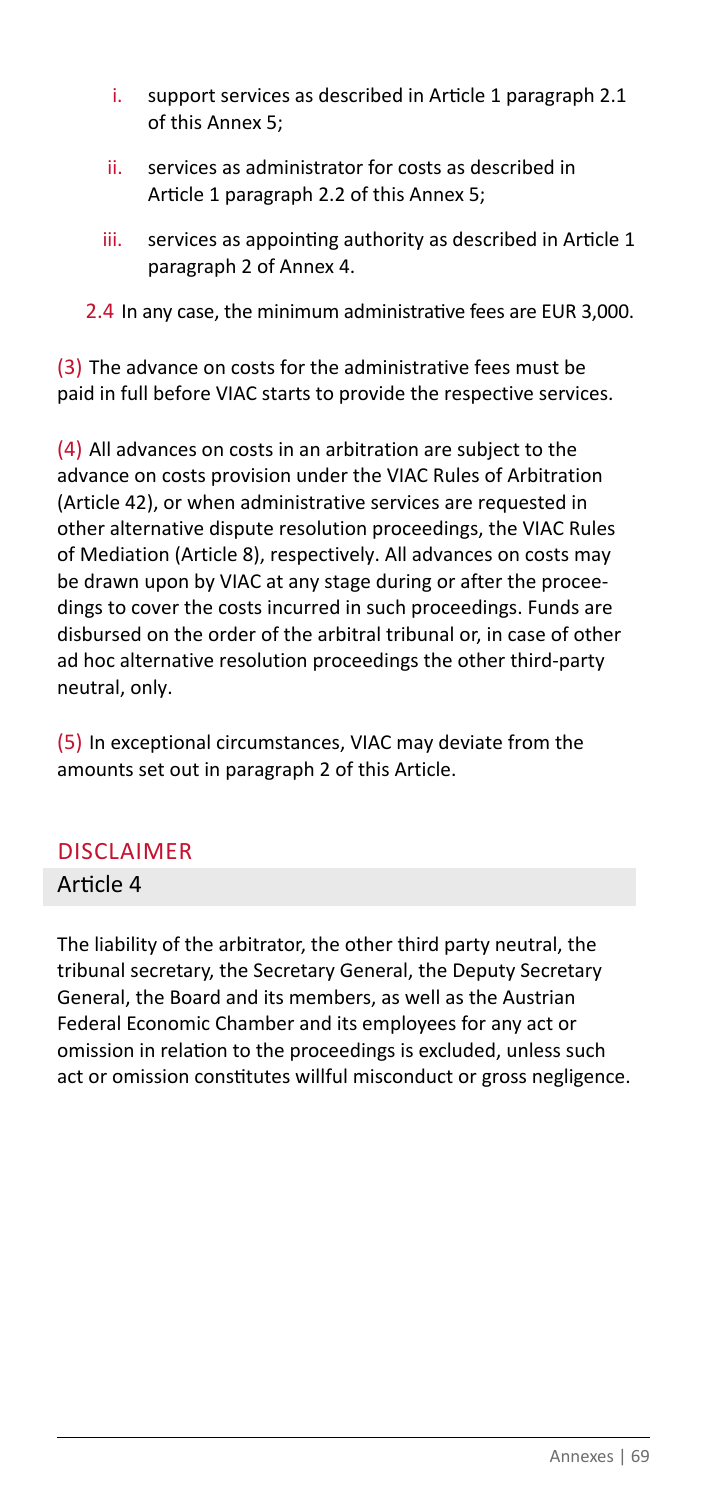## **ANNEX 6 SUPPLEMENTARY RULES FOR DISPUTES RELATING TO SUCCESSION**

The supplementary rules for disputes relating to succession set forth in Annex 6 shall apply if the parties have agreed to their application, or if the application has been foreseen by the deceased in a disposition of property upon death, including an agreement as to succession, or in any other legal act not based on an agreement of the parties.

#### VIAC AND APPLICABLE VERSION OF THE VIENNA RULES

Article 1

#### *Paragraph 1 of Article 1 Vienna Rules is supplemented by the following insertion:*

(1) The Vienna International Arbitral Centre ("VIAC") is the Permanent International Arbitration Institution of the Austrian Federal Economic Chamber<sup>1</sup>. VIAC administers domestic and international arbitrations as well as proceedings pursuant to other alternative dispute resolution methods, if the parties have agreed upon the VIAC Rules of Arbitration ("Vienna Rules"), the VIAC Rules of Mediation ("Vienna Mediation Rules"), the VIAC Rules of Investment Arbitration ("Vienna Investment Arbitration Rules"), the VIAC Rules of Investment Mediation ("Vienna Investment Mediation Rules"); or if it has been otherwise agreed or foreseen that VIAC should serve as the administering institution. This includes cases where the administration by VIAC has been foreseen by the deceased in a disposition of property upon death, including an agreement as to succession, or in any other legal act not based on an agreement of the parties.

#### *Paragraph 2 of Article 1 Vienna Rules is replaced by the following insertion:*

(2)Unless otherwise agreed or foreseen in a disposition of property upon death, the Vienna Rules shall apply in disputes relating to succession in the version in effect at the time of the commencement of the arbitration (Article 7 paragraph 1).

<sup>&</sup>lt;sup>1</sup> According to Section 139 paragraph 2 of the Federal Statute on the Economic Chambers 1998 ("Wirtschaftskammergesetz 1998"), Federal Law Gazette I No 103/1998 as amended by Federal Law Gazette I No 27/2021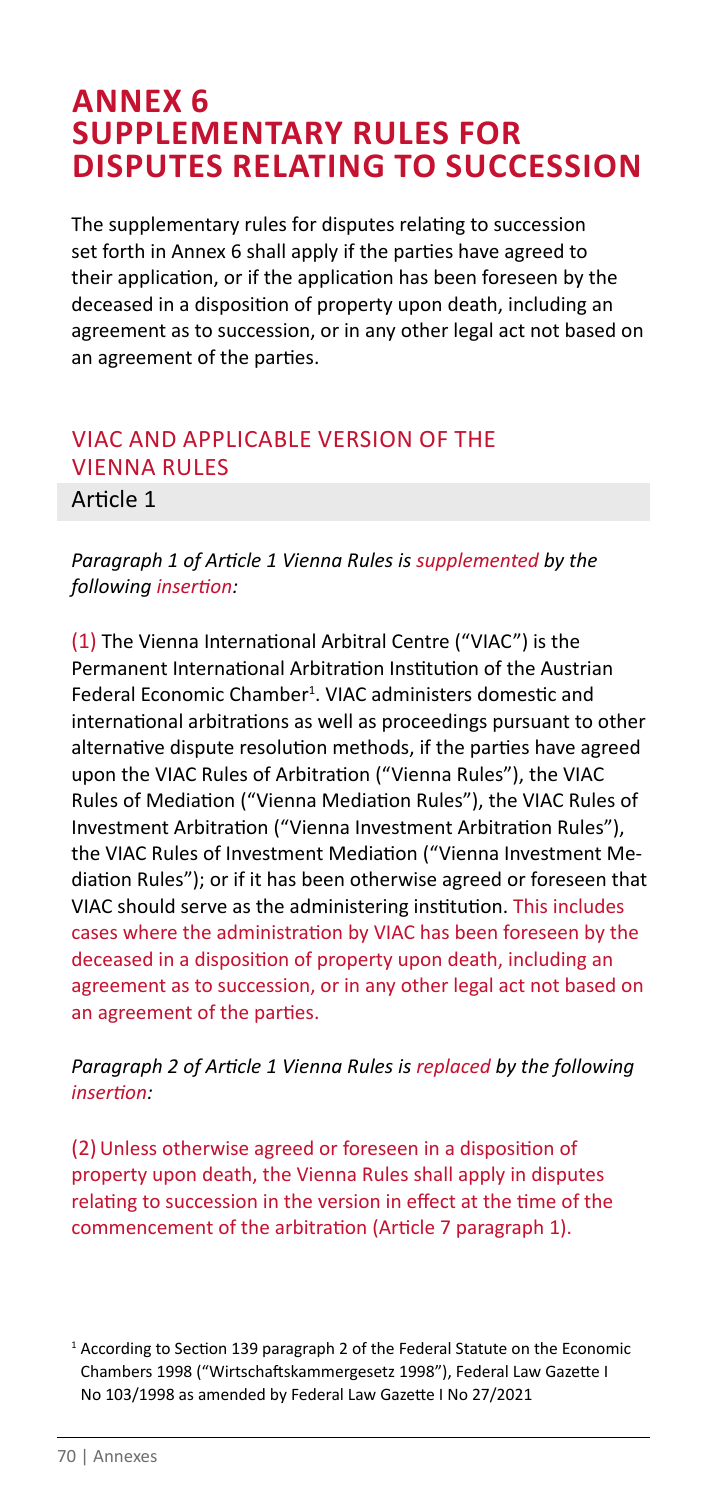#### CONSOLIDATION

Article 15

*Paragraph 1 of Article 15 Vienna Rules is replaced by the following paragraph 1 and supplemented by the following paragraph 3:*

(1)Upon a party's request, two or more arbitral proceedings in disputes relating to succession may be consolidated if:

1.1 the parties agree to the consolidation; or

1.2.the same arbitrator(s) was/were nominated or appointed; or

1.3.the claims are legally or factually connected, and the parties of the arbitral proceedings are at least partly identical;

and the place of arbitration is the same.

(2) Unchanged.

(3) (new) If a party requests consolidation before nomination or appointment of the arbitrator(s) and if such consolidation is granted by the Board, the constitution of the arbitral tribunal shall be governed by Article 18. If an arbitrator has already been nominated or appointed, the arbitral proceedings shall be consolidated into the arbitration that commenced first, unless the parties have agreed otherwise. In this case, the Board may revoke appointments already made and appoint new co-arbitrators or all arbitrators according to Article 18.

#### ARBITRAL TRIBUNAL – GENERAL PROVISIONS Article 16

*Paragraph 1 of Article 16 Vienna Rules is supplemented by the following insertions:*

(1) The parties or the deceased shall be free to designate the persons they wish to nominate as arbitrators. Any person with full legal capacity may act as arbitrator, provided the parties have not agreed upon, or the deceased has not foreseen in a disposition of property upon death, any particular additional qualification requirements. The arbitrators have a contractual relationship with the parties and shall render their services to the parties.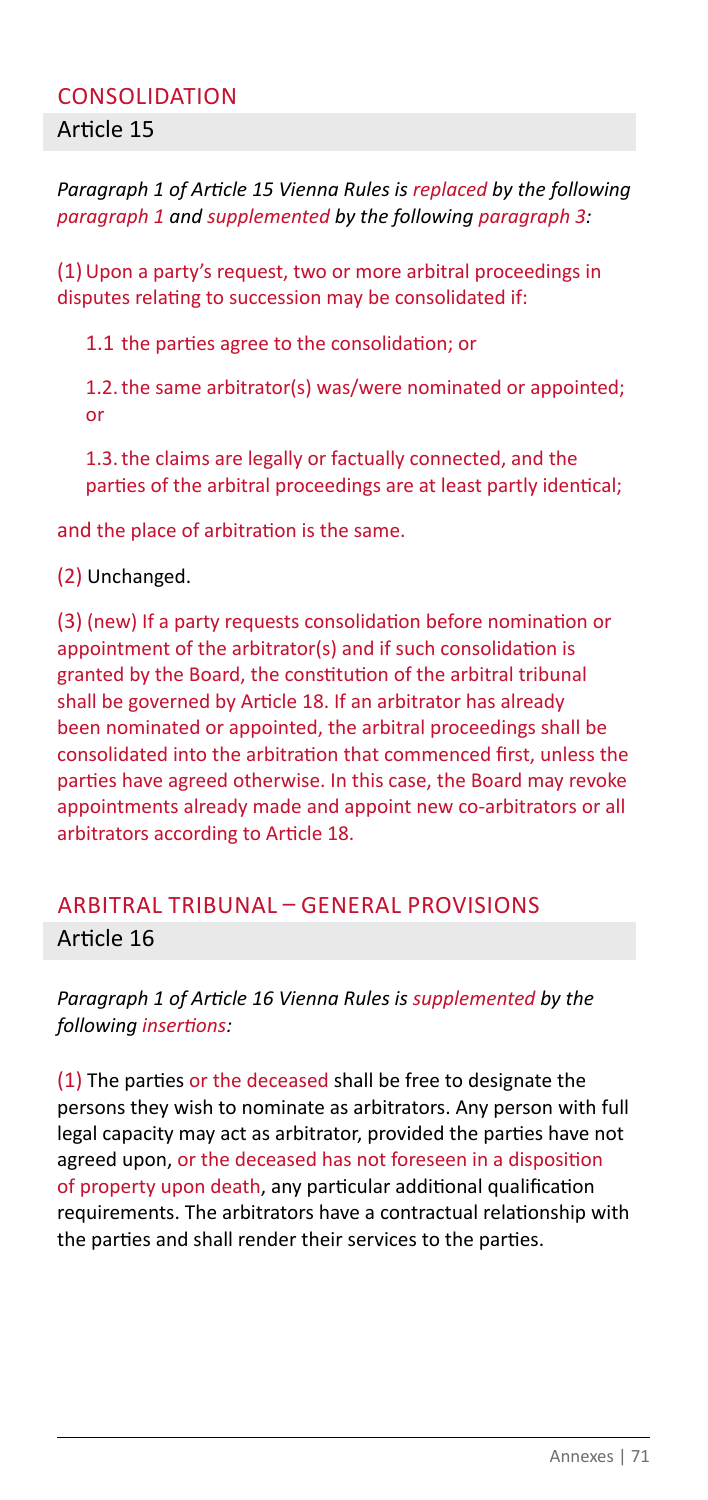#### CONSTITUTION OF THE ARBITRAL TRIBUNAL Article 17

*Paragraphs 1 and 2 of Article 17 Vienna Rules are supplemented by the following insertions:*

(1) The parties may agree, or the deceased may foresee in a disposition of property upon death, whether the arbitral proceedings will be conducted by a sole arbitrator or a panel of three arbitrators. The parties may also agree on, or the deceased may foresee in a disposition of property upon death, the manner of appointment of the arbitrators. In the absence of an agreement or disposition of property upon death, paragraphs 2 to 6 of this Article shall apply.

(2) Absent agreement or disposition of property upon death on the number of arbitrators, the Board shall determine whether the dispute will be decided by a sole arbitrator or by a panel of three arbitrators. In so doing, the Board shall take into consideration the complexity of the case, the amount in dispute, and the parties' interest in an expeditious and cost-efficient decision.

#### PLACE OF ARBITRATION Article 25

*Paragraph 1 of Article 25 of Vienna Rules is supplemented by the following insertions:*

(1) The parties are free to agree on, or the deceased is free to foresee, the place of arbitration. Absent party agreement or disposition of property upon death, the place of arbitration shall be Vienna.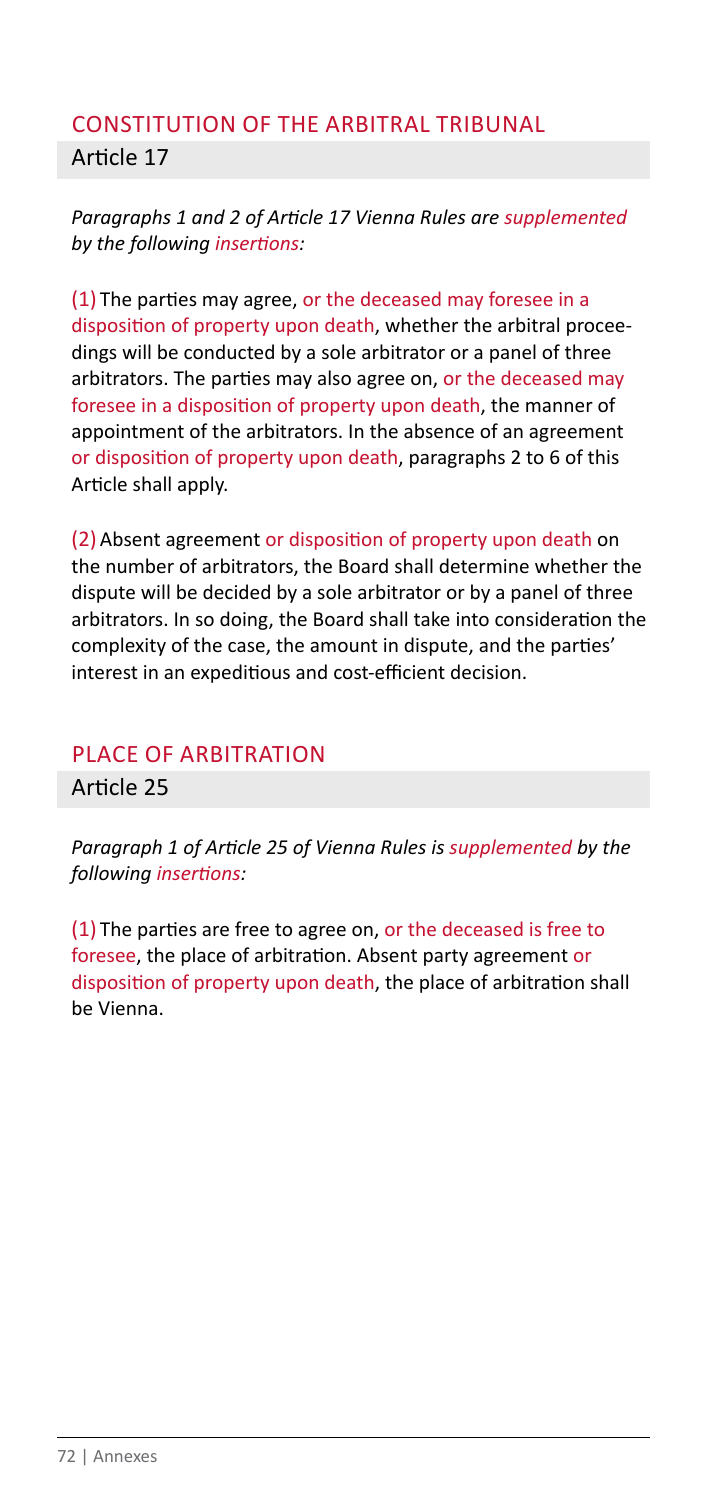## LANGUAGE OF THE PROCEEDINGS Article 26

*Article 26 of Vienna Rules is supplemented by the following insertions:*

Absent party agreement or disposition of property upon death on the language(s) of the arbitration, immediately after transmission of the file, the arbitral tribunal shall determine the language(s) having due regard to all circumstances, including the language of the contract or the disposition of property upon death.

## APPLICABLE LAW, AMIABLE COMPOSITEUR

Article 27

*Paragraphs 1 and 2 of Article 27 Vienna Rules are replaced by the following paragraph 1:*

(1) The law applicable for disputes relating to succession shall be the law applicable under the conflict-of-law rules at the place of the habitual residence of the deceased at the time of death or the law that may be chosen thereunder.

(2) Deleted.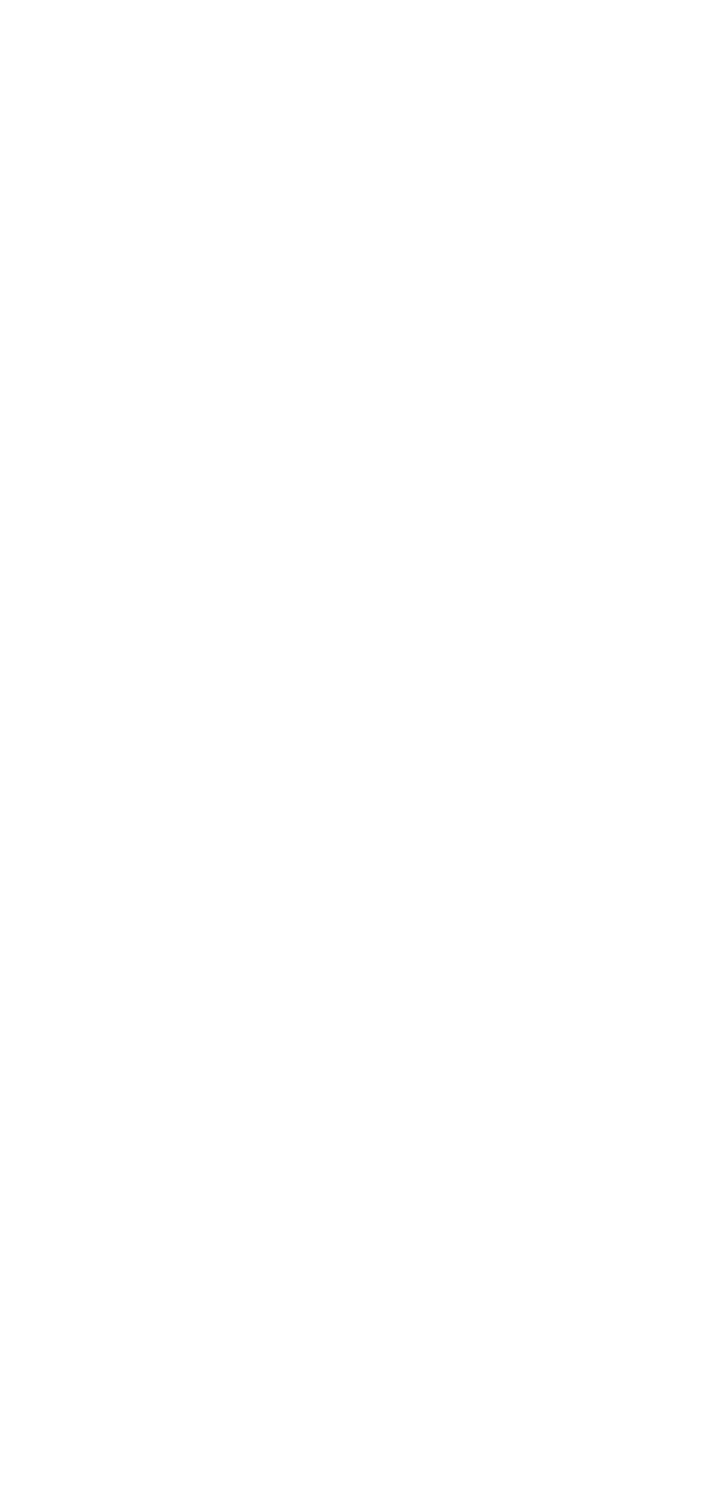## SSSSSSSSSSSSS